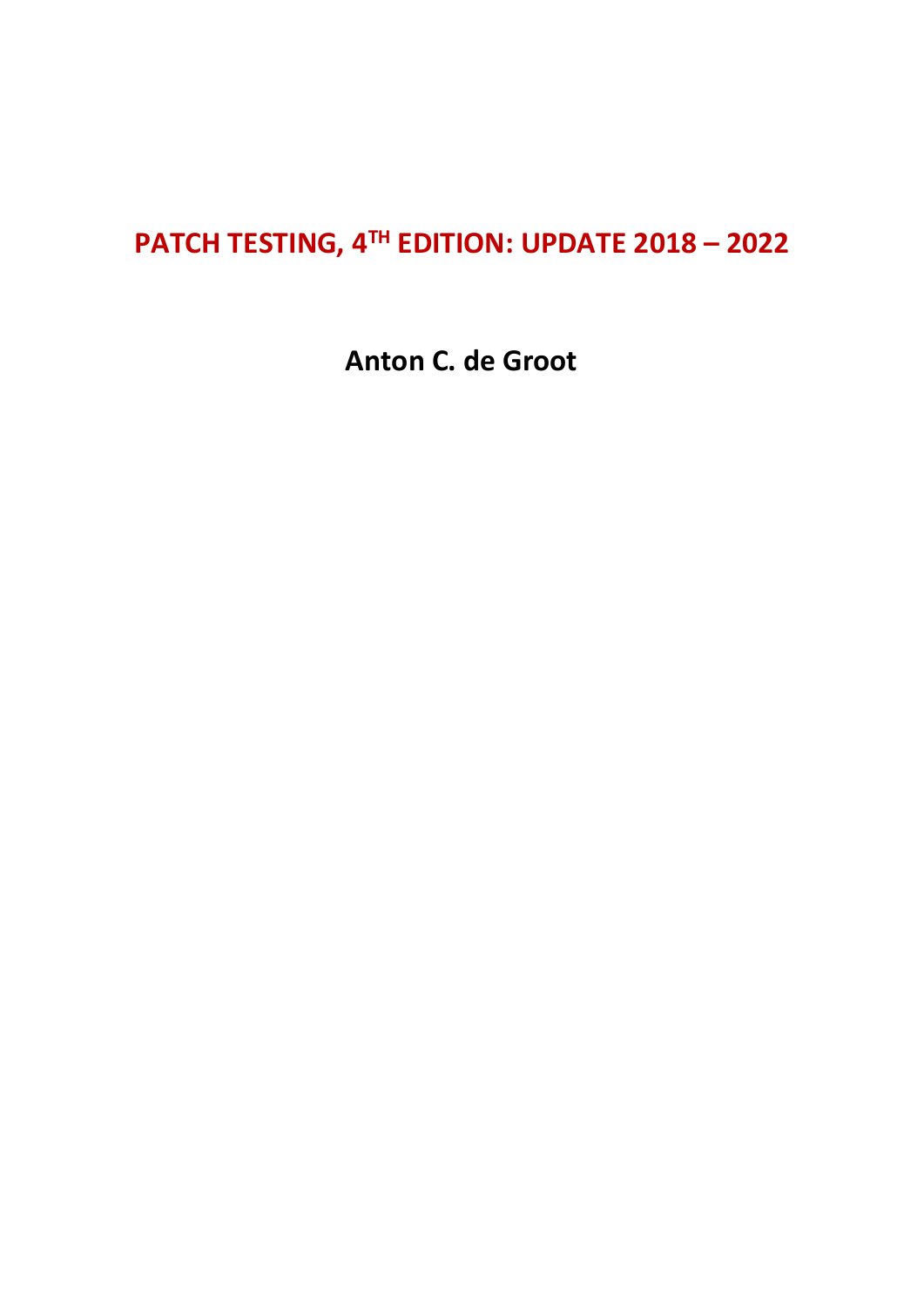

# **Patch Testing, 4 th Edition: Update 2018 – 2022**

Anton C. de Groot, MD, PhD Schipslootweg 5 8351 HV Wapserveen The Netherlands tel. +31(0)521320332 [www.patchtesting.info](http://www.patchtesting.info/) [mail@patchtesting.info](mailto:mail@patchtesting.info) [antondegroot@planet.nl](mailto:antondegroot@planet.nl)

### **Please cite this article as:**

De Groot AC. Patch testing, 4th Edition: Update 2018 – 2022. Wapserveen, The Netherlands: acdegroot publishing, 2022 (37 pages). ISBN/EAN 978-90-813233-7-6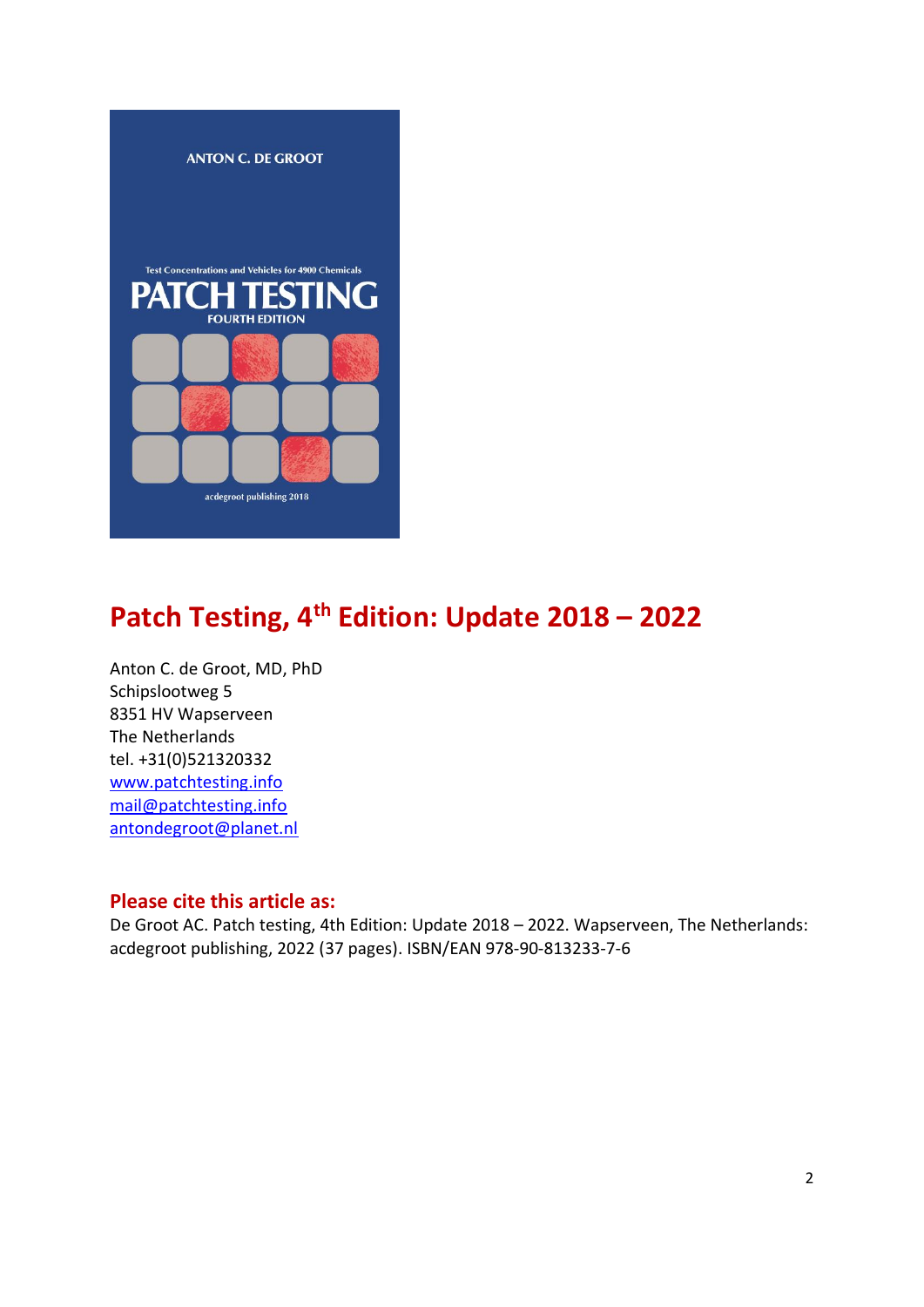© A.C. de Groot, Wapserveen, The Netherlands, 2022 ISBN/EAN 978-90-813233-7-6 NUR 876

This is an addendum to and an update of *Patch Testing, 4th Edition* (ISBN 978-90-813233-4-5). This work is subject to copyright. All rights are reserved, whether the whole or part of the material is concerned, specifically the rights of translation, reprinting, reproduction on microfilm or in any other way, and storage in data banks. Violations are liable to prosecution under the Dutch Copyright Law.

The use of general descriptive names, registered names, trademarks etc. in this publication does not imply, even in the absence of a specific statement, that such names are exempt from the relevant protective laws and regulations and therefore free for general use.

Product liability: the publisher cannot guarantee the accuracy of the information provided nor that the test concentrations and vehicles provided for the chemicals are safe and effective for patch testing. The information in this publication is given in good faith but without warranty. All liability for damages of whatever nature, that might arise from the use of the publication and the information it contains is explicitly excluded.

Published by acdegroot publishing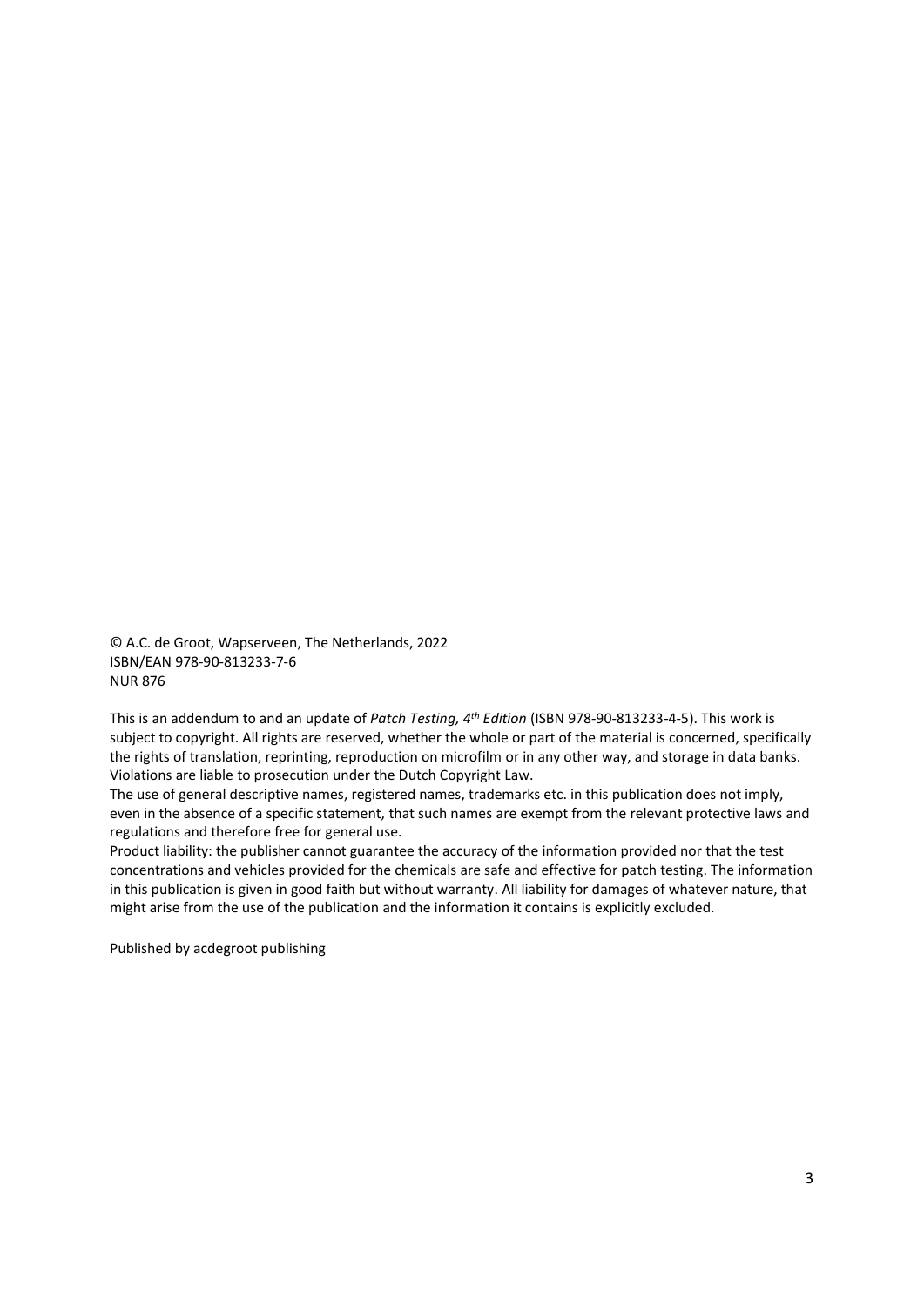#### **INTRODUCTION**

This is an addendum to and an update of *[Patch Testing,](https://www.patchtesting.info/)* 4th edition (ISBN 978-90-813233-4-5). It contains information on 255 *new allergens*, both chemicals described as contact allergens after publication of the book and systemic drugs causing various forms of drug eruptions verified by positive patch tests or occupational allergic contact dermatitis. The data presented here have partly been retrieved from *Contact Dermatitis* or *Dermatitis* (the two journals largely devoted to the subject of contact dermatitis) from April, 2018 through March, 2022. Other sources include the 2019 edition of the book Kanerva's Occupational Dermatology (81) and a previously published, but not referenced article on non-irritant patch test concentrations for systemic drugs (75).

However, the majority of new allergens and their data provided in this update stem from two recent books of the author: De Groot AC. *[Monographs in contact allergy](https://www.routledge.com/Monographs-in-Contact-Allergy-Volume-4-Systemic-Drugs/Groot/p/book/9780367436490)*, *Volume 4* – *Systemic drugs* and De Groot AC. *[Monographs in](https://www.routledge.com/Monographs-in-Contact-Allergy-Volume-3-Topical-Drugs/Groot/p/book/9780367236939)  [contact allergy, Volume 3](https://www.routledge.com/Monographs-in-Contact-Allergy-Volume-3-Topical-Drugs/Groot/p/book/9780367236939) – Topical drugs*. The data in the book on Systemic drugs concern both cases of drug eruptions with a positive patch test (the large majority) and cases of occupational allergic contact dermatitis from systemic drugs, e.g. in pharmaceutical workers or health personnel. Most of these have been reported before 2018, but were not included in Patch Testing 4<sup>th</sup> edition, as they were published in non-dermatological journals not referenced in that book. They surfaced when the subject of delayed type allergy to systemic drugs was thoroughly reviewed by the author for *[Monographs in contact allergy](https://www.routledge.com/Monographs-in-Contact-Allergy-Volume-4-Systemic-Drugs/Groot/p/book/9780367436490)*, *Volume 4* – *Systemic drugs.*

This update does not only provide patch testing and other data on new allergens, but also updated information on 122 contact allergens already mentioned in *Patch Testing*, 4th edition, notably new test concentrations and/or vehicles, modifications of advice previously given or other data. For the updated allergens, only the new information is given; it is recommended to assess these data in conjunction with the corresponding entries in Table 1 of *[Patch Testing,](https://www.patchtesting.info/)* 4th edition. In addition, a short introduction to the indications for and technique of patch testing in drug eruptions is provided below (17,18,74).

#### **EXPLANATION OF TABLE 1**

Table 1 below provides an alphabetical listing of 364 individual chemicals or compounds and 31 synonyms for new and updated allergens. Of the 364 chemicals, 242 refer to NEW allergens, not included in the 2018 4<sup>th</sup> Edition of *Patch Testing*. For the new contact allergens, CAS numbers have been provided. Table 1 has 6 vertical columns, which contain the following information:

- 1: Name of the chemical
- 2: Synonyms/other names
- 3: Patch test concentrations & vehicles, and reference numbers
- 4: Merck Index number
- 5: Monographs in the Ingredient Database of the Personal Care Council
- 6: Comments

#### **Column 1: Name of the chemical**

This column lists all chemicals, both 'preferred names' and 'synonyms/other names' alphabetically. 'Preferred names' begin with a capital letter. 'Other names/synonyms' are not capitalized, unless they are trade names (recognizable by ®), abbreviations, official plant names or they begin with the name of a country, city, or a proper name. For cosmetic ingredients the [INCI names](http://ec.europa.eu/consumers/cosmetics/cosing/) (International Nomenclature Cosmetic Ingredients, European system) are the preferred names.

#### **Column 2: Synonyms/other names**

This column may list one or more synonyms when the corresponding chemical in column 1 is a 'preferred name', or refers to the 'preferred name' when the corresponding chemical in Column 1 is a synonym ('See ….').

#### **Column 3: Patch test concentrations & vehicles, and reference numbers**

This column provides for each chemical ('preferred name') in Column 1 concentrations and vehicles for patch testing as recommended by the authors of articles or books referenced (references in brackets). acet. = acetone; a.i. = active ingredients; alc. = alcohol; DMSO = dimethyl sulfoxide; pet. = petrolatum

#### **Column 4: Merck Index number**

A number in this column means that the corresponding chemical in Column 1 is monographed in the [Merck Index](https://www.rsc.org/merck-index) online edition, the number corresponding to the chemical's Merck Index monograph number.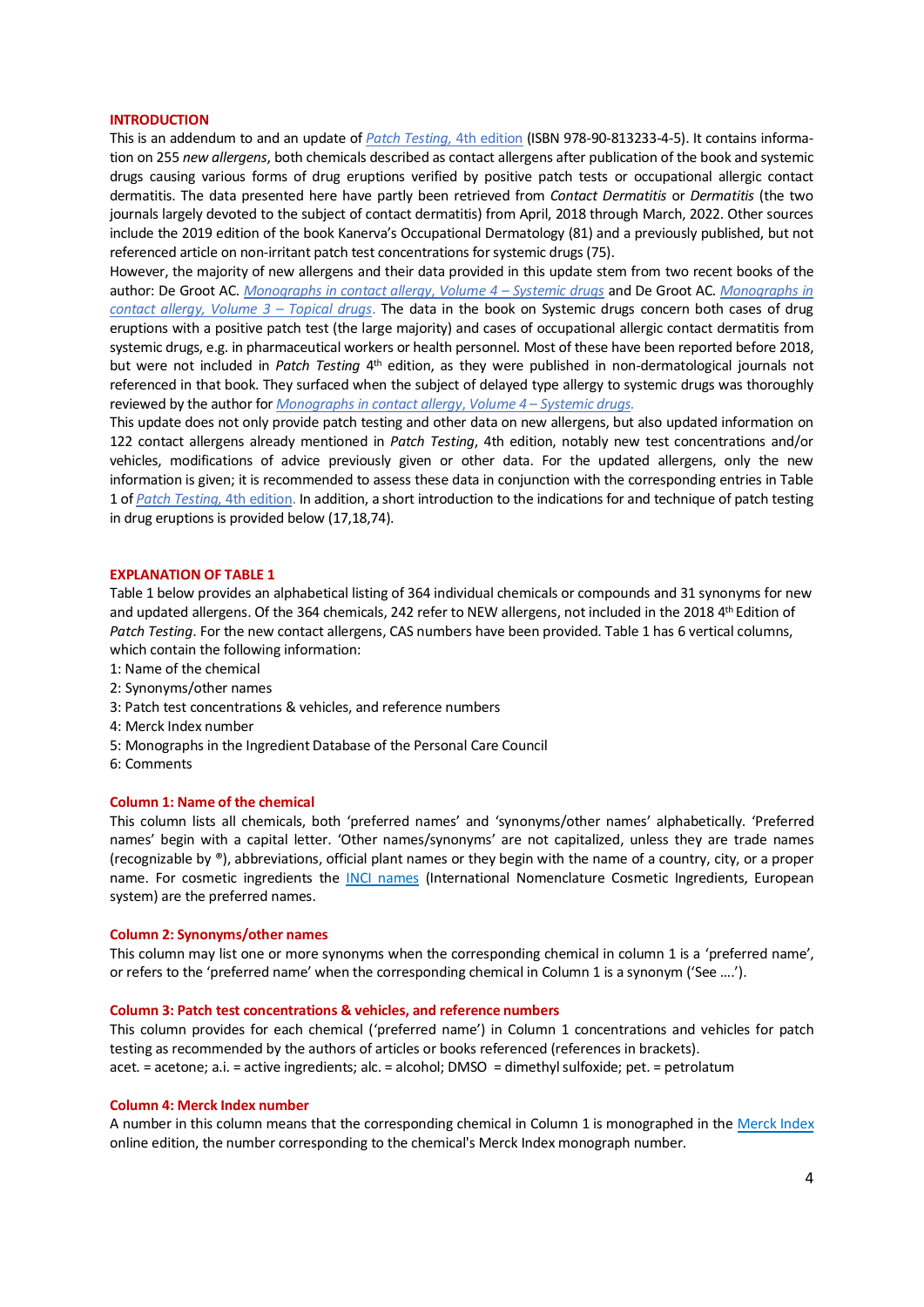#### **Column 5: Monographs in the Ingredient Database of the Personal Care Council**

A '+' in this column means that the corresponding chemical in Column 1 is monographed in the [Ingredient](http://online.personalcarecouncil.org/jsp/Home.jsp)  [Database of the Personal Care Council](http://online.personalcarecouncil.org/jsp/Home.jsp) (previously CTFA: Cosmetic, Toiletry and Fragrance Association), available at subscription or through the website of th[e American Contact Dermatitis Society.](https://www.contactderm.org/)

#### **Column 6: Comments**

This column contains a variety of information, all of which relates more or less directly to patch testing procedures (e.g. 'test concentration may be irritant', '20 controls were negative', 'no controls mentioned', 'risk of patch test sensitization', et cetera). When a chemical has caused photosensitivity, immediate contact reactions (contact urticaria) or patch test sensitization, relevant information and references are given under this heading.

In this column is it also indicated whether the entry is a new contact allergen, not previously shown in *Patch*  Testing, 4<sup>th</sup> Edition ('NEW') or whether it contains updated information on patch test data ('UPDATE PT') already presented in the book. CAS = CAS (Chemical Abstract Service) Registry Number.

#### **PATCH TESTING IN DRUG ERUPTIONS**

In recent decades it has been convincingly shown that many delayed drug eruptions/hypersensitivity reactions (appearing >6 hours after intake of a systemic drug) are mediated by delayed-type (type IV) hypersensitivity, as can be demonstrated by a positive patch test to the drug or a positive intradermal test with delayed reading. This subject was recently fully reviewed by the author (17,18) and also reviewed by others (74).

#### **Indications**

Patch testing may be useful in the following drug hypersensitivity reactions (17,18):

- Abacavir hypersensitivity syndrome
- Acute generalized exanthematous pustulosis (AGEP)
- Drug reaction with eosinophilia and systemic symptoms (DRESS)/drug-induced hypersensitivity syndrome (DIHS)
- Eczematous eruption
- Erythema multiforme-like eruption
- Erythroderma, widespread erythematous eruption, exfoliative dermatitis
- Fixed drug eruption and generalized bullous fixed drug eruption
- Lichenoid drug eruption
- Localized hypersensitivity reactions to subcutaneous injections (e.g. heparins, local anesthetics)
- Maculopapular eruption
- Photoallergic dermatitis
- Stevens-Johnson syndrome/toxic epidermal necrolysis (SJS/TEN)
- Symmetrical drug-related intertriginous and flexural exanthema (SDRIFE)/baboon syndrome
- Systemic allergic dermatitis (systemic contact dermatitis)
- Urticaria/angioedema (delayed)
- Other less defined drug eruptions

#### **Sensitivity of patch testing**

The sensitivity of patch testing (rates of positive reactions) in various investigations has varied widely, depending *inter alia* on the nature of the drug reaction and the drugs involved. Some drugs are frequently patch test-positive, e.g. carbamazepine and some other antiepileptics, pristinamycin, aminopenicillins and iodinated contrast media. Others, however, hardly ever, if at all, produce positive reactions, e.g. allopurinol. Generally speaking, higher rates of positive reactions may be observed with eczematous eruptions, erythroderma, localized hypersensitivity reactions to subcutaneous injections, maculopapular eruptions, DRESS/DIHS, AGEP and the abacavir hypersensitivity syndrome. Low rates of positive drug patch tests have been found in patients with SJS/TEN. In patients with systemic allergic dermatitis (systemic contact dermatitis), a (near) 100% rate of positive reactions should be possible as, by definition, presensitization to a topical drug has taken place in this form of drug reaction. This subject has recently fully been reviewed by the author (19).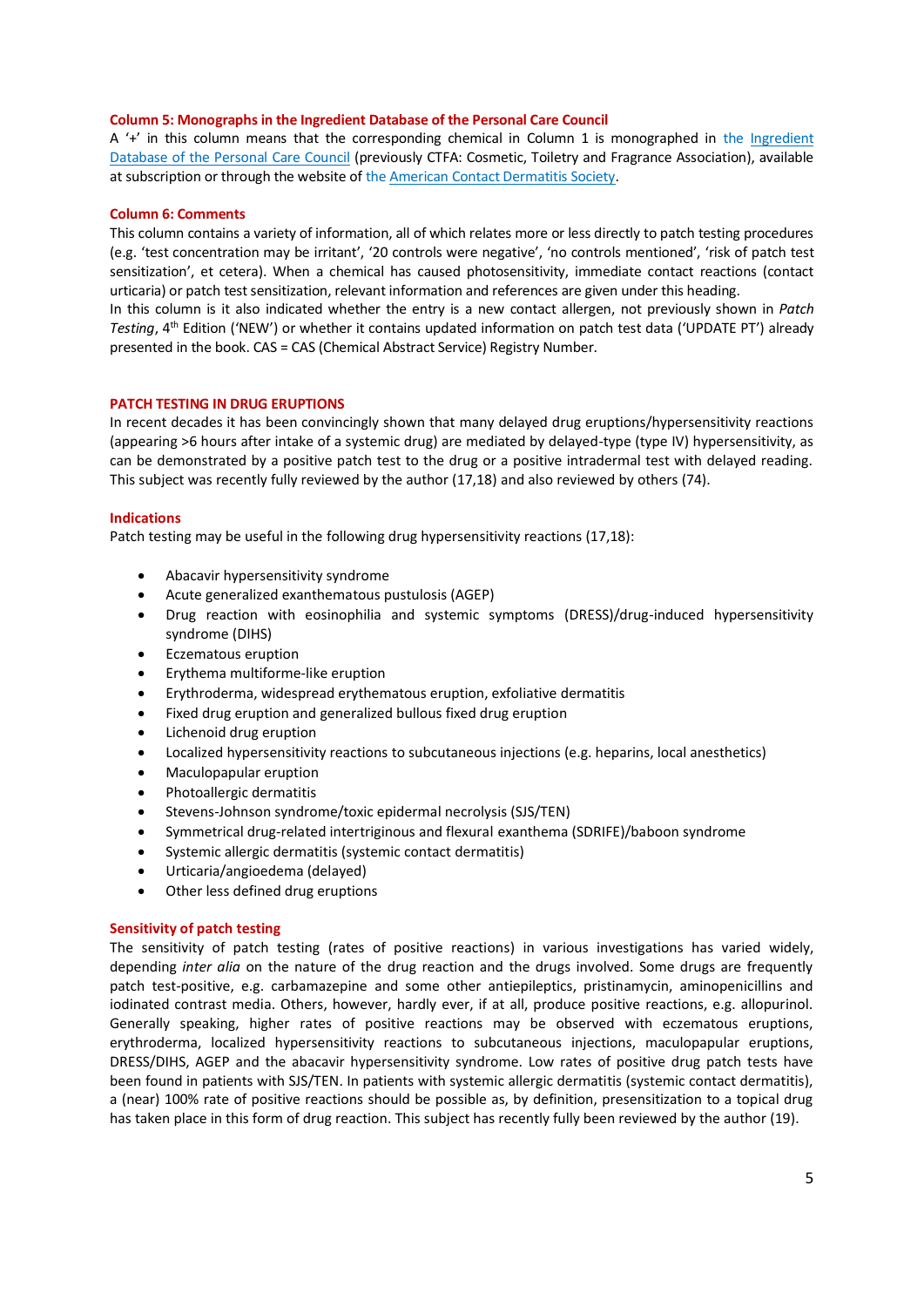#### **Patch test concentrations and vehicles**

For patch testing, preferably the pure drugs, not the commercialized tablets used by the patients, should be used, to obtain an exactly defined concentration and to avoid false-positive results (i.e. not indicating hypersensitivity to the active drug material) due to hidden additives in the drug formulations, degradation products or impurities. Most pure systemic drugs can be tested at 10% pet. When the pure chemical is not available, the test material can best be prepared from intravenous powder, the content of capsules or – when also not available – from powdered tablets to achieve a final concentration of the active drug of 10% pet. wt./wt. (17,18). Some experts have recommended 'overall' to dilute commercial preparations to 30% pet. rather than 20% pet., at the same time stating, however, that 'ideally a concentration of 10% of the active ingredient should be obtained' (74). Exceptions are celecoxib (5-10%), captopril (1%), chloroquine (<30%), misoprostol (1%) and possibly sodium valproate (1%), which at 30% pet. (sometimes) induce irritant patch test reactions (74). It is often advised to test carbamazepine, diltiazem and pseudoephedrine at a lower concentration of active ingredients first (e.g., 1%) to avoid very strong patch tests (diltiazem) or exacerbation of the drug hypersensitivity reaction. When negative, the concentrations can be increased gradually to 10% (17,74). Heparins/heparinoids, local anesthetics and iodinated contrast media can be tested as commercial preparations, undiluted. Petrolatum is usually suitable as vehicle, but systemic corticosteroids may be better tested 0.1% and 1% in 70% alcohol to avoid false-negative reactions (17,18).

Non-irritant patch test concentrations of a large number of commercial drugs (expressed in percentages active ingredient) can be found in ref. 75. When positive patch test results are obtained with 'in-house' test preparations, control tests are indicated to exclude irritancy of the used test substances.

#### **Patch testing technique**

Drug skin tests should be performed 6 weeks to 6 months (DRESS not sooner than 6 months to avoid viral reactivation) after complete healing of the adverse drug reaction, and at least 1 month after discontinuation of systemic corticosteroid or immunosuppressive therapy. The patch test materials should be occluded for 2 days and the results read after 30 minutes, on D4 or D5 and possibly (especially when corticosteroids, aminoglycoside antibiotics or iodinated contrast media are tested) on D7. When investigating drug-induced photodermatitis, both patch tests and photopatch tests with the suspected drug must be performed. It is recommended to perform the photopatch tests with a 1% (instead of 10%) concentration of the active ingredient; for phenothiazines even lower concentrations (i.e. 0.1%) should be used. For drug photopatch tests UV-irradiation (5 J/cm<sup>2</sup> UVA) is performed upon their removal 2 days after their application. In cases of fixed drug eruptions, patch tests should be performed both on the normal skin of the back and on the residual pigmented site of the fixed drug eruption (17,18,74).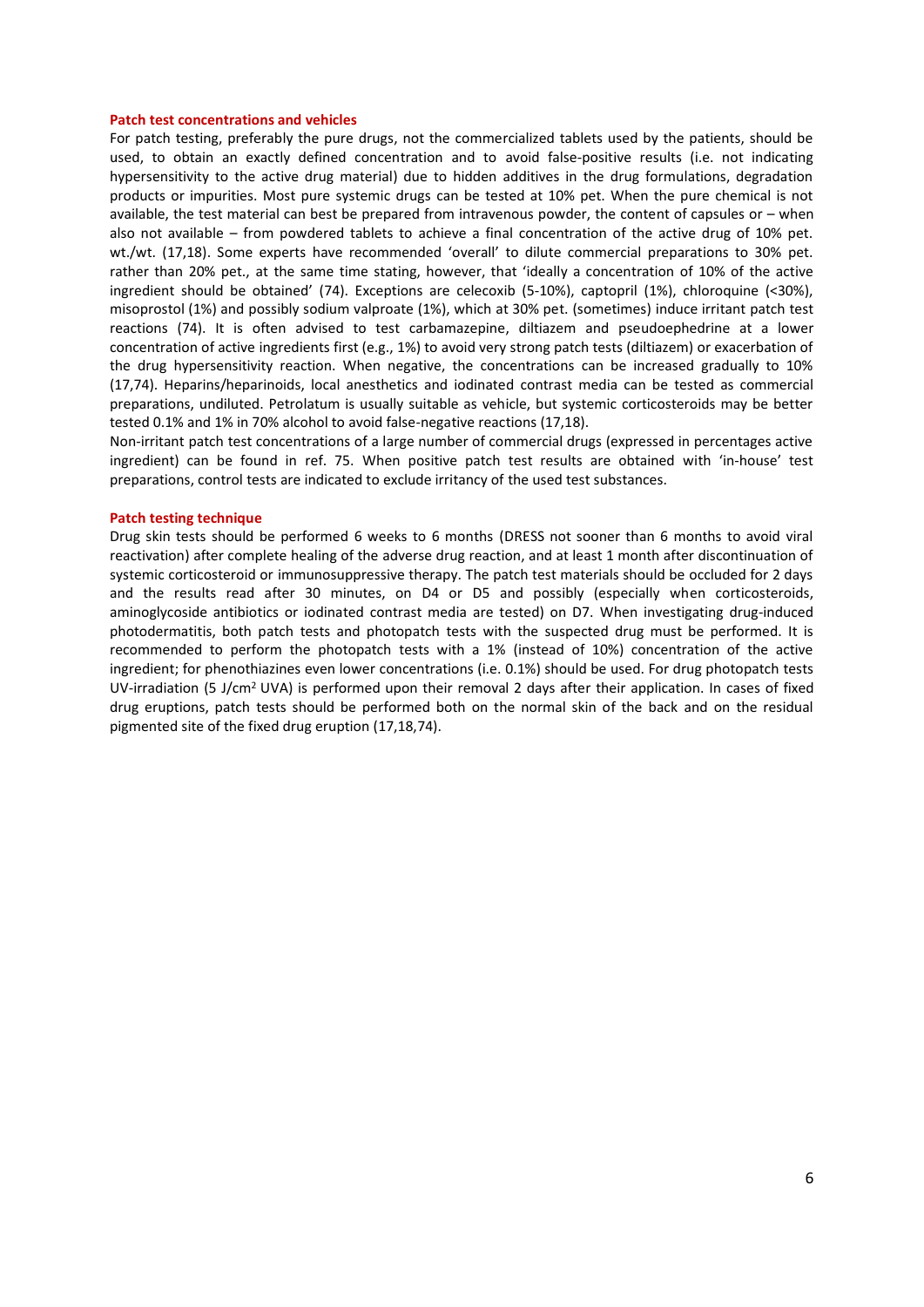## **Table 1 Update 2018-2022: Chemicals**

| <b>UPDATE PT</b>                     | 2: SYNONYMS / OTHER<br><b>NAMES</b>            | 3: TEST CONC. & VEH./<br><b>REFERENCE</b>                                                                                                                    | $\overline{4}$ | 5 | <b>6: COMMENTS</b>                                                                                                                     |
|--------------------------------------|------------------------------------------------|--------------------------------------------------------------------------------------------------------------------------------------------------------------|----------------|---|----------------------------------------------------------------------------------------------------------------------------------------|
| Abacavir                             |                                                | Abacavir sulfate and<br>glutarate, 1% and 10%<br>pet. (56)                                                                                                   |                |   | <b>UPDATE PT;</b><br>occupational allergic<br>contact dermatitis (56)                                                                  |
| Aceclofenac                          |                                                | 1% and 5% pet. (17)                                                                                                                                          |                |   | <b>UPDATE PT</b>                                                                                                                       |
| Acemetacin                           |                                                | 0.1%, 1%, 10% and 30%<br>pet. (37)                                                                                                                           | 1298           |   | NEW; CAS 53164-05-9;<br>10 controls were nega-<br>tive (37); occupational<br>allergic contact dermati-<br>tis                          |
| Acetazolamide                        |                                                | 5% pet. (72); pulverized<br>tablets 30% pet. (70,71)<br>#                                                                                                    | 1322           |   | NEW; CAS 59-66-5                                                                                                                       |
| Acetomenaphthone                     | menadiol diacetate;<br>vitamin K4              | 0.1% and 0.01% olive oil<br>(17); 1% is irritant (17)                                                                                                        | 7168           |   | NEW; CAS 573-20-6;<br>occupational allergic<br>contact dermatitis                                                                      |
| Acetophenone azine                   |                                                | 0.1% and 1% pet. (32);<br>0.1% acet. or pet. (69)                                                                                                            |                |   | <b>UPDATE PT</b>                                                                                                                       |
| Acexamic acid                        |                                                | 5% and 10% pet. (72)                                                                                                                                         | 1316           |   | NEW; CAS 57-08-9; see<br>ref. 72 for details                                                                                           |
| 2-acryloyloxyethyl<br>butylcarbamate | See 2-Butylaminocarbo-<br>nyloxyethyl acrylate |                                                                                                                                                              |                |   |                                                                                                                                        |
| Actarit                              |                                                | 1% and 10% pet. (17)                                                                                                                                         |                |   | <b>UPDATE PT</b>                                                                                                                       |
| Adalimumab                           |                                                | Commercial prepara-<br>tion (50 mg/ml) undilu-<br>ted (17)                                                                                                   | 1406           |   | NEW; CAS 331731-18-1;<br>see ref. 17 for details                                                                                       |
| Afloqualone                          |                                                | 1% pet. (17)                                                                                                                                                 | 1445           |   | NEW; CAS 56287-74-2;<br>see ref. 17 for details                                                                                        |
| Alendronic acid/alen-<br>dronate     |                                                | 10% and 20% pet.;<br>perform adequate con-<br>trol testing!; lower con-<br>centrations (0.1% and<br>1% in water) may be<br>suitable in some<br>patients (17) |                |   | <b>UPDATE PT</b>                                                                                                                       |
| Allopurinol                          |                                                | Pulverized tablet, 10%<br>and 20% pet. (17) #;<br>commercial preparation<br>16.7% a.i. pet. (75)                                                             |                |   | UPDATE PT; the 16.7%<br>a.i. preparation was<br>negative in >10<br>individuals; patch tests<br>with allopurinol are<br>always negative |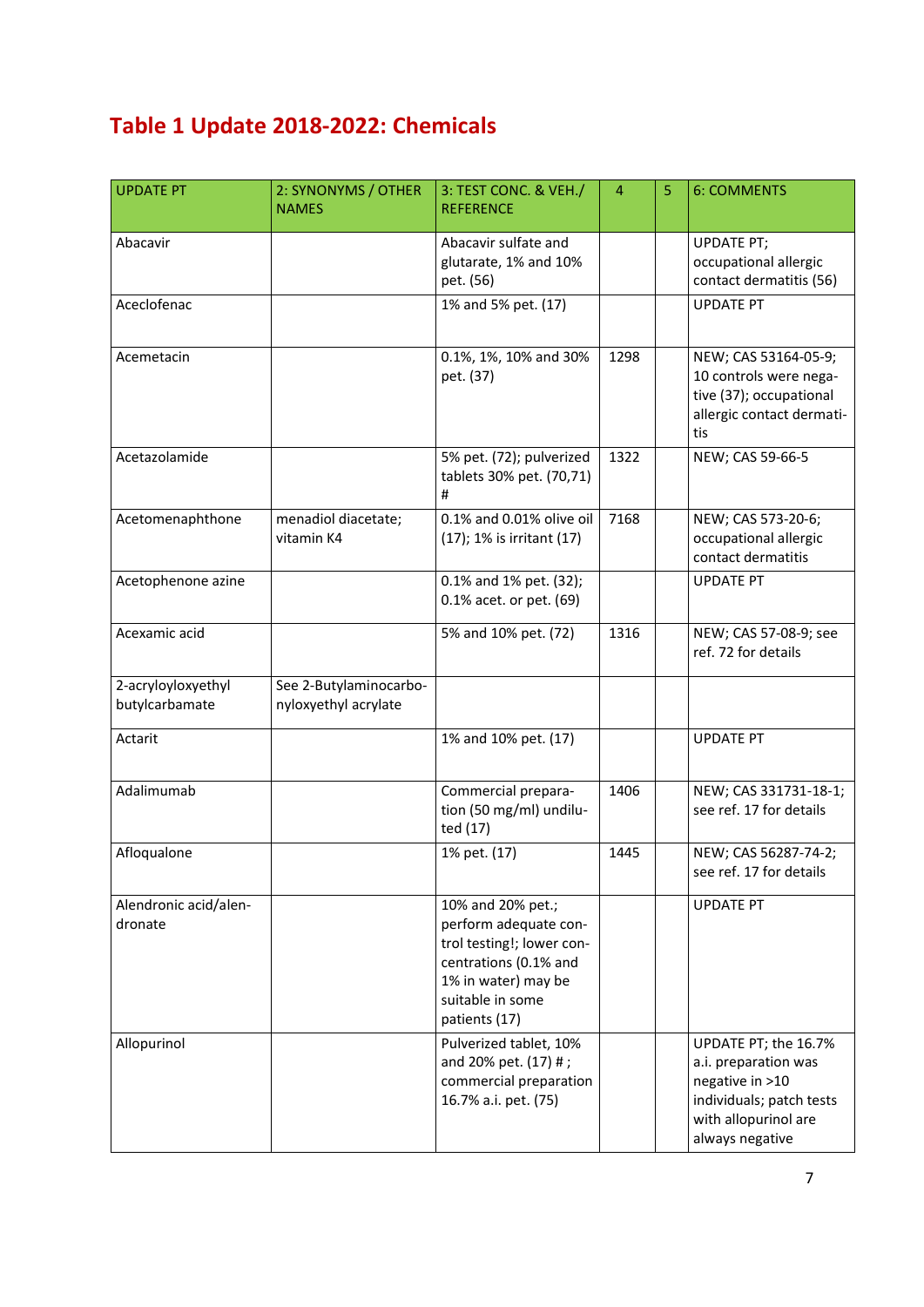| Althiazide mixture with<br>spironolactone            |                                                                        | 10% pet. (38) # *                                                                                                                                                                      |                     | NEW; CAS 76270-06-9;<br>occupational allergic<br>contact dermatitis; the<br>2 ingredients were not<br>tested separately    |
|------------------------------------------------------|------------------------------------------------------------------------|----------------------------------------------------------------------------------------------------------------------------------------------------------------------------------------|---------------------|----------------------------------------------------------------------------------------------------------------------------|
| amfebutamone                                         | See Bupropion                                                          |                                                                                                                                                                                        |                     |                                                                                                                            |
| Aminocaproic acid                                    |                                                                        | 1%, 5% and 10% water<br>(17)                                                                                                                                                           |                     | <b>UPDATE PT</b>                                                                                                           |
| 2-Amino-2-methyl-1-<br>propanol                      |                                                                        | 2% pet. (53)                                                                                                                                                                           |                     | NEW; CAS 124-68-5                                                                                                          |
| Aminophylline                                        |                                                                        | 1% water or pet.; test<br>also ethylenediamine<br>and theophylline 1%<br>pet. (17)                                                                                                     |                     | <b>UPDATE PT</b>                                                                                                           |
| 3-(Aminomethyl) pyri-<br>dyl salicylate              |                                                                        | 1% water; it is prefera-<br>ble to test 3-(amino-<br>methyl) pyridine 1%<br>water, as this is the<br>allergenic part of the<br>compounded formula<br>(72)                              |                     | NEW; CAS 34148-38-4;<br>see ref. 72 for details                                                                            |
| Amiodarone                                           |                                                                        | Commercial prepara-<br>tion 17.05% a.i. pet.<br>(75)                                                                                                                                   | 1748                | NEW; CAS 1951-25-3;<br>17.05% a.i. pet. was<br>negative in >10<br>individuals (75)                                         |
| Amitriptyline                                        |                                                                        | 1% and 10% pet. (17)                                                                                                                                                                   |                     | <b>UPDATE PT</b>                                                                                                           |
| Amlexanox                                            |                                                                        | 1% water; petrolatum<br>may be less suitable for<br>patch testing (17)                                                                                                                 |                     | <b>UPDATE PT</b>                                                                                                           |
| Amobarbital                                          |                                                                        | Pulverized tablet, 10%<br>pet. (17) #                                                                                                                                                  | 1837                | NEW; CAS 57-43-2; see<br>ref. 17 for details                                                                               |
| Amoxapine                                            |                                                                        | 1% and 10% pet. (17)                                                                                                                                                                   | 1843                | NEW; CAS 14028-44-5;<br>see ref. 17 for details                                                                            |
| Amoxicillin mixture<br>with clavulanate<br>potassium | amoxicillin trihydrate<br>and potassium clavula-<br>nate; co-amoxiclav | Pulverized tablet 10%<br>and 30% pet.; test also<br>amoxicillin trihydrate<br>10% pet. and potas-<br>sium clavulanate 10.0%<br>pet. (17) #; commercial<br>preparation 15% a.i.<br>(75) | 1844<br>and<br>3609 | NEW; CAS 74469-00-4;<br>see ref. 17 for details;<br>commercial preparation<br>15% a.i. was negative in<br>>100 individuals |
| Ampiroxicam                                          |                                                                        | % pet. for UVA-photo-<br>patch testing; test also<br>piroxicam 1%-5% pet.<br>as this is more<br>reliable than testing<br>ampiroxicam; also                                             |                     | PDATE PT                                                                                                                   |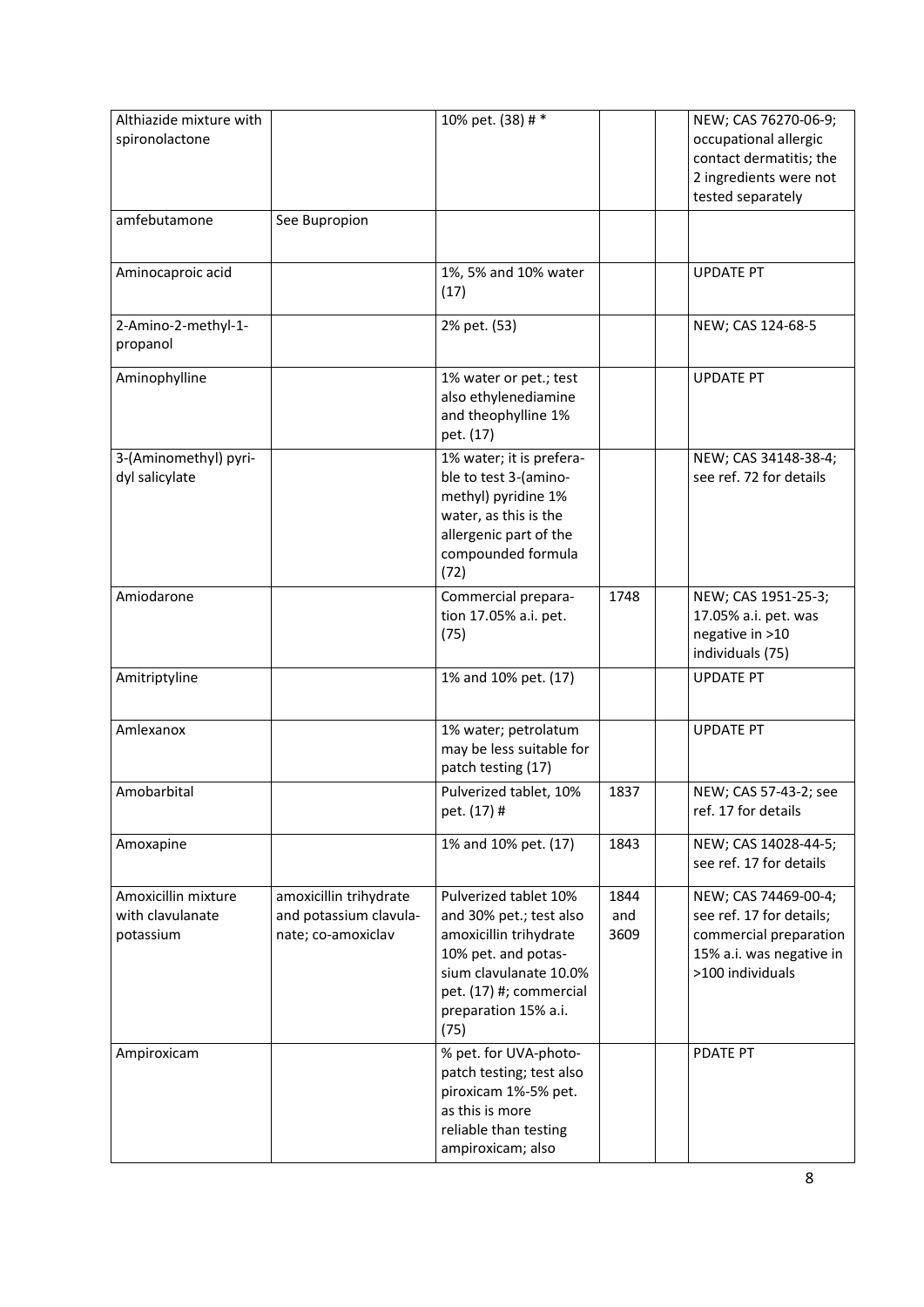|                           |            | patch test thimerosal<br>0.1% pet. and thiosa-<br>licylic acid 0.1% and 1%<br>pet. (17)                                                                                  |      |           |                                                                                                                             |
|---------------------------|------------|--------------------------------------------------------------------------------------------------------------------------------------------------------------------------|------|-----------|-----------------------------------------------------------------------------------------------------------------------------|
| Antipyrine salicylate     |            | Commercial drug 10%<br>pet.; in case of fixed<br>drug eruption, use also<br>DMSO as vehicle (17)                                                                         | 1973 |           | NEW; CAS 520-07-0; see<br>ref. 17 for details                                                                               |
| Arachidyl glucoside       |            | 5% and 10% pet. (61)                                                                                                                                                     |      | $\ddot{}$ | NEW; CAS 144982-05-8                                                                                                        |
| Arbekacin                 |            | 5%, 10% and 20% pet.<br>(72)                                                                                                                                             | 2030 |           | NEW; CAS 51025-85-5;<br>see ref. 72 for details                                                                             |
| Artemisia argyri leaf oil |            | 5% and 10% pet. (21)                                                                                                                                                     |      | $+$       | NEW; no CAS number<br>found; 6 controls were<br>negative (21)                                                               |
| Articaine                 | carticaine | Commercial solution 40<br>mg/ml; test also epine-<br>phrine HCl. or bitartra-<br>te 1% water (commer-<br>cial solution contains<br>epinephrine) (17)                     |      |           | <b>UPDATE PT</b>                                                                                                            |
| Atenolol                  |            | Commercial prepara-<br>tion 7.3% pet. (75)                                                                                                                               |      |           | UPDATE PT; commerci-<br>al preparation 7.3% pet.<br>was negative in 10<br>individuals (75)                                  |
| Atorvastatin              |            | 10% pet. (38) # *; pure<br>drug 0.1% alc. (17);<br>testing also higher con-<br>centrations (e.g. 1%) in<br>alcohol and pet. seems<br>appropriate (17)                    | 2125 |           | NEW; CAS 134523-00-5;<br>occupational allergic<br>contact dermatitis; see<br>ref. 17 for details                            |
| Atovaquone                |            | Pulverized tablet 10%<br>pet. (17) #                                                                                                                                     | 2127 |           | NEW; CAS 95233-18-4;<br>see ref. 17 for details                                                                             |
| Azathioprine              |            | 0.1%, 1% and 5% pet.<br>(17)                                                                                                                                             |      |           | <b>UPDATE PT</b>                                                                                                            |
| Azithromycin              |            | 10% pet.; this may<br>occasionally lead to a<br>false-negative reaction;<br>20% pet. is probably<br>not irritant (17);<br>commercial preparation<br>16.2% a.i. pet. (75) | 2177 |           | UPDATE PT; see ref. 17<br>for details; commercial<br>preparation 16.2% a.i.<br>pet. was negative in >20<br>individuals (75) |
| Aztreonam                 |            | Tablet, pulverized, 20%<br>pet.; most beta-lactam<br>antibiotics can be test-<br>ed 5-10% pet. (17) #                                                                    | 2188 |           | NEW; CAS 78110-38-0;<br>see ref. 17 for details                                                                             |
| Bakuchiol                 |            | 1% and 0.1% pet. (40)                                                                                                                                                    |      | $\ddot{}$ | NEW; CAS 10309-37-2; 5<br>controls were negative                                                                            |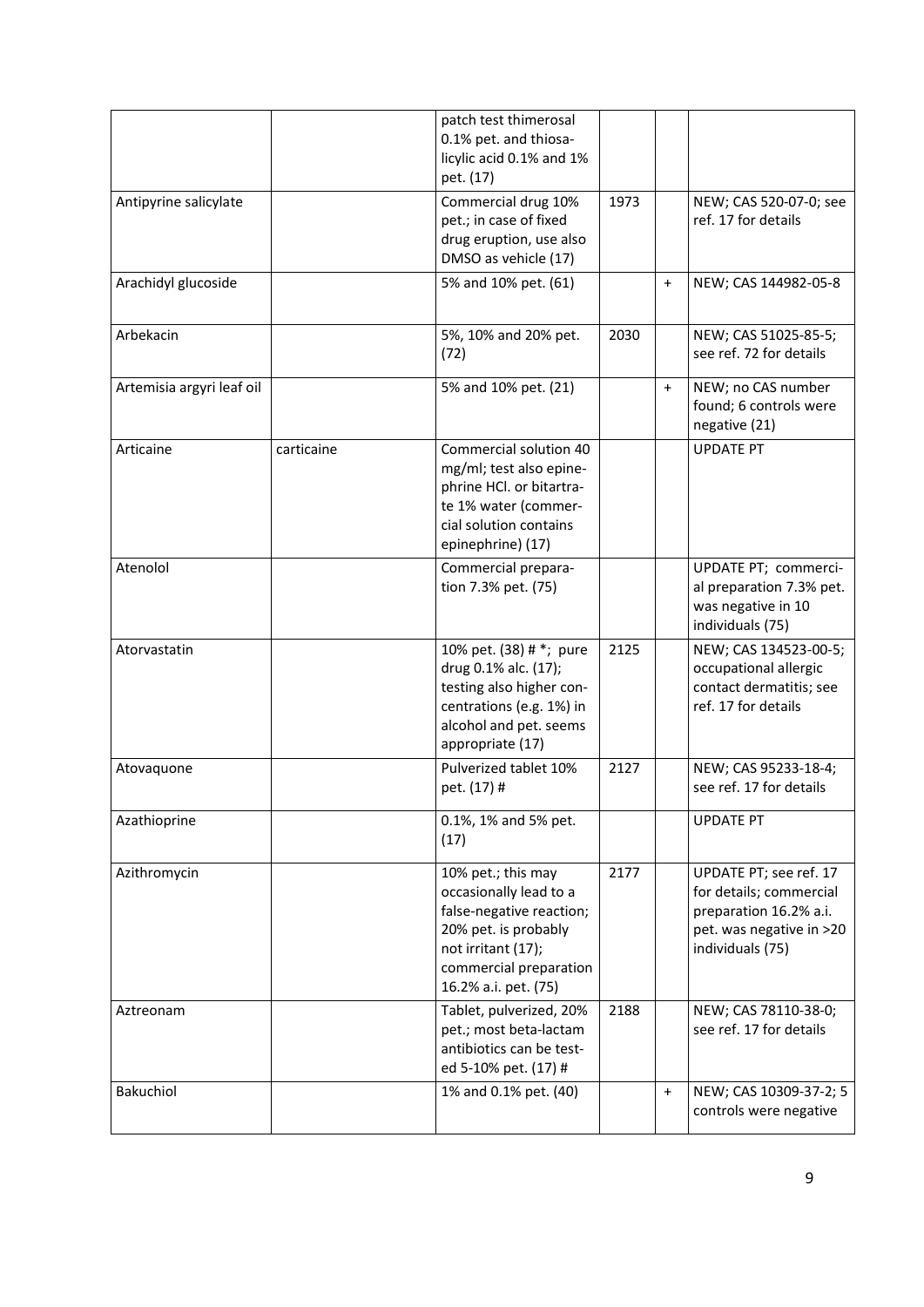| Befunolol                                                 |                                                     | 1% water; when patch<br>tests are negative but<br>there is suspicion of<br>contact allergy, use 5%<br>(72)                                      |      | <b>UPDATE PT</b>                                                                     |
|-----------------------------------------------------------|-----------------------------------------------------|-------------------------------------------------------------------------------------------------------------------------------------------------|------|--------------------------------------------------------------------------------------|
| Belladonna extract                                        |                                                     | Atropine 1% water,<br>scopolamine 1% pet.<br>(72)                                                                                               |      | NEW; CAS 8007-93-0;<br>see ref. 72 for details                                       |
| Bemiparin                                                 |                                                     | Commercial preparati-<br>on undiluted (17)                                                                                                      | 5958 | NEW; CAS 9005-49-6<br>(Heparin); see ref. 17 for<br>details                          |
| benzenesulfonamide,<br>N-(4-hydroxyphenyl)                | See N-(4-hydroxyphe-<br>nyl)benzenesulfon-<br>amide |                                                                                                                                                 |      |                                                                                      |
| Benznidazole                                              |                                                     | 5% pet. (64) *; 10%<br>DMSO (17) #                                                                                                              | 2356 | NEW; CAS 22994-85-0                                                                  |
| Benzylpenicillin                                          |                                                     | 5% pet. (17)                                                                                                                                    |      | <b>UPDATE PT</b>                                                                     |
| Betamethasone<br>acetate                                  |                                                     | 0.1% and 1% alc. (17)                                                                                                                           | 2452 | NEW; CAS 987-24-6; see<br>ref. 17 for details                                        |
| Betamethasone<br>sodium phosphate                         |                                                     | 0.1% and 1% alc. (72)                                                                                                                           | 2452 | NEW; CAS 151-73-5; see<br>ref. 72 for details                                        |
| Betamethasone<br>sodium succinate                         |                                                     | 0.1% and 1% alc. (17)                                                                                                                           |      | NEW; CAS not found;<br>see ref. 17 for details                                       |
| Bibrocathol                                               |                                                     | Ointment as is; bismuth<br>oxide 5% pet. (72)                                                                                                   | 2473 | NEW; CAS 6915-57-7;<br>see ref, 72.for details                                       |
| <b>Bismuth subcitrate</b>                                 |                                                     | Bismuth oxide 240<br>mg/ml saline patch-<br>scratch test; bismuth<br>oxide 5% pet. (17) #;<br>commercial preparation<br>20% pet. and water (77) |      | NEW; CAS 57644-54-9;<br>see ref. 17 for details; 5<br>controls were negative<br>(77) |
| Bis(2,2,6,6-tetrame-<br>thyl-4-piperidinyl) se-<br>bacate | Tinuvin <sup>®</sup> 770                            | 5% pet. (44)                                                                                                                                    |      | NEW; CAS 52829-07-9                                                                  |
| Bleomycin                                                 |                                                     | Tablet, pulverized, 30%<br>pet. (17) #                                                                                                          | 2589 | NEW; CAS 11056-06-7;<br>see ref. 17 for details                                      |
| Bortezomib                                                |                                                     | 1 mg/ml (vehicle?) (17)                                                                                                                         | 2623 | NEW; CAS 179324-69-7;<br>see ref. 17 for details                                     |
| botulin A; botulinum<br>toxin type A                      | See Onabotulinum-<br>toxinA                         |                                                                                                                                                 |      |                                                                                      |
| <b>Brimonidine</b>                                        |                                                     | 1%, 5% and 10% pet.<br>(72)                                                                                                                     |      | <b>UPDATE PT</b>                                                                     |
| Brinzolamide                                              |                                                     | 0.1% DMSO (16)                                                                                                                                  | 2652 | NEW; CAS 138890-62-7;<br>10 controls were<br>negative (16)                           |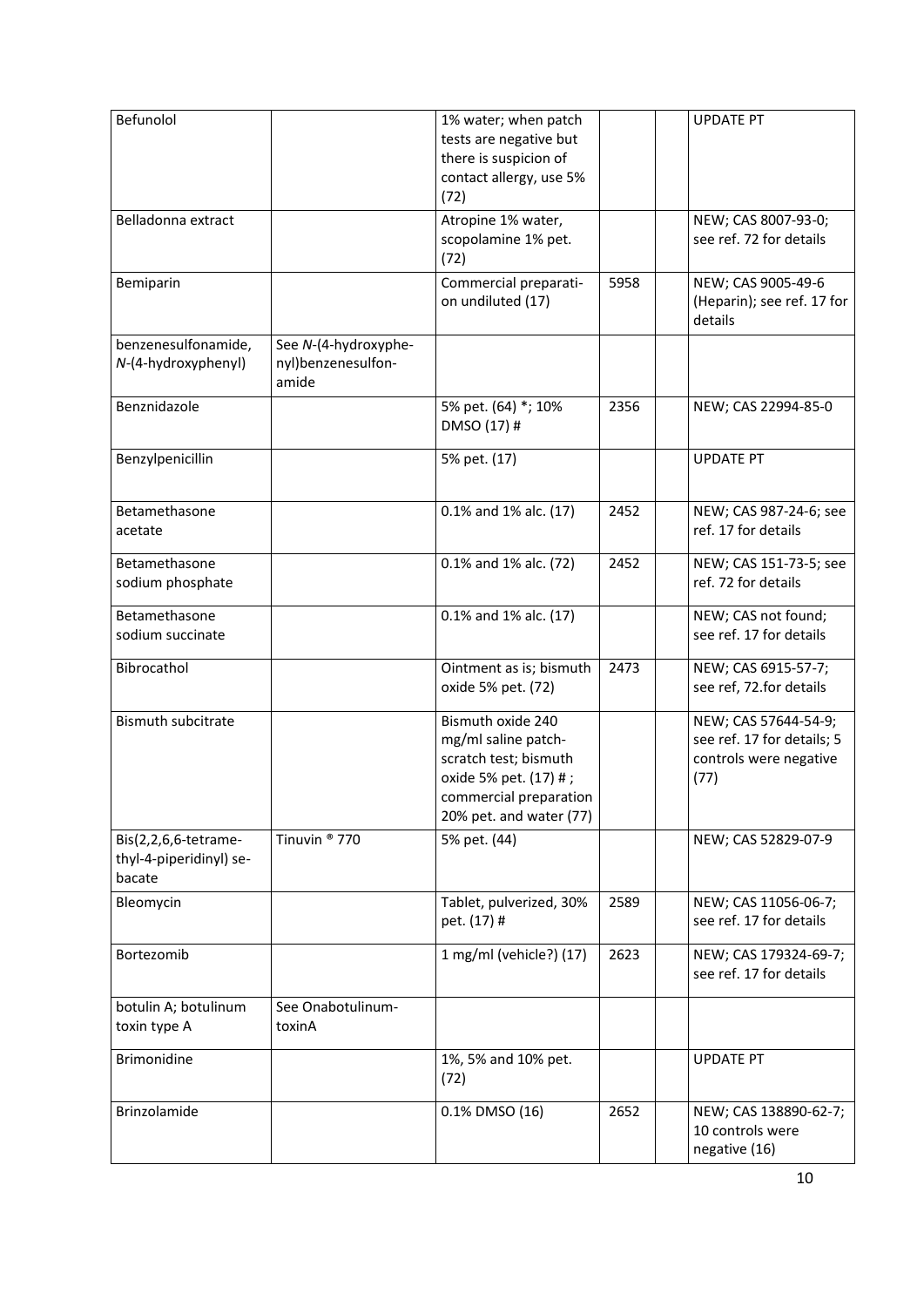| <b>Brivudine</b>                           |                                                              | 5% pet. (17)                                                                                                     | 2655 |           | NEW; CAS 69304-47-8;<br>see ref. 17 for details                                                               |
|--------------------------------------------|--------------------------------------------------------------|------------------------------------------------------------------------------------------------------------------|------|-----------|---------------------------------------------------------------------------------------------------------------|
| <b>Bromhexine</b>                          |                                                              | 1% and 5% pet. (5)                                                                                               | 2668 |           | NEW; CAS 3572-43-8;<br>see ref. 17 for details                                                                |
| Bromisoval                                 |                                                              | 0.1%, 1% and 10% pet.<br>$(17)$ #                                                                                | 2674 |           | NEW; CAS 496-67-3; see<br>ref. 17 for details                                                                 |
| Bupropion                                  | amfebutamone                                                 | Commercialized<br>bupropion 1%, 5%, 10%<br>and 20% pet. (3) #                                                    | 2773 |           | NEW; CAS 34911-55-2;<br>10 controls were<br>negative to bupropion<br>30% pet. (3)                             |
| 2-Butylaminocarbonyl-<br>oxyethyl acrylate | 2-acryloyloxyethyl<br>butylcarbamate                         | 0.1% pet. (34)                                                                                                   |      |           | NEW; CAS 63225-53-6;<br>19 controls were negati-<br>ve (34); occupational<br>allergic contact dermati-<br>tis |
| 4-Butylresorcinol                          |                                                              | 0.5% pet. (31)                                                                                                   |      | $\ddot{}$ | NEW; CAS 18979-61-8;<br>no controls performed                                                                 |
| Calcium pantothenate                       | pantothenate calcium                                         | 5% pet. (20)                                                                                                     |      |           | NEW; CAS 137-08-6; 20<br>controls were negative<br>(20)                                                       |
| Capryloyl glycine                          |                                                              | 1% in water/alc. 50/50<br>(51)                                                                                   |      | $\ddot{}$ | NEW; CAS 14246-53-8;<br>20 controls were negati-<br>ve                                                        |
| Caprylyl glycol                            | 1,2-octanediol                                               | 1% pet. (23)                                                                                                     |      | $\ddot{}$ | NEW; CAS 1117-86-8;<br>contact urticaria: ref. 45                                                             |
| Carbenicillin                              |                                                              | 5%-10% pet. (17) #                                                                                               |      |           | <b>UPDATE PT</b>                                                                                              |
| Carbocysteine                              |                                                              | Carbocysteine and its<br>metabolite thiodigly-<br>colic acid 10% pet. and<br>other appropriate<br>vehicle (17) # | 3072 |           | NEW; CAS 638-23-3; see<br>ref. 17 for details                                                                 |
| Carbomer 1342                              | carbopol 1342;<br>Carbopol Ultrez 20<br>Polymer <sup>®</sup> | 0.25% water (24)                                                                                                 |      |           | NEW; CAS 96827-24-6                                                                                           |
| Carbopol 974P                              |                                                              | 10% water (24)                                                                                                   |      |           | NEW; CAS 151687-96-6                                                                                          |
| carbopol 1342                              | See Carbomer 1342                                            |                                                                                                                  |      |           |                                                                                                               |
| Carbopol Ultrez 20<br>Polymer <sup>®</sup> | See Carbomer 1342                                            |                                                                                                                  |      |           |                                                                                                               |
| Carbromal                                  |                                                              | 1% and 5% pet. (17) #                                                                                            |      |           | <b>UPDATE PT</b>                                                                                              |
| Carmustine                                 |                                                              | 0.1% water (72)                                                                                                  | 3115 |           | NEW; CAS 154-93-8; see<br>ref. 72 for details                                                                 |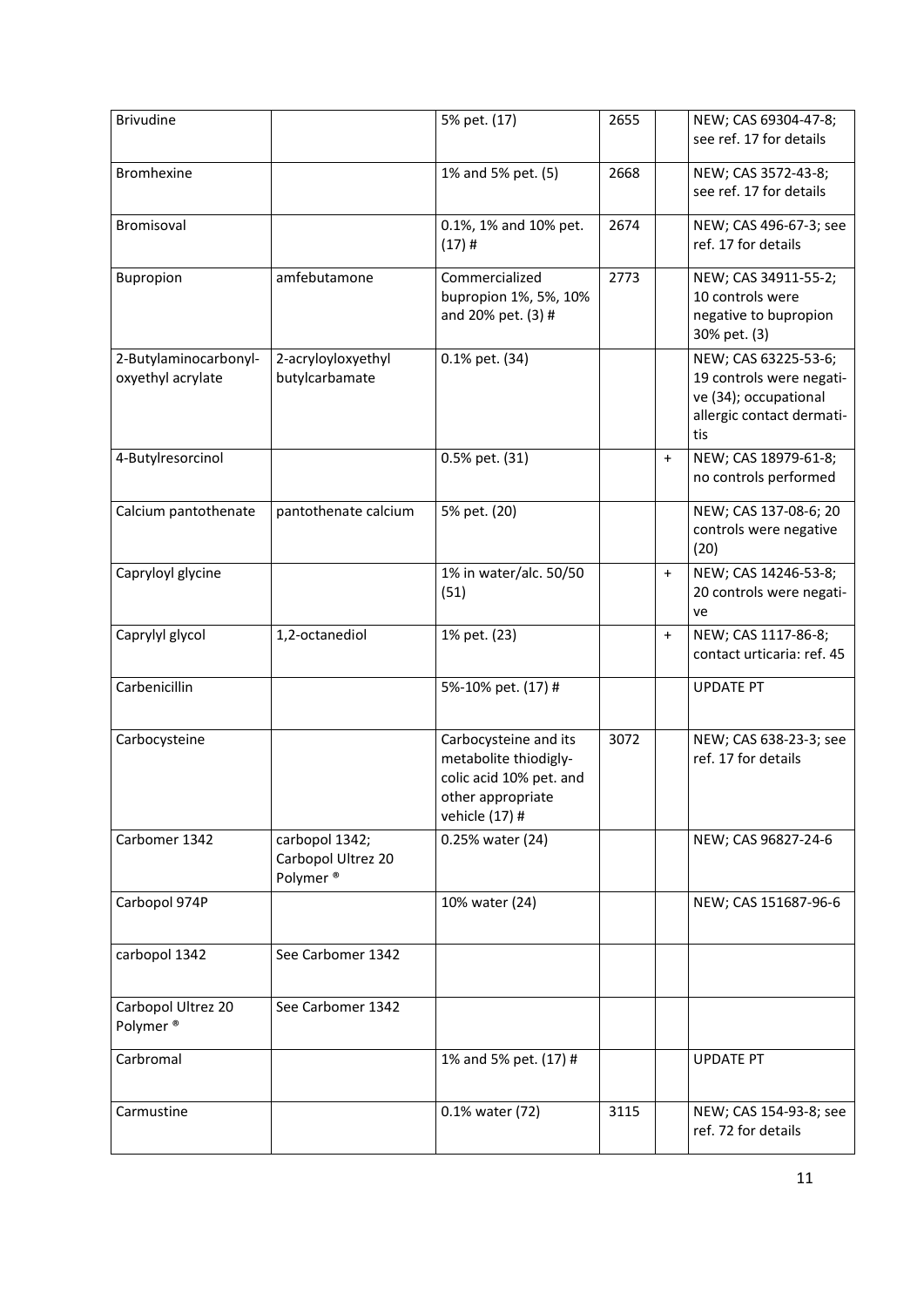| Carteolol   | 5% water (72)                                                                                   |      | <b>UPDATE PT</b>                                                                                 |
|-------------|-------------------------------------------------------------------------------------------------|------|--------------------------------------------------------------------------------------------------|
| Cefaclor    | 5%-10% pet. or water<br>$(17)$ #                                                                | 3184 | NEW; CAS 70356-03-5;<br>see ref. 17 for details                                                  |
| Cefadroxil  | 5%-10% pet. or water<br>$(17)$ #                                                                | 3185 | NEW; CAS 66592-87-8;<br>see ref. 17 for details                                                  |
| Cefalexin   | Commercial prepara-<br>tion 10% pet. a.i. (74)                                                  | 3244 | NEW; CAS 15686-71-2;<br>10% a.i. was negative in<br>>20 individuals (74)                         |
| Cefalotin   | 5%-10% pet. or water<br>$(17)$ #                                                                | 3251 | NEW; CAS 153-61-7; see<br>ref. 17 for details                                                    |
| Cefamandole | 5%-10% pet. or water<br>$(17)$ # ; commercial<br>preparation 30% pet.<br>a.i. (75)              | 3186 | <b>UPDATE PT; commercial</b><br>preparation 30% pet.<br>a.i. was negative in >100<br>individuals |
| Cefazolin   | 10% pet. (33); commer-<br>cial drug diluted to 10%<br>pet. (67) #                               |      | <b>UPDATE PT</b>                                                                                 |
| Cefmetazole | 5%-10% pet. or water<br>$(17)$ #                                                                | 3197 | NEW; CAS 56796-20-4;<br>see ref. 17 for details                                                  |
| Cefodizime  | 5%-10% pet. or water<br>$(17)$ #                                                                |      | <b>UPDATE PT</b>                                                                                 |
| Cefonicid   | 5%-10% pet. or water<br>$(17)$ #                                                                | 3200 | NEW; CAS 61270-58-4;<br>see ref. 17 for details                                                  |
| Cefotaxime  | Commercial prepara-<br>tion 30% a.i. (75)                                                       |      | UPDATE PT; the<br>concentration of 30%<br>a.i. was not irritant in<br>>100 individuals (75)      |
| Ceforanide  | 5%-10% pet. or water<br>$(17)$ #                                                                | 3202 | NEW; CAS 60925-61-3;<br>see ref. 17 for details                                                  |
| Cefotetan   | 5%-10% pet. or water<br>$(17)$ #                                                                | 3205 | NEW; CAS 69712-56-7;<br>see ref. 17 for details                                                  |
| Cefotiam    | 5%-10% pet. or water<br>$(17)$ #                                                                | 3206 | NEW; CAS 61622-34-2;<br>see ref. 17 for details                                                  |
| Cefoxitin   | 10% pet. (33); commer-<br>cial drug diluted to 10%<br>pet. (67); 5%-10% pet.<br>or water (17) # |      | <b>UPDATE PT</b>                                                                                 |
| Cefpodoxime | Commercial prepara-<br>tion 12% a.i. pet. (75)                                                  | 3212 | NEW; CAS 80210-62-4;<br>the concentration was<br>negative in >100<br>individuals                 |
| Cefradine   | 10% pet.                                                                                        | 3255 | NEW; CAS 38821-53-3;<br>Chemo                                                                    |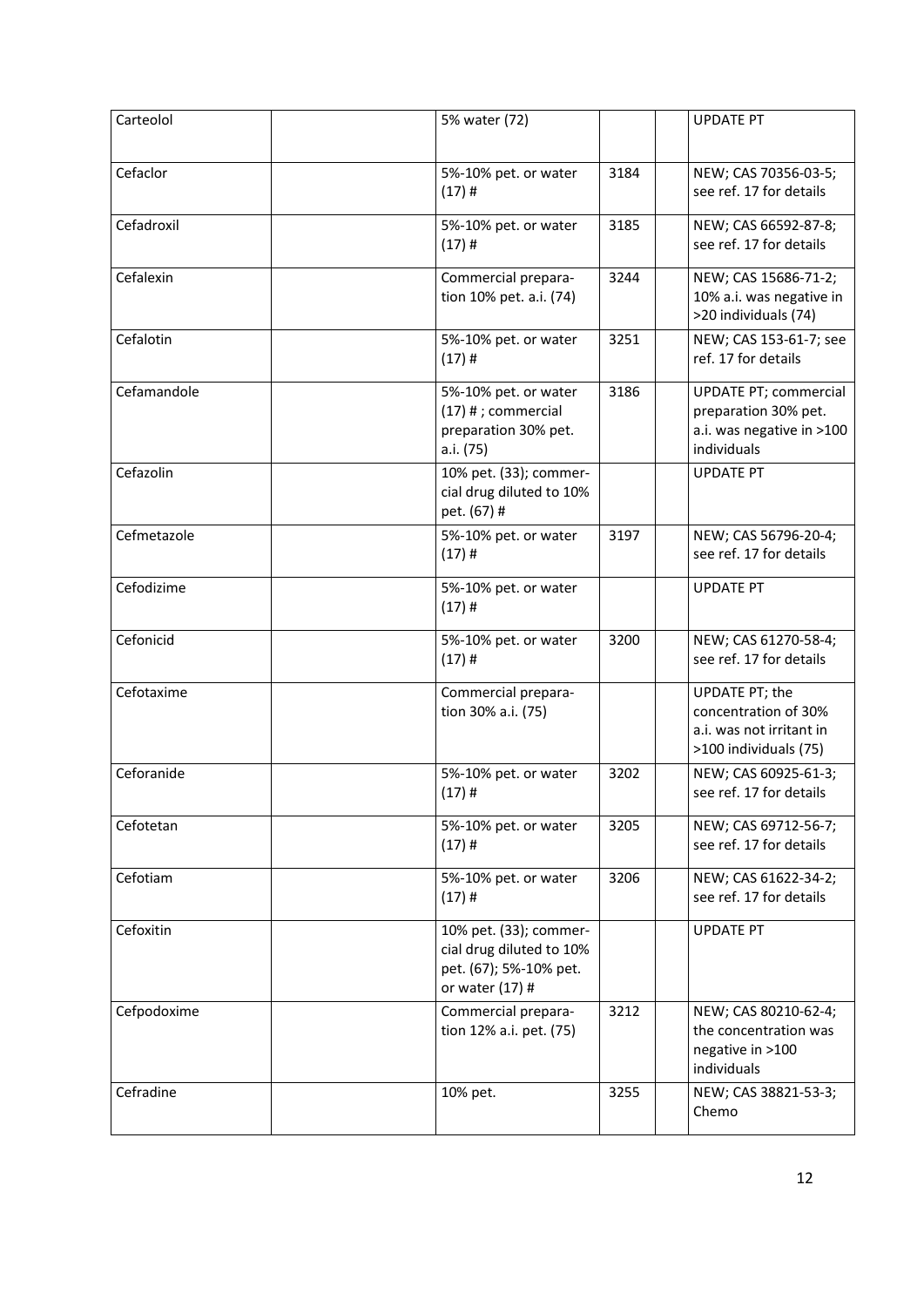| Ceftiofur                                                       |                                                                     | 5%-10% pet. or water<br>$(17)$ #                                                                                                      |      | <b>UPDATE PT</b>                                                                                      |
|-----------------------------------------------------------------|---------------------------------------------------------------------|---------------------------------------------------------------------------------------------------------------------------------------|------|-------------------------------------------------------------------------------------------------------|
| Ceftizoxime                                                     |                                                                     | 5%-10% pet. or water<br>$(17)$ #                                                                                                      |      | <b>UPDATE PT</b>                                                                                      |
| Ceftriaxone                                                     |                                                                     | Powder for intravenous<br>use, 10% pet. (33,67);<br>5%-10% pet. or water<br>$(17)$ #; commercial<br>preparation 30% a.i.<br>pet. (75) |      | <b>UPDATE PT; commercial</b><br>preparation 30% a.i.<br>pet. was negative in<br>>100 individuals (75) |
| Celecoxib                                                       |                                                                     | Commercial prepara-<br>tion 11.45% pet. a.i.<br>(75)                                                                                  |      | UPDATE PT; the conc.<br>was not irritant in 10<br>individuals (75)                                    |
| Certoparin                                                      |                                                                     | Commercial prepara-<br>tion undiluted (17)                                                                                            | 5958 | NEW; CAS 5958-49-6<br>(Heparin); see ref. 17 for<br>details                                           |
| 6-Chloro-2-(chloro-<br>methyl)-4-phenyl-<br>quinazoline 3-oxide | 2-chloromethyl-4-<br>phenyl-6-chloroquina-<br>zoline-3-oxide        | 10% pet. (38)                                                                                                                         |      | NEW; CAS 5958-24-7;<br>occupational allergic<br>contact dermatitis                                    |
| 2-chloromethyl-4-<br>phenyl-6-chloroquina-<br>zoline-3-oxide    | See 6-Chloro-2-(chloro-<br>methyl)-4-phenyl-<br>quinazoline 3-oxide |                                                                                                                                       |      |                                                                                                       |
| 6-Chloropurine                                                  |                                                                     | 1% and 10% pet. (56)                                                                                                                  | 3433 | NEW; CAS 87-42-3;<br>occupational allergic<br>contact dermatitis                                      |
| 8-Chlorotheophylline                                            |                                                                     | 10% pet. (17)                                                                                                                         |      | NEW; CAS 85-18-7; see<br>ref. 17 for details                                                          |
| Chlorphenesin                                                   |                                                                     | 1% and 0.5% pet; both<br>concentrations may<br>cause irritant reactions<br>(72)                                                       |      | <b>UPDATE PT</b>                                                                                      |
| Chlorproethazine                                                |                                                                     | 1% pet.; if negative and<br>(photo)allergy is strong-<br>ly suspected, use 10%<br>pet. (risk of false-posi-<br>tives) (72)            | 3459 | NEW; CAS 84-01-5; see<br>ref. 72 for details                                                          |
| Chlorpropamide                                                  |                                                                     | 5% pet. (17)                                                                                                                          | 3462 | NEW; CAS 94-20-2; see<br>ref. 17 for details                                                          |
| Ciclesonide                                                     |                                                                     | 0.1% and 1% alc. (72)                                                                                                                 | 3536 | NEW; CAS 126544-47-6;<br>see ref. 72 for details                                                      |
| Cilastatin mixture with<br>imipenem                             |                                                                     | Tablet, pulverized, 20%<br>pet. (17)                                                                                                  |      | NEW; CAS 92309-29-0;<br>see ref. 17 for details                                                       |
| Clemizole                                                       |                                                                     | 2% pet. (72)                                                                                                                          | 3614 | NEW; CAS 442-52-4; see<br>ref. 72 for details                                                         |
| Clindamycin                                                     |                                                                     | Hydrochloride, 10% pet.<br>(26) # ; commercial<br>preparation 14.4% a.i.                                                              |      | UPDATE PT; commerci-<br>al preparation 14.4% a.i.<br>pet. was negative in >10                         |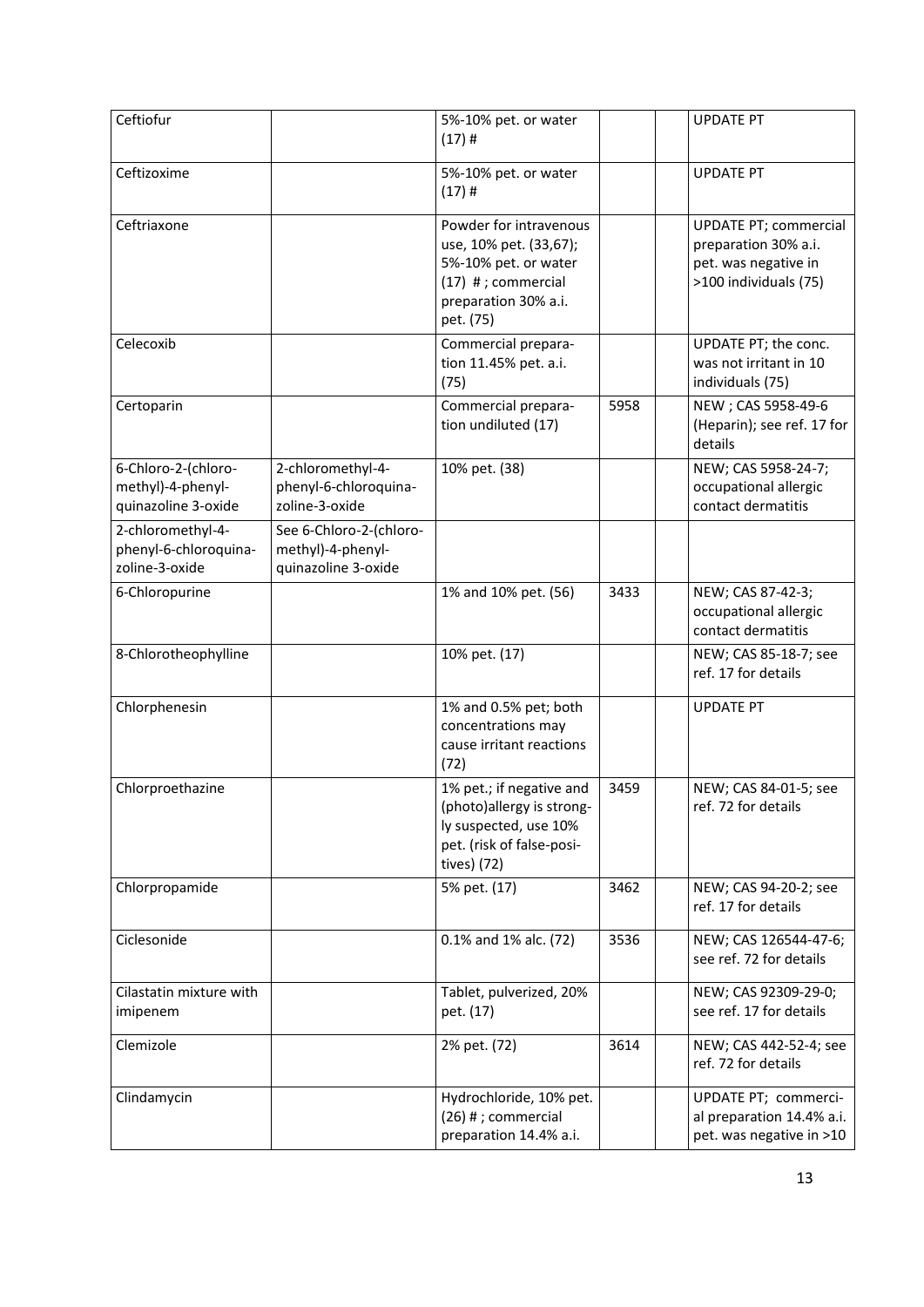|                             |                                                          | pet. (75)                                                                                                                              |      | individuals (75)                                                                                 |
|-----------------------------|----------------------------------------------------------|----------------------------------------------------------------------------------------------------------------------------------------|------|--------------------------------------------------------------------------------------------------|
| Clobazam                    |                                                          | 10% pet. (17)                                                                                                                          | 3626 | NEW; CAS 22316-47-8;<br>see ref. 17 for details                                                  |
| Clocortolone pivalate       |                                                          | 0.1% and 1% alc. (72)                                                                                                                  | 3633 | NEW; CAS 34097-16-0;<br>see ref. 72 for details                                                  |
| Çlofazimine                 |                                                          | 10% pet. (17)                                                                                                                          | 3637 | NEW; CAS 2030-63-9;<br>see ref. 17 for details                                                   |
| Clofenoxyde                 |                                                          | 1% ethyl acetate (72)                                                                                                                  |      | NEW; CAS 3030-53-3;<br>see ref. 72 for details                                                   |
| Clonidine                   |                                                          | 9% pet. (17)                                                                                                                           |      | <b>UPDATE PT</b>                                                                                 |
| Clorazepic acid             |                                                          | 1% water (17)                                                                                                                          | 3662 | NEW; CAS 23887-31-2;<br>see ref. 17 for details                                                  |
| Cloxacillin                 |                                                          | Beta-lactam antibiotics<br>can generally be tested<br>5%-10% water and pet.<br>$(17)$ # ; commercial<br>preparation 27.08% a.i<br>(75) |      | <b>UPDATE PT; commercial</b><br>preparation 27.08% a.i.<br>was negative in 7<br>individuals (75) |
| Clozapine                   |                                                          | 10% pet. (17)                                                                                                                          | 3676 | NEW; CAS 5786-21-0;<br>see ref. 17 for details                                                   |
| Codeine                     |                                                          | 5% pet. (17)                                                                                                                           |      | <b>UPDATE PT</b>                                                                                 |
| Colistin                    |                                                          | 5% pet. (17,72)                                                                                                                        |      | <b>UPDATE PT</b>                                                                                 |
| Cortisone acetate           |                                                          | 0.1% and 1% alc. (72)                                                                                                                  | 3795 | NEW; CAS 50-04-4; see<br>ref. 72 for details                                                     |
| co-amoxiclav                | See Amoxicillin mixture<br>with clavulanate<br>potassium |                                                                                                                                        |      |                                                                                                  |
| Copper dibutyl<br>dilaurate |                                                          | 0.5% pet. (81)                                                                                                                         |      | NEW; unknown<br>chemical                                                                         |
| Copper diethyl<br>dilaurate |                                                          | 0.5% pet. (81)                                                                                                                         |      | NEW; unknown<br>chemical                                                                         |
| cotrimoxazole               | See Sulfamethoxazole<br>mixture with trime-<br>thoprim   |                                                                                                                                        |      |                                                                                                  |
| Cyamemazine                 |                                                          | 0.1%, 1% and 5% pet.<br>(17)                                                                                                           | 3943 | NEW; CAS 3546-03-0;<br>see ref. 17 for details                                                   |
| Cyclamen aldehyde           |                                                          | 2.5% pet. (54)                                                                                                                         |      | <b>UPDATE PT</b>                                                                                 |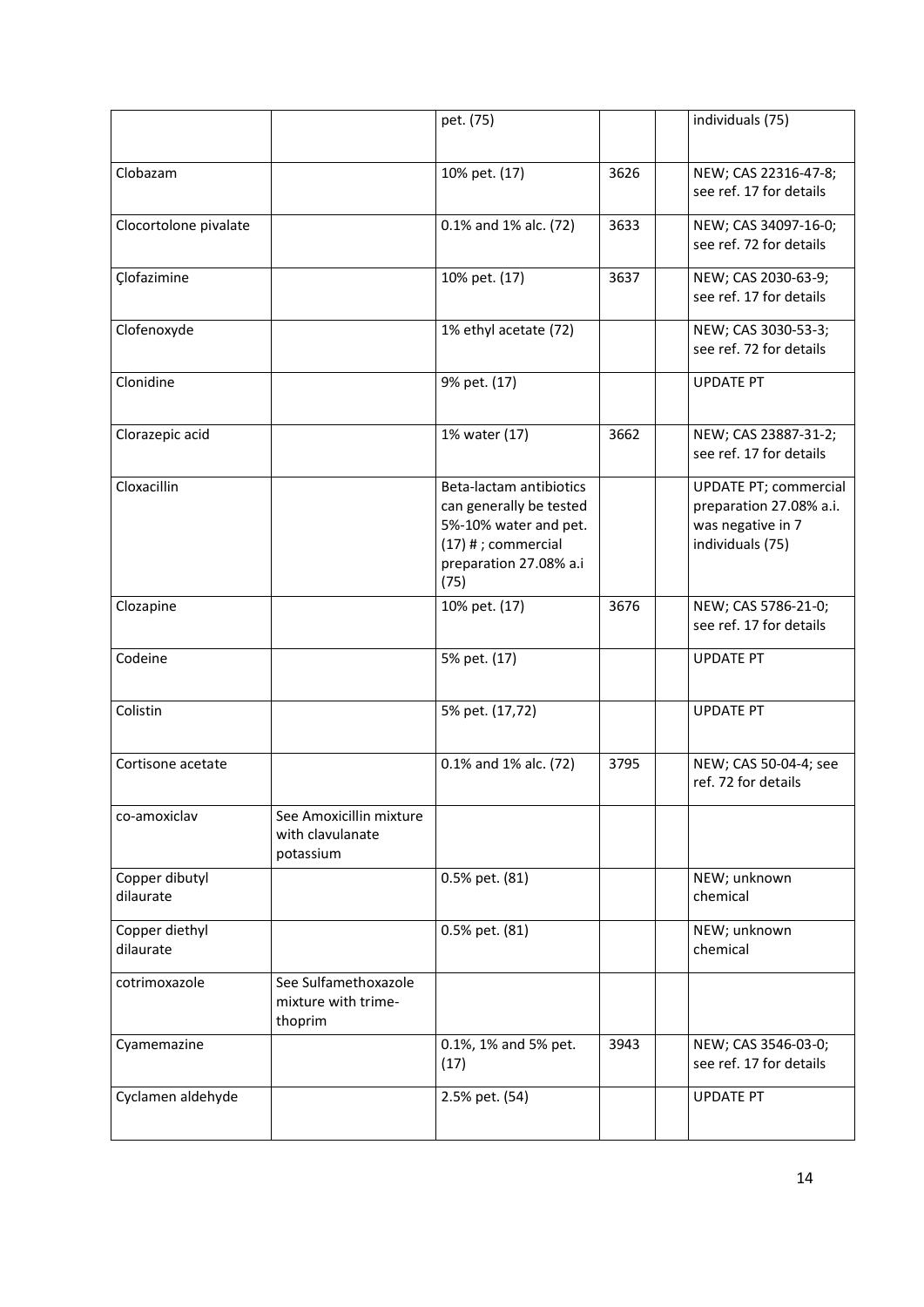| Cyclophosphamide                                    |                                     | 5% saline (17)                                                                     | 4013  |           | NEW; CAS 50-18-0; see<br>ref. 17 for details                                                            |
|-----------------------------------------------------|-------------------------------------|------------------------------------------------------------------------------------|-------|-----------|---------------------------------------------------------------------------------------------------------|
| o-cymen-5y-ol                                       | See 3-Methyl-4-isopro-<br>pylphenol |                                                                                    |       |           |                                                                                                         |
| Cypermethrin                                        |                                     | 1% water (62)                                                                      | 4034  |           | NEW; CAS 52315-07-8; 5<br>controls were negative<br>(62); occupational aller-<br>gic contact dermatitis |
| Dabrafenib                                          |                                     | Content of capsule, 30%<br>pet. (17) #                                             | 11719 |           | NEW; CAS 689-166-9;<br>see ref. 17 for details                                                          |
| Dalteparin                                          |                                     | Commercial preparati-<br>on undiluted (17) #                                       | 5958  |           | NEW; CAS 9005-49-6<br>(Heparin); see ref. 17 for<br>details                                             |
| Danaparoid                                          |                                     | Commercial preparati-<br>on undiluted (17) #                                       | 4080  |           | NEW; CAS 308068-55-5;<br>see ref. 17 for details                                                        |
| Dermabond <sup>®</sup>                              | See 2-Octyl 2-cyano-<br>acrylate    |                                                                                    |       |           |                                                                                                         |
| Dexchlorpheniramine                                 |                                     | 1% water; 5% pet. (72)                                                             |       |           | <b>UPDATE PT</b>                                                                                        |
| Dextropropoxyphene                                  |                                     | Pulverized tablet, 5%<br>and 20% in water and<br>petrolatum (17) #                 | 9222  |           | NEW; CAS 469-62-5; see<br>ref. 17 for details                                                           |
| Di-C12-C13 alkyl<br>malate                          |                                     | 1% and 0.1% pet. (41)                                                              |       | $\ddot{}$ | NEW; CAS 149144-85-4;<br>5 controls were negati-<br>ve (41)                                             |
| Diatrizoic acid                                     |                                     | Commercial prepara-<br>tion undiluted; sodium<br>diatrizoate 10% water<br>$(17)$ # | 4263  |           | NEW; CAS 117-96-4                                                                                       |
| Diazepam                                            |                                     | Commercial prepara-<br>tion 1.8% a.i. pet. (75)                                    |       |           | UPDATE PT; 1.8% a.i.<br>was negative in 10<br>individuals                                               |
| 2,4-Dichlorophenol                                  |                                     | 1% and 5% pet.; 10% is<br>irritant (73)                                            |       |           | NEW; CAS 120-83-2                                                                                       |
| Diclofenac sodium salt                              |                                     | 10% pet. (74)                                                                      |       |           | UPDATE PT; the conc.<br>was not irritant in >20<br>individuals (74)                                     |
| N,N-Diethylaniline                                  |                                     | 2% pet, 10% alc (81)                                                               |       |           | CAS 91-66-7                                                                                             |
| Difluprednate                                       |                                     | 0.1% and 1% alc. (72)                                                              | 4441  |           | NEW; CAS 23674-86-4;<br>see ref. 72 for details                                                         |
| Dihydro-1H-imidazole<br>monohydrochloride<br>$4,5-$ |                                     | 0.1% pet. (72)                                                                     |       |           | NEW; CAS 34301-57-0;<br>see ref. 72 for details                                                         |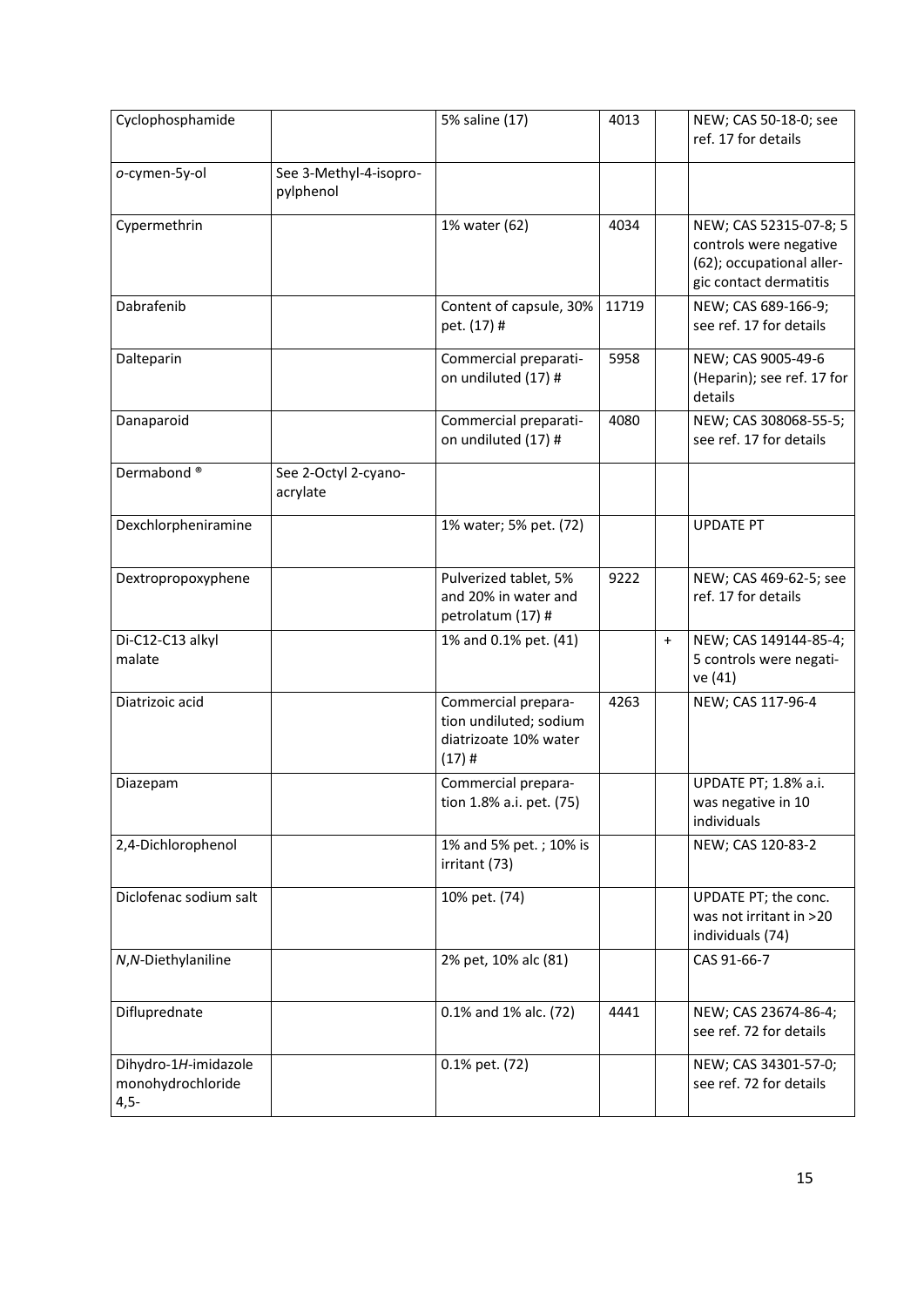| Diltiazem                   | 1% pet. (25)                                                                                                                                                                                 |      | UPDATE PT; because of<br>very strong patch test<br>reactions to concentra-<br>tions of 3% and higher,<br>a 1% conc. is advised,<br>not the 10% material<br>commercially available<br>from Chemotechnique |
|-----------------------------|----------------------------------------------------------------------------------------------------------------------------------------------------------------------------------------------|------|----------------------------------------------------------------------------------------------------------------------------------------------------------------------------------------------------------|
| Dimenhydrinate              | Tablet, pulverized, 10%<br>pet. or DMSO (17) #                                                                                                                                               | 4500 | NEW; CAS 523-87-5; see<br>ref. 17 for details                                                                                                                                                            |
| Dimethindene                | 5% pet. (17,72)                                                                                                                                                                              |      | <b>UPDATE PT</b>                                                                                                                                                                                         |
| N,N-Dimethylacryl-<br>amide | 0.1% pet. (1,47)                                                                                                                                                                             |      | NEW; CAS 2680-03-7; 20<br>controls were negative<br>to 0.032% pet. (47)                                                                                                                                  |
| Dipivefrin HCl              | 1% and 5% water (72)                                                                                                                                                                         |      | <b>UPDATE PT</b>                                                                                                                                                                                         |
| Disperse blue 106           |                                                                                                                                                                                              |      | UPDATE PT; patch test<br>sensitization at 1% pet.:<br>ref. 79                                                                                                                                            |
| Disperse blue 124           |                                                                                                                                                                                              |      | UPDATE PT; patch test<br>sensitization at 1% pet.:<br>ref. 79                                                                                                                                            |
| Dithranol                   | 0.001% pet.; test in<br>higher concentration if<br>negative and contact<br>allergy is strongly sus-<br>pected, but at 0.005%<br>pet., 1/3 of patients<br>may show irritant<br>reactions (72) |      | <b>UPDATE PT</b>                                                                                                                                                                                         |
| Domperidone                 | Commercial prepara-<br>tion 3% a.i. pet. (75)                                                                                                                                                | 4737 | NEW; CAS 57808-66-9;<br>3% a.i. pet. was nega-<br>tive in 8 individuals (75)                                                                                                                             |
| Dronedarone                 | Crushed 400 mg film-<br>coated tablets in pet.<br>'as is' (28) #                                                                                                                             | 4768 | NEW; CAS 141626-36-0;<br>photoallergic drug<br>eruption with positive<br>photopatch test                                                                                                                 |
| Droxicam                    | 1% and 5% pet. (17)                                                                                                                                                                          |      | <b>UPDATE PT</b>                                                                                                                                                                                         |
| Dutasteride                 | 0.001%, 0.01%, and<br>0.05% alc. (29)                                                                                                                                                        | 4788 | NEW; CAS 164656-23-9;<br>20 controls were nega-<br>tive (29); allergic reac-<br>tion to mesotherapy<br>(subcutaneous inject-<br>ions)                                                                    |
| Efavirenz                   | Capsule content, 50%<br>water (17) #                                                                                                                                                         | 4839 | NEW; CAS 154598-52-4;<br>see ref. 17 for details                                                                                                                                                         |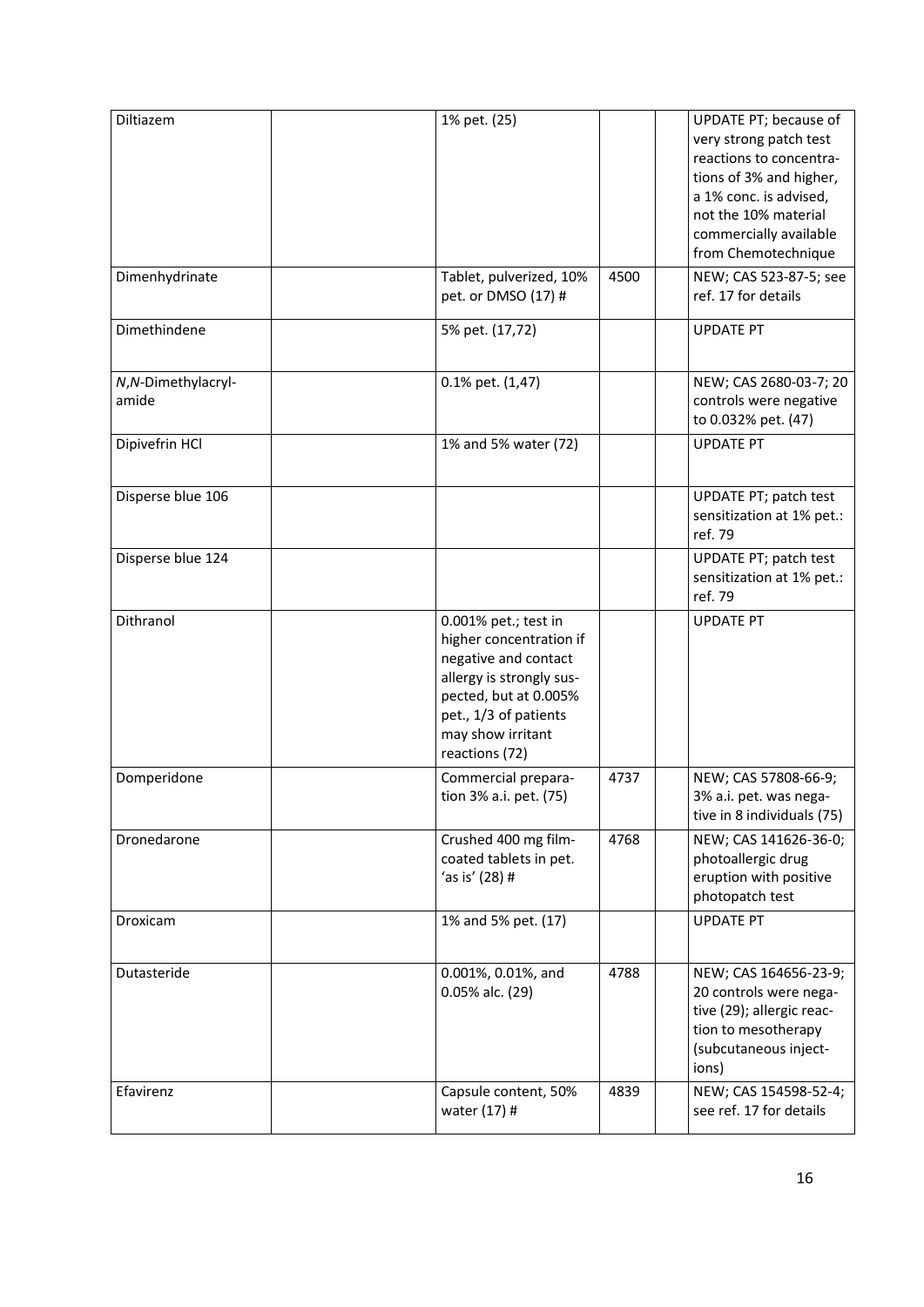| Emtricitabine                                | Tablet, pulverized, 20%<br>pet. (17) #                                                                                              | 4892 | NEW; CAS 143491-57-0;<br>see ref. 17 for details            |
|----------------------------------------------|-------------------------------------------------------------------------------------------------------------------------------------|------|-------------------------------------------------------------|
| Enoxaparin                                   | Commercial preparati-<br>on undiluted (17)                                                                                          | 5958 | NEW; CAS 9005-49-6<br>(Heparin); see ref. 17 for<br>details |
| Eperisone                                    | 1%, 10% and 30% pet.<br>$(17)$ # *                                                                                                  | 4931 | NEW; CAS 64840-90-0;<br>see ref. 17 for details             |
| Ephedrine                                    | 10% pet. or water (72)                                                                                                              |      | <b>UPDATE PT</b>                                            |
| Eprazinone                                   | Pulverized tablet<br>moistened with water<br>$(17)$ #                                                                               | 4958 | NEW; CAS 10402-90-1;<br>see ref. 17 for details             |
| Ertapenem                                    | Tablets, pulverized, 10%<br>and 30% water and pet.<br>$(17)$ #; most beta-lac-<br>tam antibiotics can be<br>tested 5%-10% pet. (17) | 5001 | NEW; CAS 153832-46-3;<br>see ref. 17 for details            |
| Eslicarbazepine                              | Tablet, pulverized, 20%<br>pet. (17) #                                                                                              | 5024 | NEW; CAS 104746-04-5;<br>see ref. 17 for details            |
| Estradiol                                    | 5% alc. 96% (72)                                                                                                                    |      | <b>UPDATE PT</b>                                            |
| Estrogens, conjugated                        | 0.625 mg/g pet. (72)                                                                                                                | 3762 | NEW; CAS 12126-59-9;<br>see ref. 72 for details             |
| Ethambutol                                   | Pulverized tablet, 10%-<br>30% pet. (17) #                                                                                          |      | <b>UPDATE PT</b>                                            |
| Ethosuximide                                 | Gel from ethosuximide<br>capsule diluted to 10%<br>active ingredients (17) #                                                        |      | <b>UPDATE PT</b>                                            |
| 3-O-Ethyl-L-ascorbic<br>acid                 | 10% water (76)                                                                                                                      |      | <b>UPDATE PT</b>                                            |
| Ethylene glycol mono-<br>ethyl ether acetate | 5% MEK (81)                                                                                                                         |      | NEW: CAS 111-15-9                                           |
| Etonogestrel                                 | 0.1% and 1% alc. and<br>pet. (17)                                                                                                   | 5198 | NEW; CAS 54048-10-1;<br>see ref. 17 for details             |
| Famotidine                                   | 1% and 5% water (17)                                                                                                                |      | <b>UPDATE PT</b>                                            |
| Felbinac                                     | 1% and 5% pet. (72)                                                                                                                 | 5255 | NEW; CAS 5728-52-9;<br>see ref. 72 for details              |
| Fenbutatin oxide                             | 0.1% butanol (81)                                                                                                                   |      | NEW; CAS 13356-08-6                                         |
| Fexofenadine                                 | Tablet, pulverized, as is<br>and 50% water (17) #                                                                                   | 5367 | NEW; CAS 83799-24-0;<br>see ref. 17 for details             |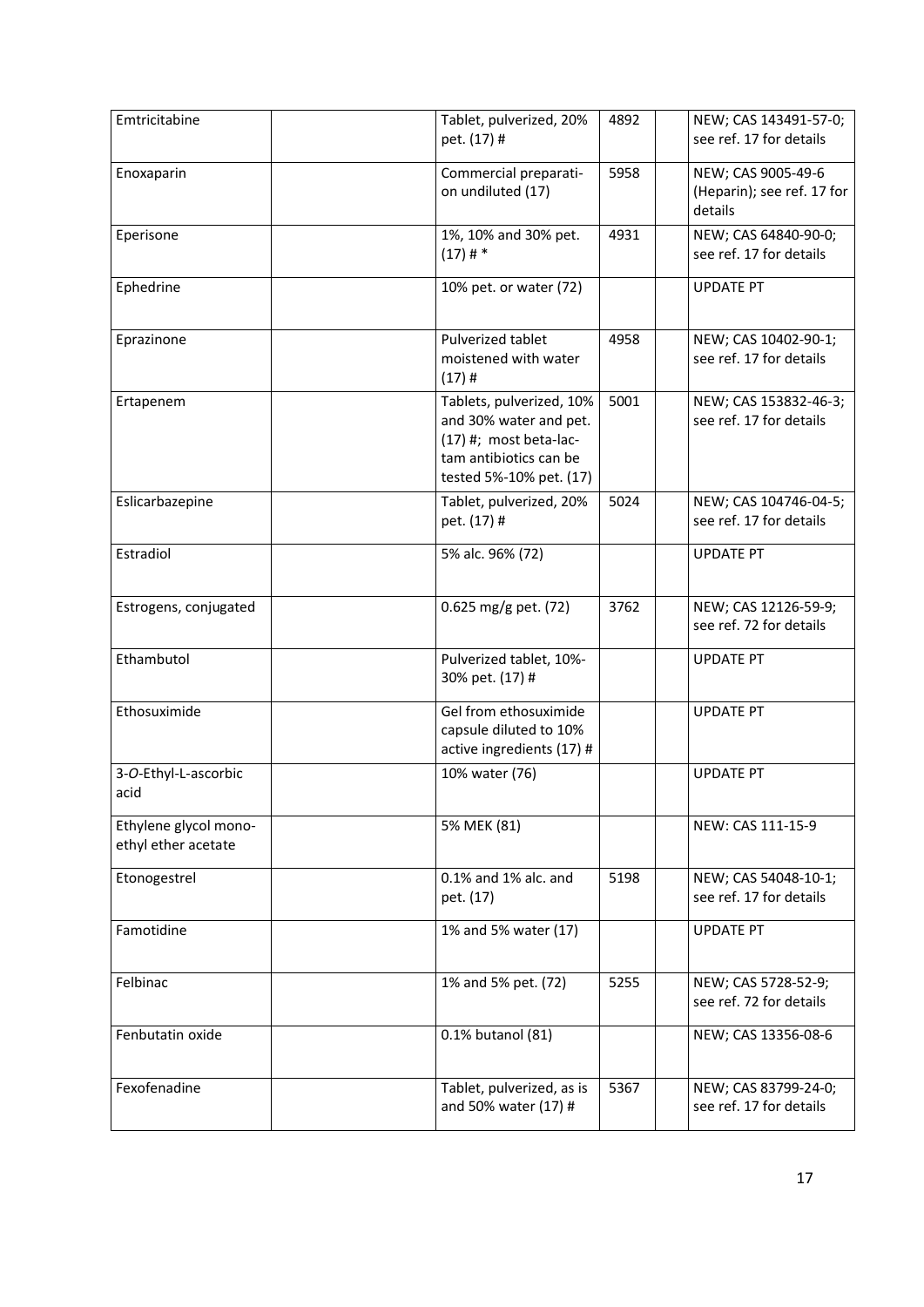| Floxacillin                                                 | flucloxacillin  | 10% pet. (17)                                                                         |      | <b>UPDATE PT</b>                                                                                           |
|-------------------------------------------------------------|-----------------|---------------------------------------------------------------------------------------|------|------------------------------------------------------------------------------------------------------------|
| Fluclorolone acetonide                                      |                 | 0.1% and 1% alc. (72)                                                                 | 1166 | NEW; CAS 3693-39-8;<br>see ref. 72 for details                                                             |
| flucloxacillin                                              | See Floxacillin |                                                                                       |      |                                                                                                            |
| Fluconazole                                                 |                 | Tablet 150 mg 30% pet.<br>$(15)$ #; commercial<br>preparation 17.6% a.i.<br>pet. (75) | 5423 | NEW; CAS 86386-73-4;<br>commercial preparation<br>17.6% a.i. pet. was<br>negative in 9 individuals<br>(75) |
| Fluindione                                                  |                 | Commercial preparati-<br>on 30% pet. and water<br>$(17)$ #                            | 5435 | NEW; CAS 957-56-2; see<br>ref. 17 for details                                                              |
| 6-Fluoro-3,4-dihydro-2-<br>(2-oxiranyl)-2H-1-<br>benzopyran |                 | 10% pet. (38)                                                                         |      | NEW; various CAS<br>numbers (ChemIDPlus);<br>occupational allergic<br>contact dermatitis                   |
| Fluorometholone                                             |                 | 0.1% and 1% alc. (72)                                                                 | 5477 | NEW; CAS 426-13-1; see<br>ref. 72 for details                                                              |
| Flurandrenolide                                             |                 | 0.1% and 1% alc. (72)                                                                 |      | <b>UPDATE PT</b>                                                                                           |
| Fluvoxamine                                                 |                 | 1% and 5% pet. (17)                                                                   | 5516 | NEW; CAS 54739-18-3;<br>see ref. 17 for details                                                            |
| Fondaparinux                                                |                 | Commercial preparati-<br>on undiluted (17) #                                          | 5528 | NEW; CAS 104993-28-4;<br>see ref. 17 for details                                                           |
| Fulvestrant                                                 |                 | Commercial solution<br>250 mg/ml undiluted<br>(55)                                    | 5583 | NEW; CAS 129453-61-8;<br>one (!) control was<br>negative                                                   |
| Furazolidone                                                |                 | 1% and 10% pet.;<br>testing in PEG-400 may<br>be preferable (17)                      |      | <b>UPDATE PT</b>                                                                                           |
| Gabexate mesylate                                           |                 | 1% and 10% pet. (17)                                                                  | 5620 | NEW; CAS 39492-01-8;<br>see ref. 17 for details                                                            |
| Garenoxacin                                                 |                 | 10% (probably pet. and<br>probably from pulveri-<br>zed tablets) (17) #               | 5672 | NEW; CAS 194804-75-6;<br>see ref. 17 for details                                                           |
| Geranylgeranyl-<br>hydroquinone                             |                 | 0.5% pet (81)                                                                         |      | NEW; CAS 39703-09-8;<br>risk of patch test<br>sensitization: ref. 81                                       |
| Gliclazide                                                  |                 | Tablet, pulverized, 30%<br>pet. and water (17) #                                      | 5744 | NEW; CAS 21187-98-4;<br>see ref. 17 for details                                                            |
| 3-Glyceryl ascorbate                                        |                 | 10% water (5)                                                                         |      | NEW; CAS 1120360-11-<br>3; 3 controls were<br>negative                                                     |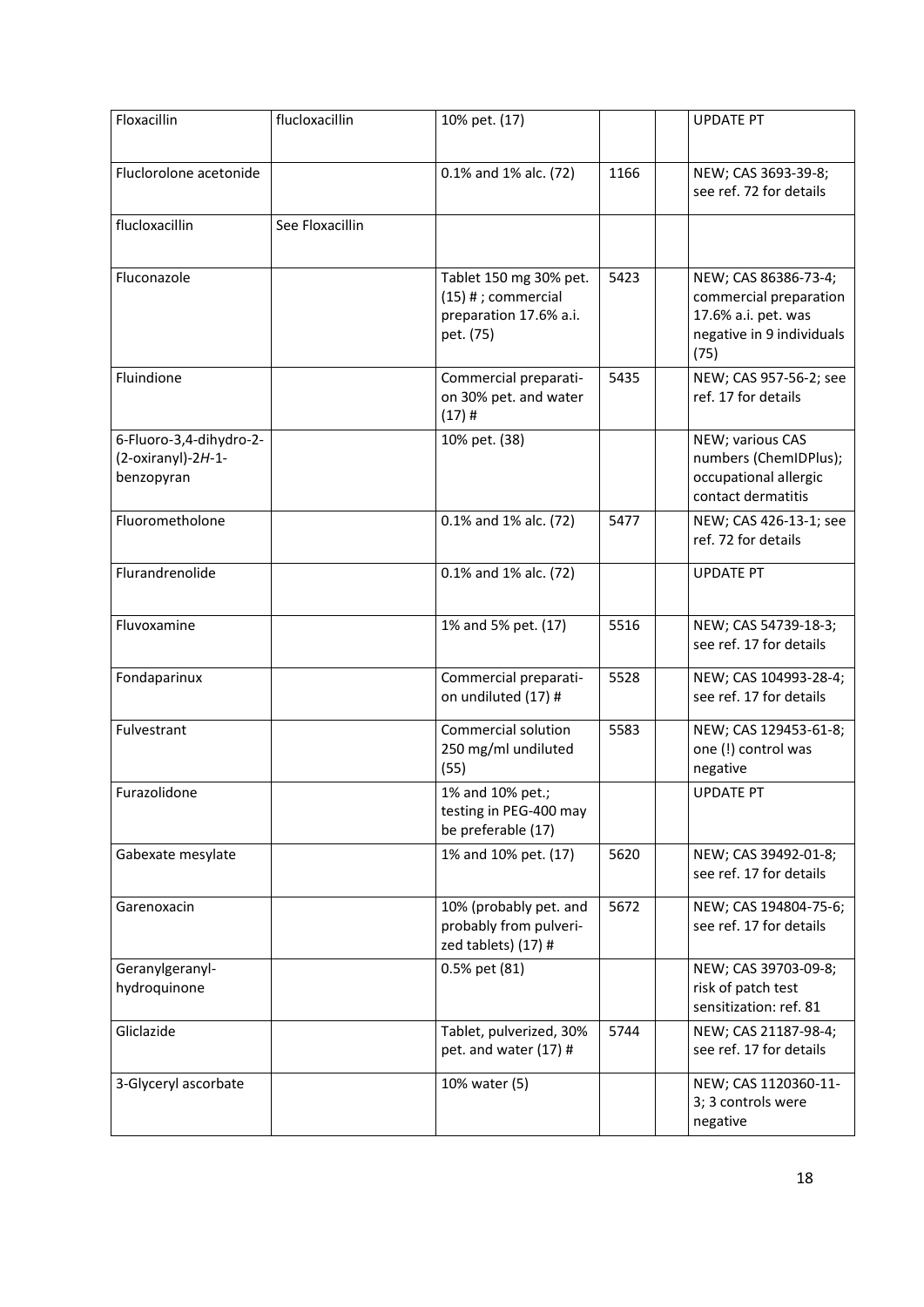| Glycyrrhiza inflata<br>root extract                             |                                                                        | 1% alc. (2)                                                                                         |      | UPDATE PT; 20 controls<br>were negative                                                                 |
|-----------------------------------------------------------------|------------------------------------------------------------------------|-----------------------------------------------------------------------------------------------------|------|---------------------------------------------------------------------------------------------------------|
| Gramicidin                                                      |                                                                        | 1% and 10% pet. (72)                                                                                |      | <b>UPDATE PT</b>                                                                                        |
| Griseofulvin                                                    |                                                                        | 1% and 10% pet. (17)                                                                                |      | <b>UPDATE PT</b>                                                                                        |
| Halquinol                                                       |                                                                        | 5% pet. (17,72)                                                                                     |      | NEW; CAS 8067-69-4;<br>see ref. 17 for details                                                          |
| Helional                                                        | 2-methyl-3-(3,4-me-<br>thylenedioxyphenyl)-<br>propanal                | 7.5% pet. (54)                                                                                      |      | <b>UPDATE PT</b>                                                                                        |
| Hexyl salicylate                                                |                                                                        | 12.5% pet. (54)                                                                                     |      | <b>UPDATE PT</b>                                                                                        |
| hydrocinnamic acid,<br>3,5-di-t-butyl-4-<br>hydroxy-, octadecyl | See Octadecyl 3-(3,5-di-<br>tert-butyl-4-hydroxy-<br>phenyl)propionate |                                                                                                     |      |                                                                                                         |
| Hydrocortisone<br>probutate                                     |                                                                        | 0.1% and 1% alc. (72)                                                                               |      | NEW; CAS 72590-77-3;<br>see ref. 72 for details                                                         |
| Hydrocortisone sodium<br>phosphate                              |                                                                        | 0.1% and 1% alcohol<br>(17)                                                                         | 6094 | NEW; CAS 6000-74-4;<br>see ref. 17 for details                                                          |
| Hydrocortisone<br>valerate                                      |                                                                        | 0.1% and 1% alc. (72)                                                                               |      | <b>UPDATE PT</b>                                                                                        |
| Hydroxychloroquine                                              |                                                                        | Commercial tablet 200<br>mg, 20% water and pet.<br>(22); sulfate, 0.5%, 1%<br>and 2% saline (63)    |      | <b>UPDATE PT; 6 controls</b><br>were negative (63);<br>occupational allergic<br>contact dermatitis (63) |
| 10-Hydroxydecenoic<br>acid                                      |                                                                        | 0.01% pet. (43)                                                                                     |      | NEW; CAS 14113-05-4; 5<br>controls were negative<br>(43)                                                |
| N-(4-hydroxyphenyl)-<br>benzenesulfonamide                      | benzenesulfonamide, $N - 0.1\%$ pet. (58)<br>(4-hydroxyphenyl)         |                                                                                                     |      | NEW; CAS 5471-90-9; 5<br>controls were negative<br>occupational allergic<br>contact dermatitis          |
| Hydroxyprogesterone                                             |                                                                        | 0.1% and 1% alc. (17)                                                                               |      | <b>UPDATE PT</b>                                                                                        |
| Hydroxyurea                                                     |                                                                        | Tablet, pulverized, 20%<br>water (17) #                                                             | 6158 | NEW; CAS 127-07-1; see<br>ref. 17 for details                                                           |
| Ibacitabine                                                     |                                                                        | 1% and 5% pet. (72)                                                                                 |      | NEW; CAS 611-53-0; see<br>ref. 72 for details                                                           |
| Ibandronic acid                                                 |                                                                        | No reliable data; 1%<br>pet. and water are ir-<br>ritant in 60% of controls<br>and 0.1% in 25% (17) | 6192 | NEW; CAS 114084-78-5;<br>see ref. 17 for details                                                        |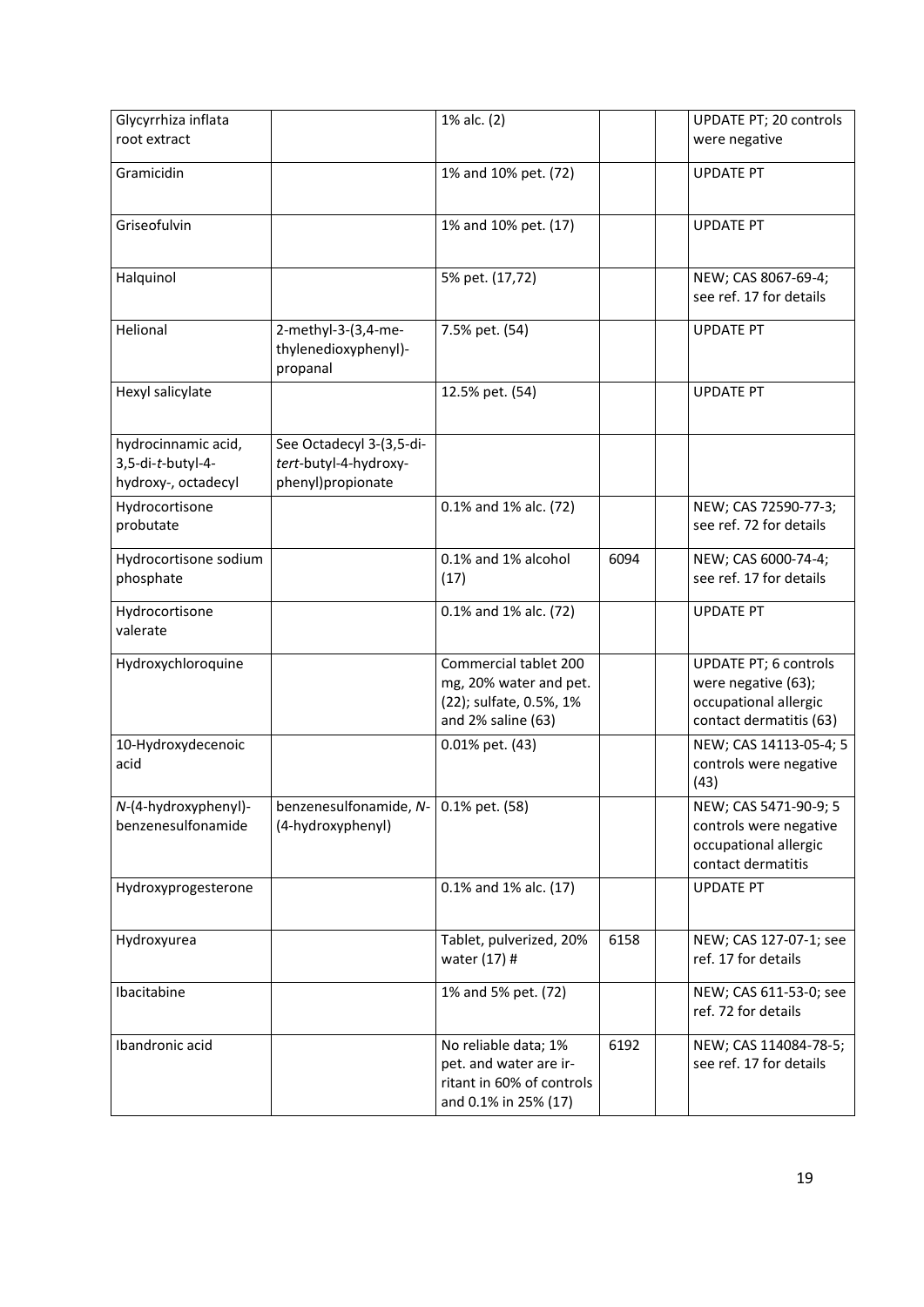| Ibuprofen                 |                                                                        | Commercial prepara-                                                                                                                           |       | UPDATE PT; the conc.                                                                |
|---------------------------|------------------------------------------------------------------------|-----------------------------------------------------------------------------------------------------------------------------------------------|-------|-------------------------------------------------------------------------------------|
|                           |                                                                        | tion 16.3% a.i. (75)                                                                                                                          |       | was not irritant in >10<br>individuals (75)                                         |
| Indeloxazine              |                                                                        | 10% and 20% pet. (17) #<br>$\ast$                                                                                                             | 1196  | NEW; CAS 60929-23-9;<br>see ref. 17 for details                                     |
| Interferons               | See peginterferon                                                      |                                                                                                                                               |       |                                                                                     |
| Iobitridol                |                                                                        | Commercial preparati-<br>on undiluted (17)                                                                                                    | 6322  | NEW; CAS 136949-58-1;<br>see ref. 17 for details                                    |
| Iodine                    |                                                                        | 0.25% alcohol; this may<br>cause false-positive,<br>irritant reactions, but<br>also allergic and irri-<br>tant patch test react-<br>ions (72) |       | <b>UPDATE PT</b>                                                                    |
| Iodixanol                 |                                                                        | Commercial preparati-<br>on undiluted (17)                                                                                                    |       | <b>UPDATE PT</b>                                                                    |
| Iohexol                   |                                                                        | Commercial preparati-<br>on undiluted (17)                                                                                                    | 6365  | NEW; CAS 66108-95-0;<br>see ref. 17 for details                                     |
| Iomeprol                  |                                                                        | Commercial prepara-<br>tion undiluted (49)                                                                                                    |       | UPDATE PT; all iodina-<br>ted contrast media may<br>be tested undiluted<br>(17, 18) |
| Iopamidol                 |                                                                        | Commercial preparati-<br>on undiluted (17)                                                                                                    | 6370  | NEW; CAS 60166-93-0;<br>see ref. 17 for details                                     |
| lopentol                  |                                                                        | Commercial preparati-<br>on undiluted (17)                                                                                                    | 6372  | NEW; CAS 89797-00-2;<br>see ref. 17 for details                                     |
| Iopromide                 |                                                                        | Commercial preparati-<br>on undiluted (17)                                                                                                    | 6375  | NEW; CAS 73334-07-3;<br>see ref. 17 for details                                     |
| loversol                  |                                                                        | Commercial preparati-<br>on undiluted (17)                                                                                                    | 6379  | NEW; CAS 87771-40-2;<br>see ref. 17 for details                                     |
| loxaglic acid             |                                                                        | Commercial preparati-<br>on undiluted (17)                                                                                                    | 6380  | NEW; CAS 59017-64-0;<br>see ref. 17 for details                                     |
| Ioxitalamic acid          |                                                                        | Commercial preparati-<br>on undiluted (17)                                                                                                    |       | NEW; CAS 28179-44-4;<br>see ref. 17 for details                                     |
| Ipragliflozin             |                                                                        | Crushed tablet 10% and<br>20% in water and pet.<br>$(17)$ #                                                                                   | 11865 | NEW; CAS 761423-87-4;<br>see ref. 17 for details                                    |
| Irbesartan                |                                                                        | 5% pet. (17) #                                                                                                                                | 6397  | NEW; CAS 138402-11-6;<br>see ref. 17 for details                                    |
| Irganox 1076 <sup>®</sup> | See Octadecyl 3-(3,5-di-<br>tert-butyl-4-hydroxy-<br>phenyl)propionate |                                                                                                                                               |       |                                                                                     |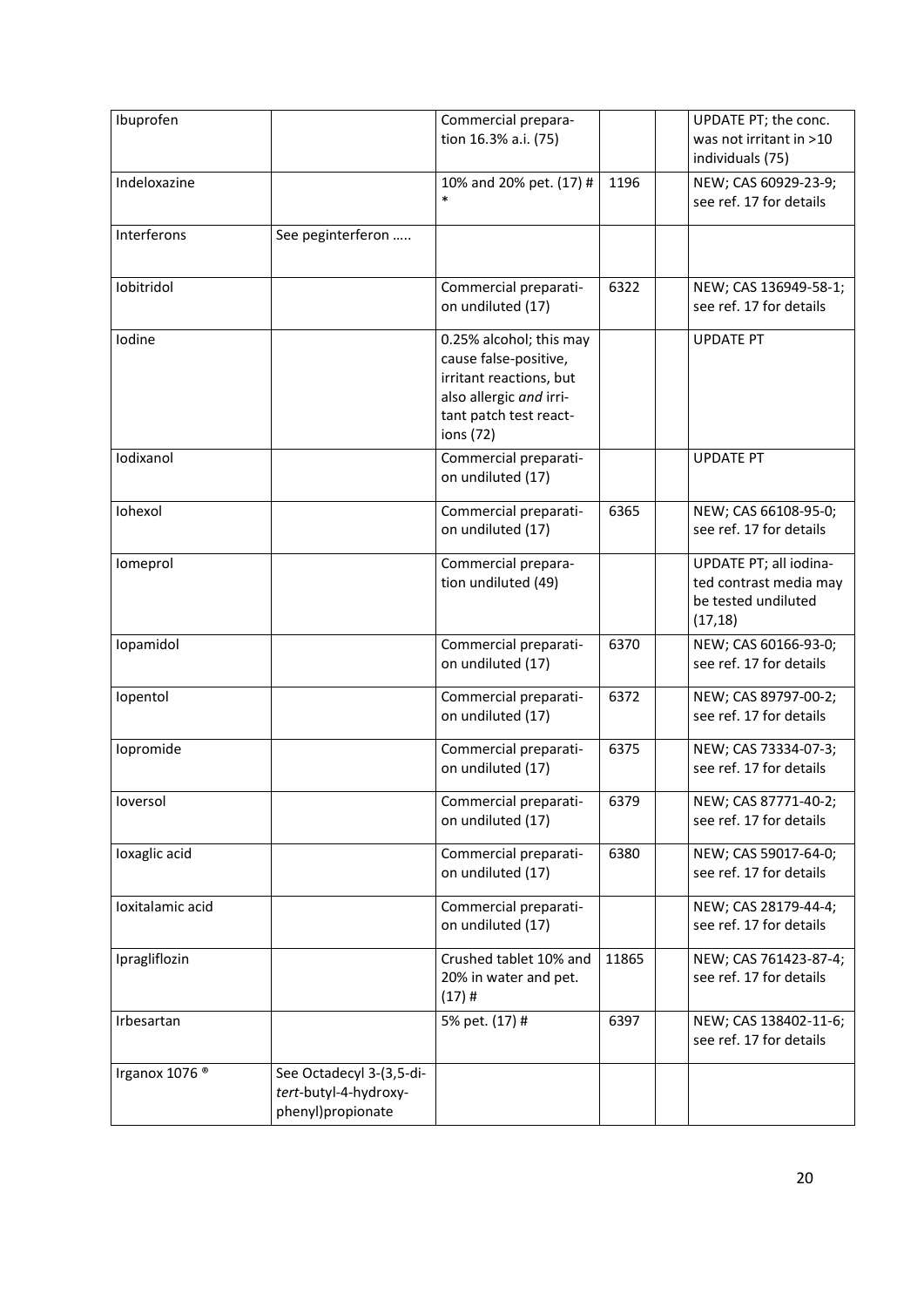| Isepamicin                       |                                     | Sulfate, 10% water (17)                                                                                                                                                                                                    | 6421 |           | NEW; CAS 58152-03-7;<br>see ref. 17 for details                                                                                 |
|----------------------------------|-------------------------------------|----------------------------------------------------------------------------------------------------------------------------------------------------------------------------------------------------------------------------|------|-----------|---------------------------------------------------------------------------------------------------------------------------------|
| Isoflupredone acetate            |                                     | 0.1% and 1% alc. (72)                                                                                                                                                                                                      | 6490 |           | NEW; CAS 338-98-7; see<br>ref. 72 for details                                                                                   |
| Isoniazid                        |                                     | Pulverized tablets 5%,<br>10% and 30% pet.; pure<br>isoniazid 1% pet. and<br>water have also been<br>used with success, but<br>the low concentration<br>will likely result in some<br>false-negative reactions<br>$(17)$ # |      |           | <b>UPDATE PT</b>                                                                                                                |
| Isopropyl lauroyl<br>sarcosinate |                                     | 5% alc. (10,57)                                                                                                                                                                                                            |      | $\ddot{}$ | NEW; CAS 230309-38-3;<br>4 controls were negati-<br>ve (57)                                                                     |
| isopropyl methylphe-<br>nol      | See 3-Methyl-4-isopro-<br>pylphenol |                                                                                                                                                                                                                            |      |           |                                                                                                                                 |
| Isoproturon                      |                                     | 1% water (62)                                                                                                                                                                                                              | 6534 |           | NEW; CAS 34123-59-6; 5<br>controls were negative;<br>occupational allergic<br>contact dermatitis                                |
| Isotretinoin                     |                                     | 0.01% alc. (17)                                                                                                                                                                                                            | 6544 |           | NEW; CAS 4759-48-2;<br>see ref. 17 for details                                                                                  |
| Ivacaftor                        |                                     | Commercial prepara-<br>tions 75 and 150 mg,<br>20% saline and pet. (78)                                                                                                                                                    | 6565 |           | NEW: CAS 873054-44-5;<br>5 controls were negati-<br>ve; the reactions with<br>ivacaftor in saline were<br>stronger than in pet. |
| Josamycin                        |                                     | Commercial prepara-<br>tion 1.53% a.i. pet. (75)                                                                                                                                                                           | 6586 |           | NEW; CAS 16846-24-5;<br>1.53% a.i. pet. was<br>negative in >20<br>individuals                                                   |
| Ketorolac tromethami-<br>ne      |                                     | 1% and 5% pet. (72)                                                                                                                                                                                                        | 6623 |           | NEW; CAS 74103-07-4;<br>see ref. 72 for details                                                                                 |
| Ketotifen                        |                                     | 2.5% pet. (72)                                                                                                                                                                                                             |      |           | <b>UPDATE PT</b>                                                                                                                |
| Lauryl glucoside                 |                                     | 3% pet                                                                                                                                                                                                                     |      | $+$       | CAS 110615-47-9;<br>Chemo                                                                                                       |
| Lauryl PCA                       |                                     | 20% pet. (60)                                                                                                                                                                                                              |      | $\ddot{}$ | NEW; CAS 22794-26-9; 5<br>individuals were<br>negative                                                                          |
| Levobunolol                      |                                     | 10% pet. (72)                                                                                                                                                                                                              |      |           | <b>UPDATE PT</b>                                                                                                                |
| Levofloxacin                     |                                     | Tablet, pulverized, 10%<br>and 20% pet. (17) #;<br>commercial preparation                                                                                                                                                  |      |           | NEW; CAS 100986-85-4;<br>see ref. 17 for details;<br>commercial preparation                                                     |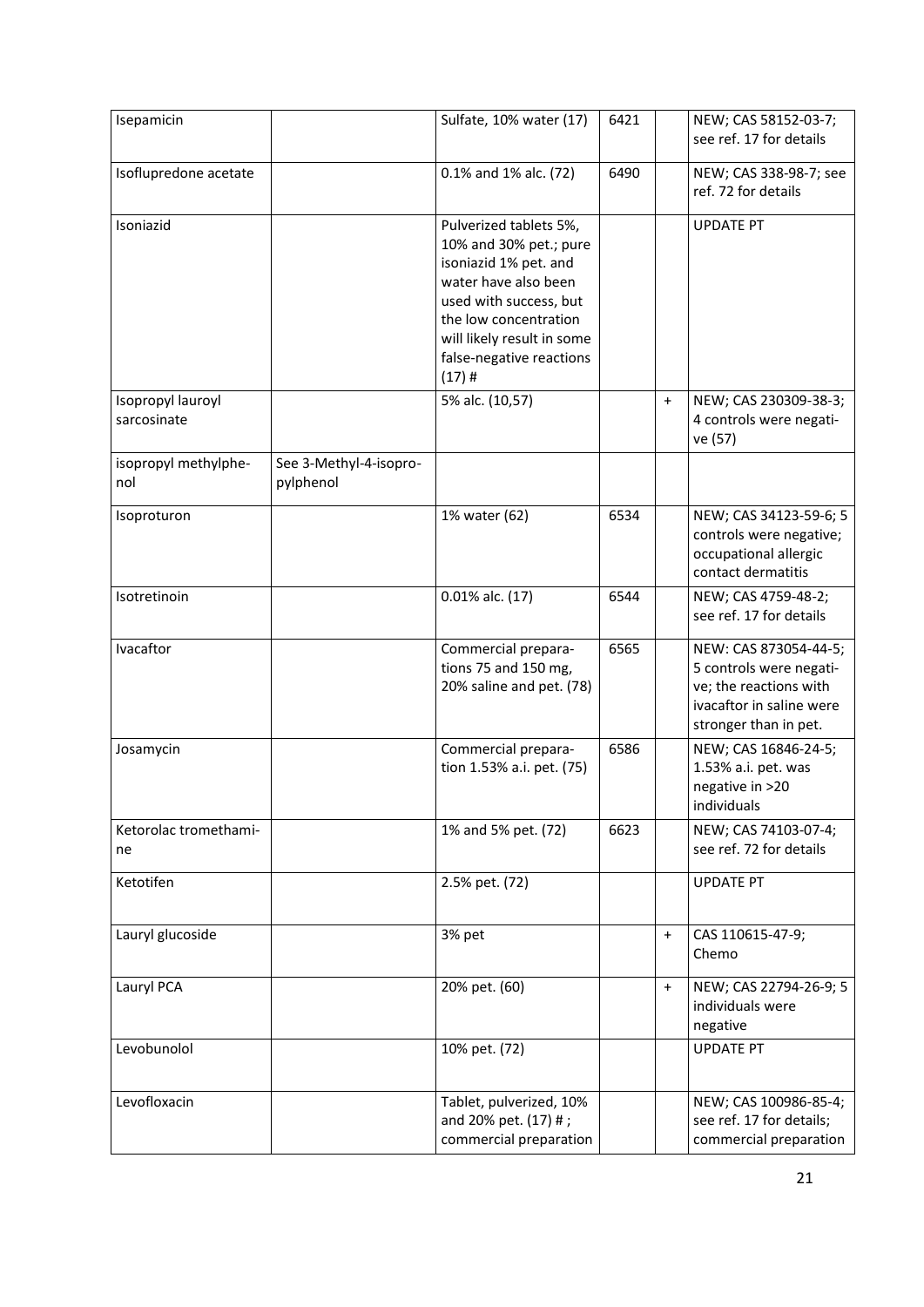|                       |                        | 24.2% a.i. pet. (75)      |      | 24.2% a.i. pet. was                          |
|-----------------------|------------------------|---------------------------|------|----------------------------------------------|
|                       |                        |                           |      | negative in >20                              |
|                       |                        |                           |      | individuals (75)                             |
| Levomepromazine       |                        | 0.1% and 1% pet. (17)     | 6788 | NEW; CAS 60-99-1; see                        |
|                       |                        |                           |      | ref. 17 for details                          |
|                       |                        |                           |      |                                              |
| Lincomycin            |                        | 5% pet. (17,72)           |      | <b>UPDATE PT</b>                             |
|                       |                        |                           |      |                                              |
|                       |                        |                           |      |                                              |
| Lormetazepam          |                        | Tablet, pulverized, 10%   | 6909 | NEW; CAS 848-75-9; see                       |
|                       |                        | pet. (17) #               |      | ref. 17 for details                          |
|                       |                        |                           |      |                                              |
| Mabuprofen            |                        | 1%, 2% and 5% pet. (72)   |      | NEW; CAS 82821-47-4;                         |
|                       |                        |                           |      | see ref. 72 for details                      |
| Manganese tetroxide   |                        | Pure (81)                 |      | NEW; CAS 1317-35-7                           |
|                       |                        |                           |      |                                              |
|                       |                        |                           |      |                                              |
| Mefenamic acid        |                        | Tablet, pulverized, 10%   |      | <b>UPDATE PT</b>                             |
|                       |                        | pet. (17)                 |      |                                              |
|                       |                        |                           |      |                                              |
| Meloxicam             |                        | Crushed tablet, 10%       | 7164 | NEW; CAS 71125-38-7;                         |
|                       |                        | pet. (46)                 |      | cross-reactivity in                          |
|                       |                        |                           |      | patients with fixed drug                     |
|                       |                        |                           |      | eruption from piroxicam                      |
| menadiol diacetate    | See Acetomenaph-       |                           |      |                                              |
|                       | thone                  |                           |      |                                              |
|                       |                        |                           |      |                                              |
| Meprobamate           |                        | 3 mg/ml (17)              | 7199 | NEW; CAS 57-53-4; see                        |
|                       |                        |                           |      | ref. 17 for details                          |
|                       |                        |                           |      |                                              |
| Meprylcaine           |                        | 5% pet. (72)              | 307  | NEW; CAS 495-70-5; see                       |
|                       |                        |                           |      | ref. 72 for details                          |
| Mequitazine           |                        | 1% pet. (17)              | 7201 | NEW; CAS 29216-28-2;                         |
|                       |                        |                           |      | see ref. 17 for details                      |
|                       |                        |                           |      |                                              |
| Methoxsalen           |                        | For patch testing: 0.15%  |      | <b>UPDATE PT</b>                             |
|                       |                        | alcohol; for photopatch   |      |                                              |
|                       |                        | testing a dilution series |      |                                              |
|                       |                        | (0.15%, 0.015%,           |      |                                              |
|                       |                        | 0.0015%) may be ne-       |      |                                              |
|                       |                        | cessary to differentiate  |      |                                              |
|                       |                        | photoallergy from         |      |                                              |
|                       |                        | phototoxicity (72)        |      |                                              |
|                       |                        |                           |      |                                              |
| Methyldiphenhydra-    | orphenadrine           | 1% pet. (72)              | 8245 | NEW; CAS 83-98-7; see<br>ref. 72 for details |
| mine                  |                        |                           |      |                                              |
| 2,2-Methylenebis(6-   |                        | 0.3% pet. (11)            |      | NEW; no CAS number                           |
| tert-butyl-4-methyl-  |                        |                           |      | available; 20 controls                       |
| phenol) monoacrylate  |                        |                           |      | were negative                                |
|                       |                        |                           |      |                                              |
| 4,4'-Methylenediani-  |                        | $0.1\%$ 0.0. $(81)$       |      | NEW; CAS 101-77-9                            |
| line                  |                        |                           |      |                                              |
| 3-Methyl-4-isopropyl- | o-Cymen-5y-ol; isopro- | 1.5% pet. (52)            |      | NEW; CAS 3228-02-2; 10<br>$\ddot{}$          |
| phenol                | pyl methylphenol       |                           |      | controls were negative                       |
|                       |                        |                           |      |                                              |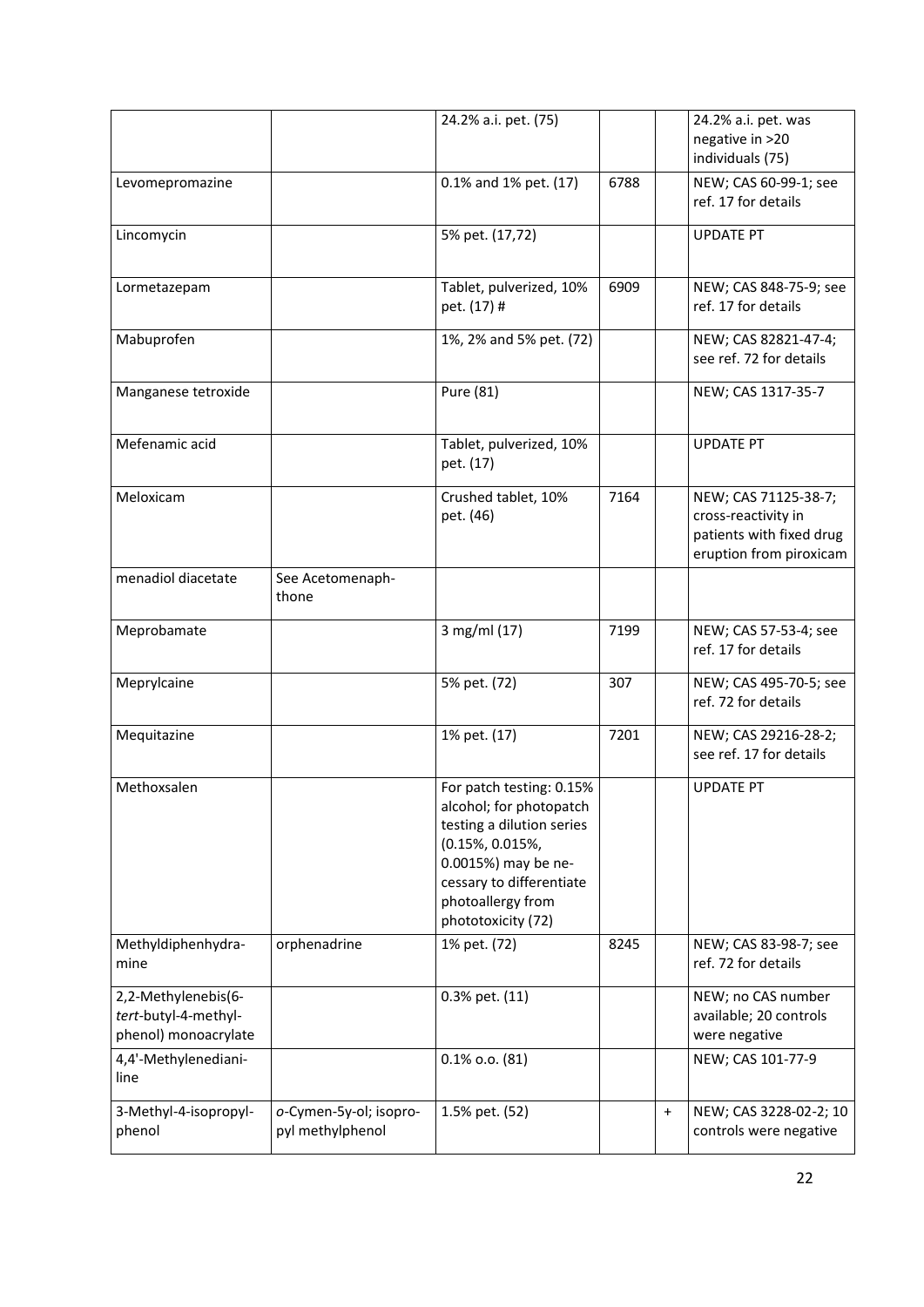| 2-methyl-3-(3,4-me-<br>thylenedioxyphenyl)- | See Helional |                                                   |      |                                                                                                              |
|---------------------------------------------|--------------|---------------------------------------------------|------|--------------------------------------------------------------------------------------------------------------|
| propanal                                    |              |                                                   |      |                                                                                                              |
| Methylprednisolone                          |              | 0.1% and 1% alc. (72)                             |      | <b>UPDATE PT</b>                                                                                             |
| Methyl salicylate 2-<br>ethylbutyrate       |              | 30% pet. (72)                                     |      | NEW; CAS 85005-92-1;<br>see ref. 72 for details                                                              |
| Metipranolol                                |              | 5%-10% pet. (72)                                  |      | <b>UPDATE PT</b>                                                                                             |
| Metronidazole                               |              | Commercial prepara-<br>tion 21.6% a.i. pet. (75)  |      | <b>UPDATE PT; commercial</b><br>preparation 21.6% a.i.<br>pet. was negative in >20<br>individuals (75)       |
| Mezlocillin                                 |              | 5% pet. (17)                                      |      | <b>UPDATE PT</b>                                                                                             |
| Morphine                                    |              | 3%, 5% and 10% in 2%<br>acetic acid solution (42) |      |                                                                                                              |
| Moxifloxacin                                |              | Tablet, pulverized, 30%<br>pet. (17) #            | 7647 | NEW; CAS 151096-09-2;<br>see ref. 17 for details                                                             |
| Mupirocin                                   |              | 2% pet. (72)                                      |      | <b>UPDATE PT</b>                                                                                             |
| Nadroparin                                  |              | Commercial preparati-<br>on undiluted (17)        | 5958 | NEW; CAS 9005-49-6<br>(Heparin); see ref. 17 for<br>details                                                  |
| Nalmefene                                   |              | Hydrochloride, 1%<br>water (8)                    |      | NEW; CAS 55096-26-9;<br>20 controls were negati-<br>gative; occupational<br>allergic contact dermati-<br>tis |
| Nebivolol                                   |              | Tablet, pulverized, 20%<br>pet. and saline (17) # | 7786 | NEW; CAS 601-527-4;<br>see ref. 17 for details                                                               |
| Nicardipine                                 |              | Tablet, pulverized, 20%<br>water (17) #           | 7850 | NEW; CAS 55985-32-5;<br>see ref. 17 for details                                                              |
| Nicoboxil                                   |              | 1% and 2.5% pet. (72)                             |      | NEW; CAS 13912-80-6;<br>see ref. 72 for details                                                              |
| Nicomorphine                                |              | 1% pet. or water (17)                             | 7875 | NEW; CAS 639-48-5; see<br>ref. 17 for details                                                                |
| Niflumic acid                               |              | Commercial prepara-<br>tion 2.5% a.i. pet. (75)   |      | UPDATE PT; the conc.<br>was not irritant in >100<br>individuals (75)                                         |
| Nifuroxime                                  |              | 0.5%, 2% and 5% pet.<br>(72)                      | 7890 | NEW; CAS 6236-05-1;<br>see ref. 72 for details                                                               |
| Nifurprazine                                |              | 0.5%, 2% and 5% pet.<br>(72)                      |      | NEW; CAS 1614-20-6;<br>see ref. 72 for details                                                               |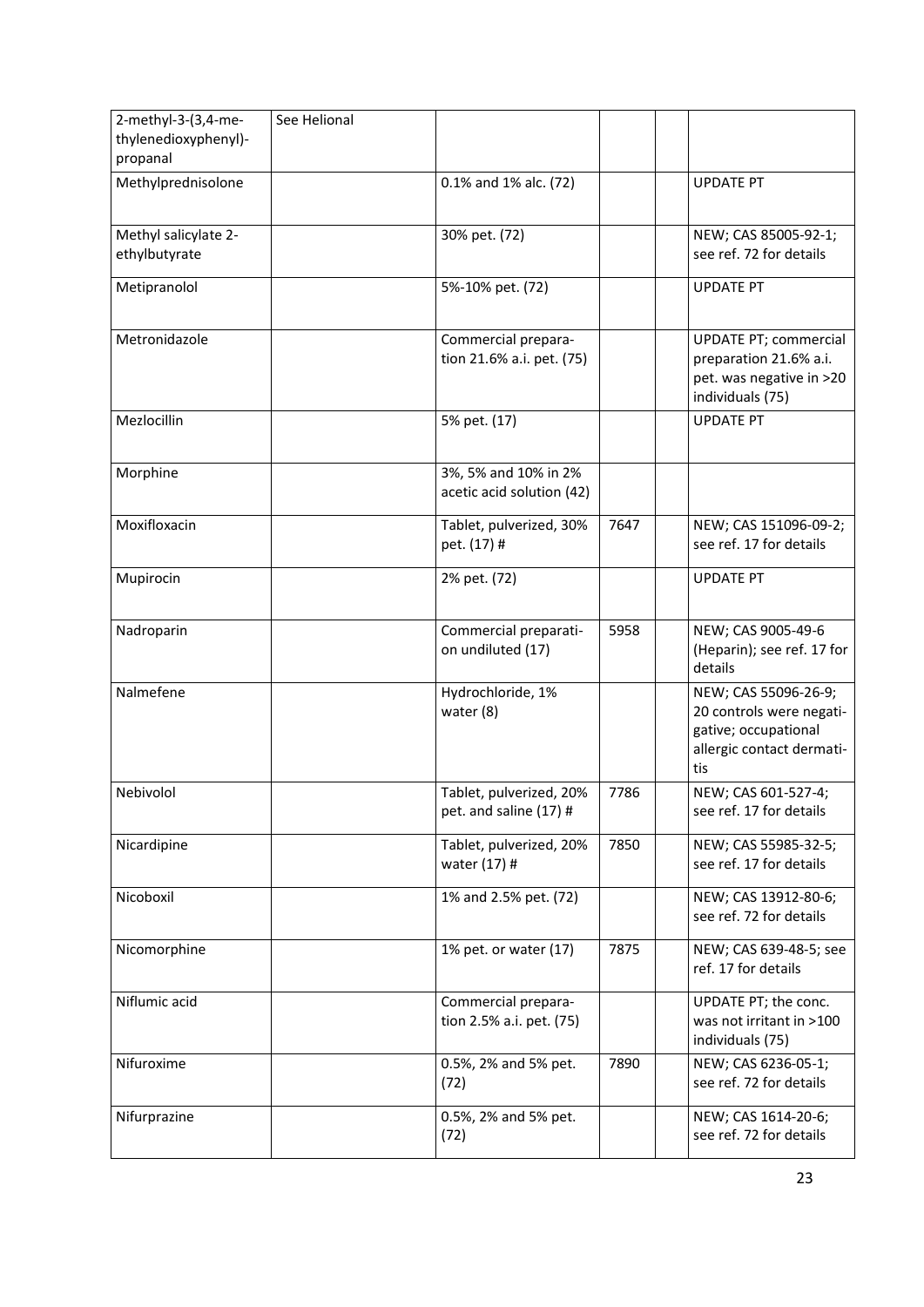| Nimesulide                                                         |                                                                                                | 1% and 5% pet.; 10%<br>pet. (17) #                                                                                                      | 7903 |           | NEW; CAS 51803-78-2;<br>see ref. 17 for details                                                          |
|--------------------------------------------------------------------|------------------------------------------------------------------------------------------------|-----------------------------------------------------------------------------------------------------------------------------------------|------|-----------|----------------------------------------------------------------------------------------------------------|
| Nonoxynol-9                                                        |                                                                                                | 2%, 1%, 0.5% and 0.1%<br>water; perform con-<br>trols, irritant reactions<br>are likely at concentra-<br>tions of 1% and higher<br>(72) |      |           | <b>UPDATE PT</b>                                                                                         |
| Norhydroxymorphino-<br>ne                                          |                                                                                                | 3% pet. (42)                                                                                                                            |      |           | NEW; unknown chemi-<br>cal; occupational allergic<br>contact dermatitis                                  |
| Octadecyl 3-(3,5-di-<br>tert-butyl-4-hydroxy-<br>phenyl)propionate | Irganox 1076 <sup>®</sup> ;<br>hydrocinnamic acid,<br>3,5-di-t-butyl-4-<br>hydroxy-, octadecyl | 2%, 0.5% and 0.05%<br>pet. (66)                                                                                                         |      |           | NEW; CAS 2082-79-3                                                                                       |
| 1,2-octanediol                                                     | See Caprylyl glycol                                                                            |                                                                                                                                         |      |           |                                                                                                          |
| Octenidine                                                         |                                                                                                | 0.1% water (81)                                                                                                                         |      |           | NEW; CAS 71251-02-0                                                                                      |
| 2-Octyl 2-cyanoacrylate                                            | Dermabond <sup>®</sup>                                                                         | 10% pet. (80)                                                                                                                           |      |           | NEW; CAS 133978-15-1                                                                                     |
| Ofloxacin                                                          |                                                                                                | Commercial prepara-<br>tion 15% a.i. pet. (75)                                                                                          |      |           | NEW; CAS 82419-36-1;<br>15% a.i. pet. was negati-<br>ve in >20 individuals<br>(75)                       |
| Oleoyl tyrosine                                                    |                                                                                                | 1% pet. (6)                                                                                                                             |      | $\ddot{}$ | NEW; CAS 147732-57-8;<br>3 controls were negati-<br>ve (6)                                               |
| Omeprazole                                                         |                                                                                                | 0.1%, 0.5% and 1% pet.<br>and alcohol $(17)$ #;<br>commercial preparation<br>2.6% a.i. pet. (75)                                        |      |           | UPDATE PT; the 2.6%<br>a.i. pet. preparation was<br>negative in >20 controls                             |
| OnabotulinumtoxinA                                                 | botulin A; botulinum<br>toxin type A                                                           | Commercial prepara-<br>tion pure (17)                                                                                                   | 2632 |           | NEW; CAS 93384-43-1;<br>see ref. 17 for details                                                          |
| Ondansetron                                                        |                                                                                                | Commercial prepara-<br>tion 9.2% a.i. pet. (75)                                                                                         | 8213 |           | NEW; CAS 99614-02-5;<br>9.2% a.i. pet. was<br>negative in 10<br>individuals                              |
| Ornidazole                                                         |                                                                                                | Commercial drug 30%<br>and 50% pet. (17) #                                                                                              | 8237 |           | NEW; CAS 16773-42-5;<br>see ref. 17 for details                                                          |
| orphenadrine                                                       | See Methyldiphen-<br>hydramine                                                                 |                                                                                                                                         |      |           |                                                                                                          |
| Oxacillin                                                          |                                                                                                | Commercial drug 30%<br>pet. (65) # ; commercial<br>preparation 30% a.i.<br>pet. (75)                                                    | 8273 |           | NEW; CAS 66-79-5;<br>commercial preparation<br>30% a.i. pet. was<br>negative in >100<br>individuals (75) |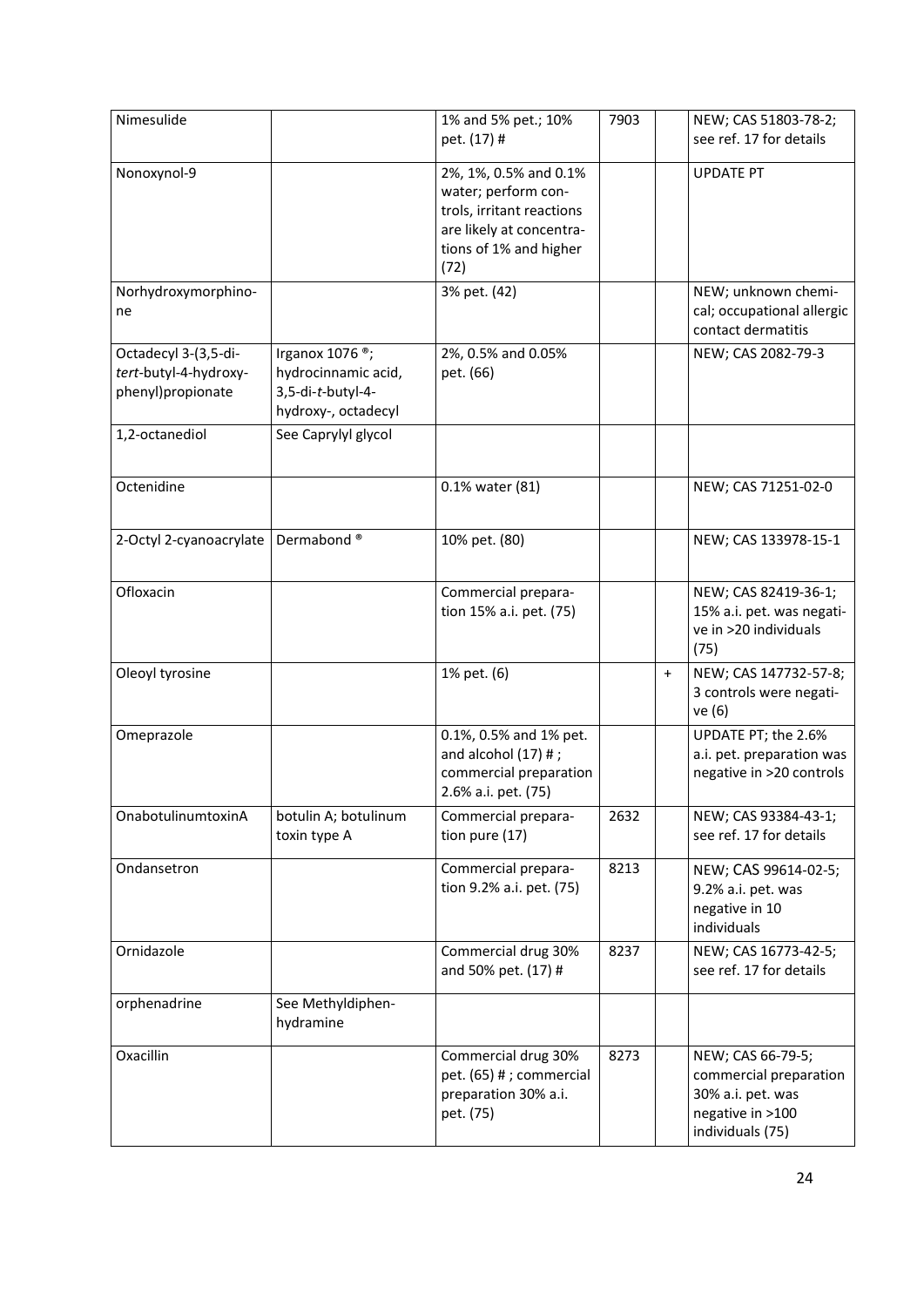| Oxcarbazepine                              |                                            | 10% pet.; with serious<br>cutaneous adverse re-<br>reactions, starting with<br>1% pet. may be<br>advisable (17) | 8298 | NEW; CAS 28721-07-5;<br>see ref. 17 for details                                                                                                      |  |
|--------------------------------------------|--------------------------------------------|-----------------------------------------------------------------------------------------------------------------|------|------------------------------------------------------------------------------------------------------------------------------------------------------|--|
| Oxybuprocaine                              |                                            | 1% and 5% pet. (72)                                                                                             |      | <b>UPDATE PT</b>                                                                                                                                     |  |
| Oxybutynin                                 |                                            | Tablet, pulverized, 30%<br>pet. (17) #                                                                          | 8324 | NEW; CAS 5633-20-5;<br>see ref. 17 for details                                                                                                       |  |
| Pantoprazole                               |                                            | Commercial prepara-<br>tion 6.1% a.i. pet. (75)                                                                 |      | UPDATE PT; the 6.1%<br>a.i. pet. preparation was<br>negative in >20<br>individuals                                                                   |  |
| pantothenate calcium                       | See Calcium pantothe-<br>nate              |                                                                                                                 |      |                                                                                                                                                      |  |
| Paramethasone                              |                                            | Base or acetate, 0.1%<br>and 1% alc. (17)                                                                       | 8403 | NEW; CAS 53-33-8; see<br>ref. 17 for details                                                                                                         |  |
| Pecilocin                                  |                                            | 1%, 5% and 10% pet.<br>(72)                                                                                     |      | <b>UPDATE PT</b>                                                                                                                                     |  |
| Pefloxacin                                 |                                            | Commercial prepara-<br>tion 15.38% a.i. pet.<br>(75)                                                            | 8442 | NEW; CAS 70458-92-3;<br>commercial preparation<br>15.38% a.i. pet. was<br>negative in >20<br>individuals                                             |  |
| PEG-45/dodecyl glycol<br>copolymer         |                                            | 10% pet. (9)                                                                                                    |      | NEW; CAS 67743-86-6;<br>$\ddot{}$<br>CAS in the article given<br>as 78336-31-9, but this<br>is probably for PEG-22/<br>dodecyl glycol copoly-<br>mer |  |
| Peginterferon alfa-2a<br>(and recombinant) | Pegasys ®; pegylated<br>interferon alfa-2a | Commercial preparati-<br>on 30% pet. (17); pure<br>injectable commercia-<br>lized form as is (75)               | 8445 | NEW; CAS 198153-51-4;<br>see ref. 17 for details;<br>the 'as is' preparation<br>was negative in >10<br>individuals (75)                              |  |
| Perginterferon alfa-2b<br>(and recombinant | pegylated interferon<br>alfa-2b            | pure injectable<br>commercialized form as<br>is (75)                                                            | 8446 | NEW; CAS 215647-85-1;<br>the 'as is' preparation<br>was negative in >10<br>individuals (75)                                                          |  |
| Penethamate                                |                                            | 25% pet.; commercial<br>product 250.000 IU/ml<br>(17)                                                           |      | <b>UPDATE PT</b>                                                                                                                                     |  |
| Penicillin G benzathine                    |                                            | 30% water (17); beta-<br>lactam antibiotics may<br>generally be tested 5%-<br>10% pet.                          | 8475 | NEW; CAS 41372-02-5;<br>see ref. 17 for details                                                                                                      |  |
| Periciazine                                |                                            | Crushed tablet, powder<br>pure (17) #                                                                           | 8549 | NEW; CAS 2622-26-6;<br>see ref. 17 for details                                                                                                       |  |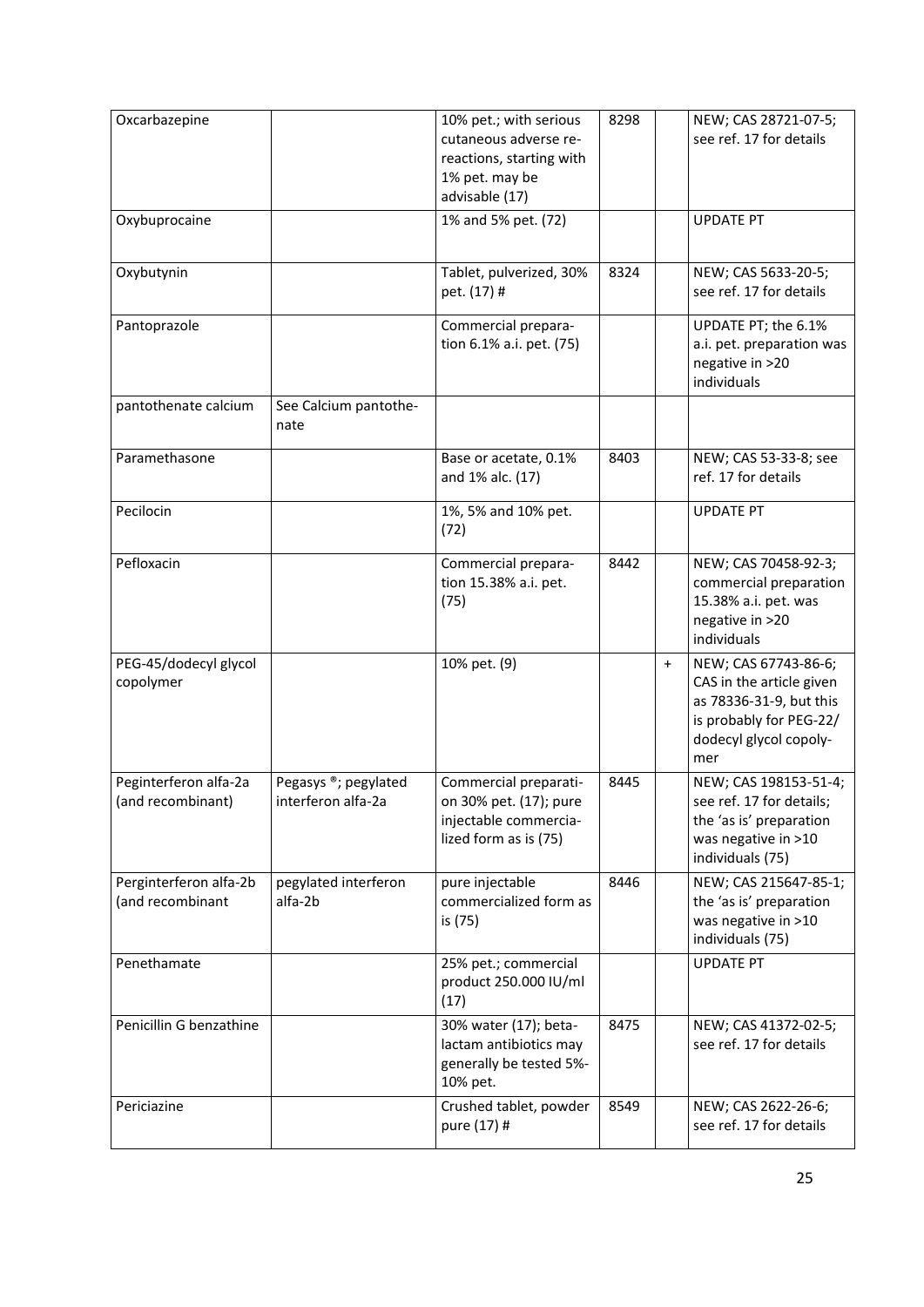| Phenethicillin                                        |                                                          | 5%-10% pet. (17)                                                             |                |           | <b>UPDATE PT</b>                                                                                                                                        |
|-------------------------------------------------------|----------------------------------------------------------|------------------------------------------------------------------------------|----------------|-----------|---------------------------------------------------------------------------------------------------------------------------------------------------------|
| Phenoxybenzamine                                      |                                                          | 0.1% water; 1% is irri-<br>tant and may sensitize<br>(17)                    |                |           | <b>UPDATE PT</b>                                                                                                                                        |
| 2-Phenoxyethyl<br>acrylate                            | 2-propenoic acid, 2-<br>phenoxyethyl ester               | 0.1% pet. (12)                                                               |                |           | NEW; CAS 48145-04-6                                                                                                                                     |
| Piperacillin                                          |                                                          | 5% pet. (17)                                                                 | 8845           |           | NEW; CAS 61477-96-1;<br>see ref. 17 for details                                                                                                         |
| Piperacillin mixture<br>with tazobactam               |                                                          | Tablet, pulverized, 30%<br>pet. (17)                                         | 8845,<br>10490 |           | NEW; CAS 123683-33-0;<br>see ref. 17 for details                                                                                                        |
| Pirenoxine                                            |                                                          | 1% water (72)                                                                | 8873           |           | NEW; CAS 1043-21-6;<br>see ref. 72 for details                                                                                                          |
| Pirfenidone                                           |                                                          | Pirfenidone 801 mg<br>10%, 1%, 0.1% and<br>0.01% water (14); 1%<br>pet. (17) | 8876           |           | NEW; CAS 53179-13-8;<br>photoallergic drug<br>eruption with positive<br>patch test; 10% and 1%<br>water in plain patch<br>tests may be irritant<br>(14) |
| Piritramide                                           |                                                          | Commercial injectable<br>solution (10 mg/ml)<br>(17)                         | 8881           |           | NEW; CAS 302-41-0; see<br>ref. 17 for details                                                                                                           |
| Piroxicam betadex                                     |                                                          | Test with piroxicam<br>1.0% pet. (17)                                        |                |           | NEW; CAS 96684-40-1;<br>see ref. 17 for details                                                                                                         |
| Pivampicillin                                         |                                                          | 5% pet. (17)                                                                 |                |           | <b>UPDATE PT</b>                                                                                                                                        |
| Polyacrylamide/C13-14<br>isoparaffin/laureth-7<br>mix | Sepigel <sup>®</sup> 305                                 | As is (as supplied, con-<br>centration unknown)<br>(48)                      |                | $\ddot{}$ | NEW; no CAS number<br>found                                                                                                                             |
| Potassium acid oxalate                                |                                                          | 0.5% water (81)                                                              |                |           | NEW; CAS 127-95-7                                                                                                                                       |
| Potassium aminoben-<br>zoate                          |                                                          | Test p-aminobenzoic<br>acid (PABA) 10% pet.<br>(17)                          | 8997           |           | NEW; CAS 138-84-1; see<br>ref. 17 for details                                                                                                           |
| potassium clavulanate                                 | See Amoxicillin mixture<br>with clavulanate<br>potassium |                                                                              |                |           |                                                                                                                                                         |
| povidone-iodine                                       | See PVP-iodine                                           |                                                                              |                |           |                                                                                                                                                         |
| Practolol                                             |                                                          | 5% and 10% pet. (17)                                                         |                |           | <b>UPDATE PT</b>                                                                                                                                        |
| Prasugrel                                             |                                                          | Hydrochloride, 1%, 5%<br>and 10% pet. (17)                                   | 9103           |           | NEW; CAS 150322-43-3;<br>see ref. 17 for details                                                                                                        |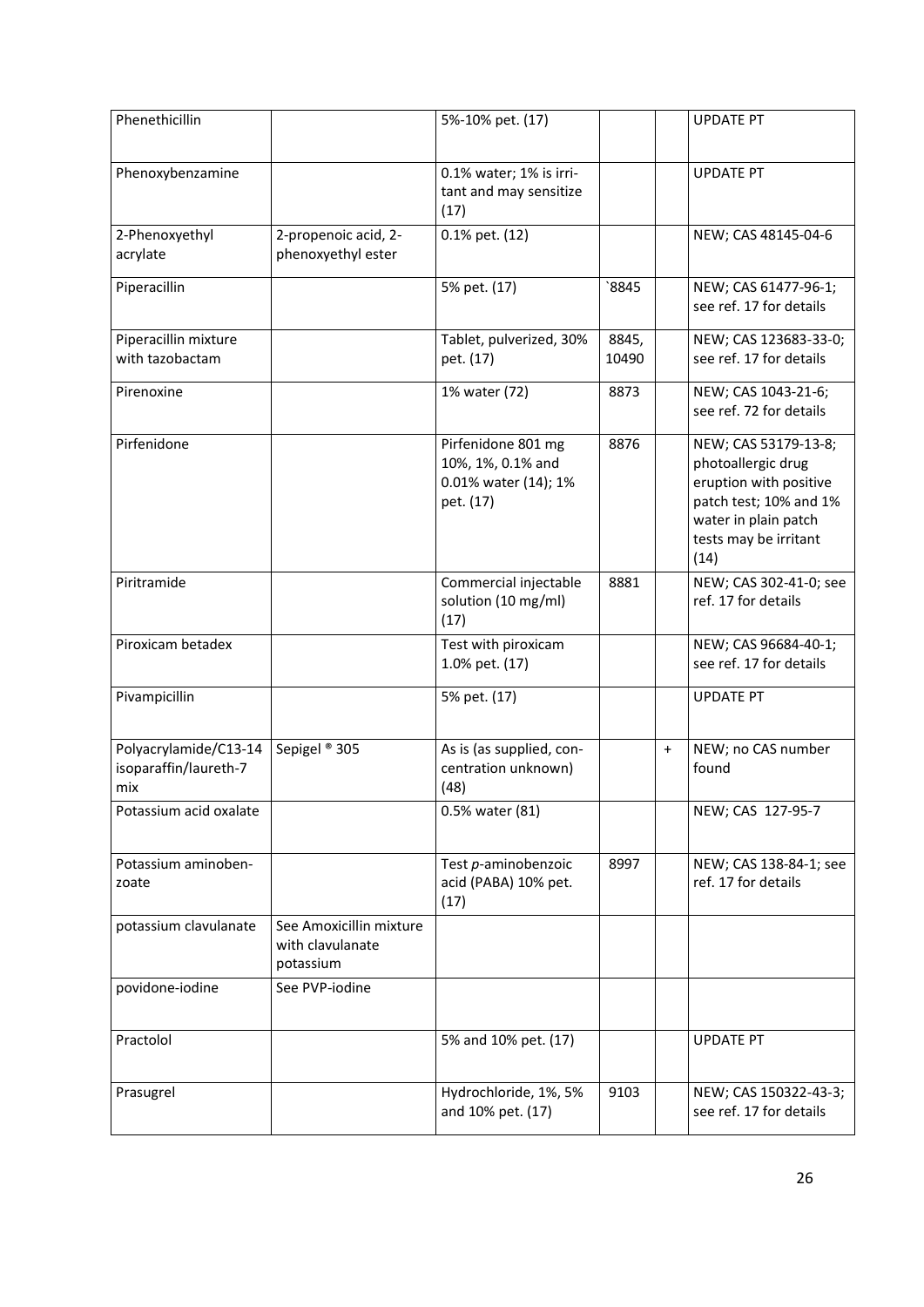| Prednisolone                                         |                                | Commercial prepara-<br>tion 3.51% a.i. pet. (75)                                              |      | UPDATE PT; 3.51% a.i.<br>pet was negative in >20<br>controls (75)                                    |
|------------------------------------------------------|--------------------------------|-----------------------------------------------------------------------------------------------|------|------------------------------------------------------------------------------------------------------|
| Prednisolone acetate                                 |                                | 0.1% and 1% alc.<br>(17, 72)                                                                  |      | NEW; CAS 52-21-1; see<br>ref. 17 for details                                                         |
| Prednisolone sodium<br>succinate                     |                                | 0.1% and 1% alc. (17)                                                                         | 9111 | NEW; CAS 1715-33-9;<br>see ref. 17 for details                                                       |
| Prednisolone tetrahy-<br>drophthalate sodium<br>salt |                                | 0.1% and 1% alc. (17)                                                                         | 9111 | NEW; CAS 10059-14-0;<br>see ref. 17 for details                                                      |
| Prednisolone valerate<br>acetate                     |                                | 0.1% and 1% alc. (72)                                                                         | 9111 | NEW; CAS 72064-79-0;<br>see ref. 72 for details                                                      |
| Prednisone                                           |                                | Commercial prepara-<br>tion 3.51% a.i. pet. (75)                                              |      | UPDATE PT; 3.51% a.i.<br>was negative in 7<br>individuals                                            |
| Pregabalin                                           |                                | Crushed tablet 5% pet.<br>$(50)$ #                                                            | 9113 | NEW; CAS 148553-50-8                                                                                 |
| Pristinamycin                                        |                                | Commercial prepara-<br>tion 20.7% a.i. pet. (75)                                              |      | 20.7% a.i. was negative<br>in >20 individuals (75)                                                   |
| Procaine benzyl-<br>penicillin                       |                                | 30% water; test also<br>procaine HCl. 1% or 2%<br>pet. and benzylpenicil-<br>lin 5% pet. (17) | 8476 | NEW; CAS 54-35-3;<br>6130-64-9; see ref. 17<br>for details                                           |
| Procinonide                                          |                                | 0.1% and 1% alc. (72)                                                                         |      | NEW; CAS 58497-00-0;<br>see ref. 72 for details                                                      |
| Proguanil                                            |                                | Tablets, pulverized, 30%<br>pet. (17) #                                                       | 3361 | NEW; CAS 500-92-5; see<br>ref. 17 for details                                                        |
| Promestriene                                         |                                | 0.1% alc. (72)                                                                                |      | NEW; CAS 39219-28-8;<br>see ref. 72 for details                                                      |
| Propacetamol                                         |                                | 1% and 10% pet. (17) #                                                                        |      | <b>UPDATE PT</b>                                                                                     |
| 2-propenoic acid, 2-<br>phenoxyethyl ester           | See 2-Phenoxyethyl<br>acrylate |                                                                                               |      |                                                                                                      |
| Propiconazole                                        |                                | 1% water (62)                                                                                 | 9202 | NEW; CAS 60207-90-1; 5<br>controls were negati-<br>ve; occupational aller-<br>gic contact dermatitis |
| Propiopromazine                                      |                                | 1% water (17)                                                                                 | 9213 | NEW; CAS 3568-24-9;<br>see ref. 17 for details                                                       |
| Propipocaine                                         |                                | 1% pet. (72)                                                                                  | 907  | NEW; CAS 3670-68-6;<br>see ref. 72 for details                                                       |
| Propylthiouracil                                     |                                | Tablet, pulverized, 10%<br>pet. (17) #                                                        | 9250 | NEW; CAS 51-52-5; see<br>ref. 17 for details                                                         |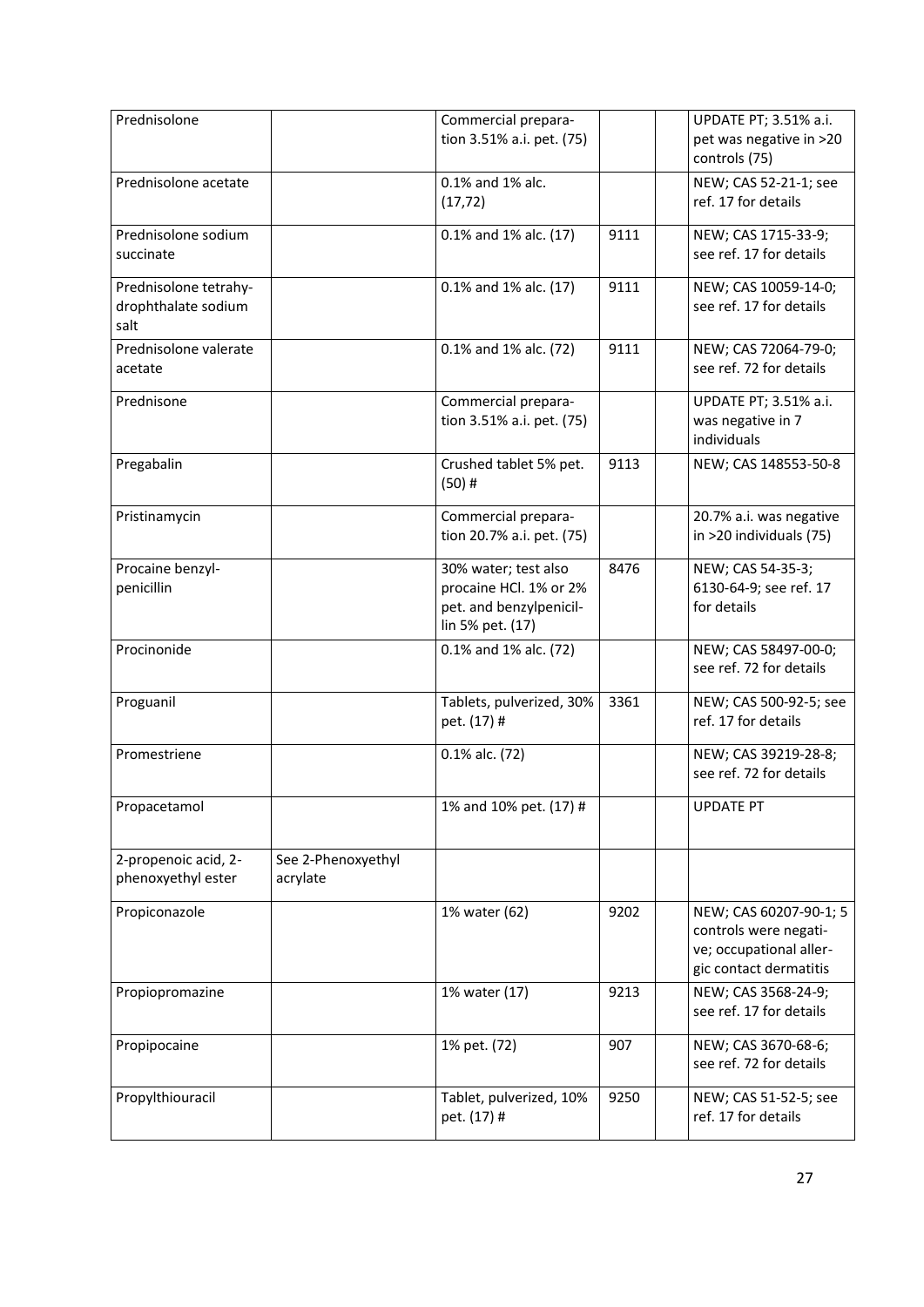| Pseudoephedrine   | Start with 1% pet. to<br>avoid recurrence of<br>drug eruptions (74)                        |       | <b>UPDATE PT</b>                                                                                  |
|-------------------|--------------------------------------------------------------------------------------------|-------|---------------------------------------------------------------------------------------------------|
| PVP-iodine        | 2% water (13); 2% and<br>5% water (72)                                                     |       | <b>UPDATE PT</b>                                                                                  |
| Pyridoxine        | 1% and 10% pet.<br>(17, 72)                                                                |       | <b>UPDATE PT</b>                                                                                  |
| Pyrimethamine     | Tablet, pulverized, 30%<br>pet. (17) #                                                     | 9368  | NEW; CAS 58-14-0; see<br>ref. 17 for details                                                      |
| Quinazoline oxide | 0.01%, 0.5%, and 1%<br>pet. (81)                                                           |       | NEW; unknown<br>chemical; risk of patch<br>test sensitization: ref 81                             |
| Ramipril          | Tablet, pulverized, 30%<br>pet. (17) #                                                     | 9491  | NEW; CAS 87333-19-5;<br>see ref. 17 for details                                                   |
| Retapamulin       | 1% pet. (72)                                                                               |       | <b>UPDATE PT</b>                                                                                  |
| Retinol           | 1% and 10% acet. (72)                                                                      |       | <b>UPDATE PT</b>                                                                                  |
| Ribavirin         | Commercial prepara-<br>tion 20.7% a.i. pet. (75)                                           | 9593  | NEW; CAS 36791-04-5;<br>20.7% a.i. pet. was<br>negative in >10<br>individuals                     |
| Rifampicin        | Tablet, pulverized, 30%<br>pet. (17) # ; commercial<br>preparation 24.7% a.i.<br>pet. (75) |       | UPDATE PT; commerci-<br>al preparation 24.7% a.i.<br>pet. was negative in >20<br>individuals (75) |
| Ripasudil         | Ripasudil HCl dihydrate<br>1% and 10% pet. (4)                                             | 11878 | NEW; CAS 223645-67-8;<br>3 controls were negati-<br>ve (4)                                        |
| Risperidone       | 10% pet. (38) # *                                                                          | 9631  | NEW; CAS 106266-06-2;<br>occupational allergic<br>contact dermatitis                              |
| Ritodrine         | 1% and 0.1% water (17)                                                                     | 9635  | NEW; CAS 26652-09-5;<br>see ref. 17 for details                                                   |
| Rosuvastatin      | Tablet, pulverized, 20%<br>pet. (17) #                                                     | 9672  | NEW; CAS 287714-41-4;<br>see ref. 17 for details                                                  |
| Roxithromycin     | Commercial prepara-<br>tion 20.3% a.i. pet. (75)                                           | 9679  | NEW; CAS 80214-83-1;<br>20.3% a.i. was negative<br>in >20 individuals                             |
| Rupatadine        | Crushed 10 mg tablets,<br>30% in water and pet.<br>$(27)$ #                                | 9700  | NEW; CAS 158876-82-5;<br>15 controls were<br>negative (27)                                        |
| Secnidazole       | Commercial medication<br>30% pet. and water (59)<br>#                                      | 9826  | NEW; CAS 3366-95-8                                                                                |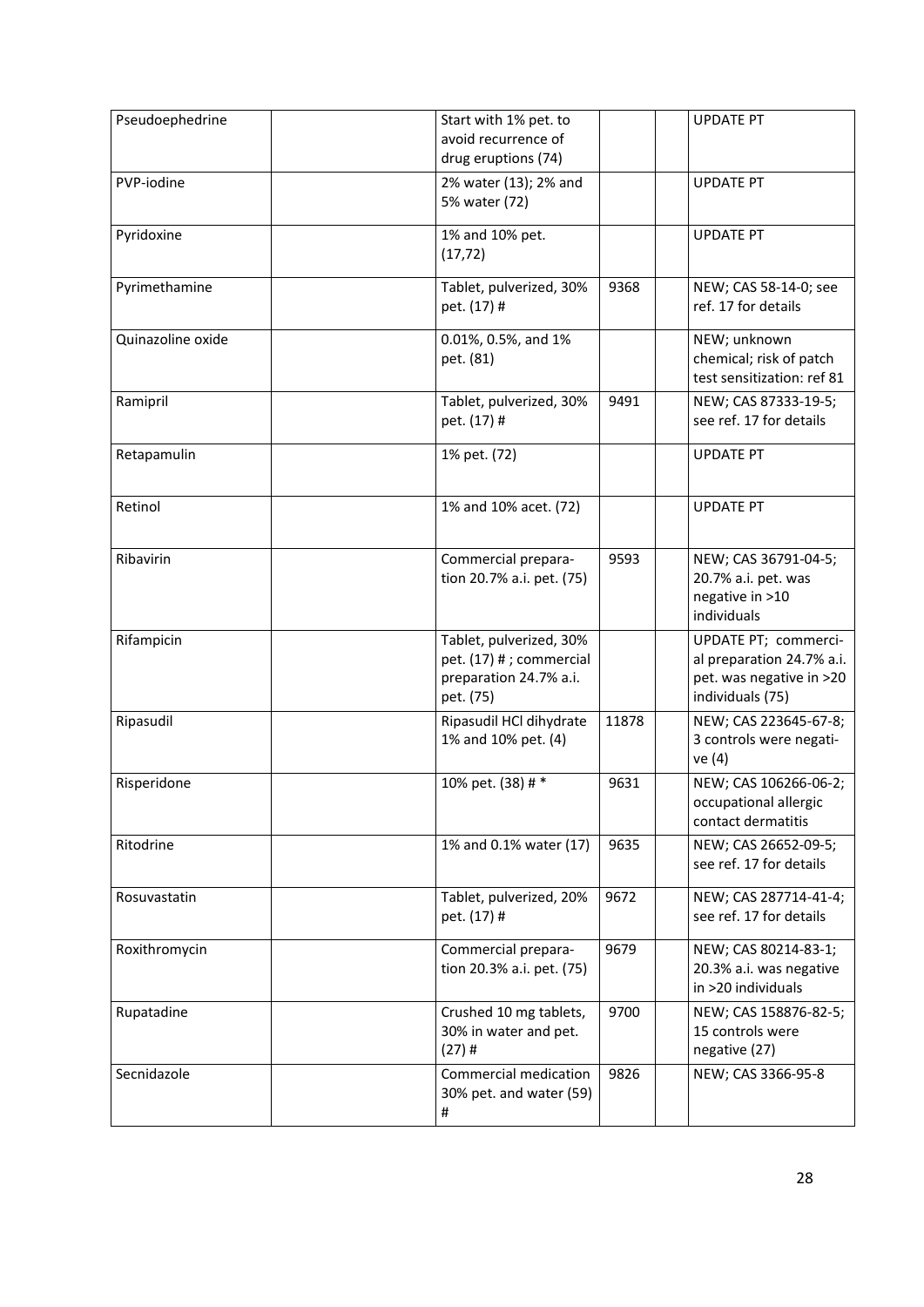| Secukinumab                                        |                                                             | Commercial prepara-<br>tion for subcutaneous<br>injection undiluted (17)                                                                | 11827 |           | NEW; CAS 1229022-83-<br>6; see ref. 17 for details                                                               |
|----------------------------------------------------|-------------------------------------------------------------|-----------------------------------------------------------------------------------------------------------------------------------------|-------|-----------|------------------------------------------------------------------------------------------------------------------|
| Sepigel ® 305                                      | See Polyacrylamide/<br>C13-14 isoparaffin/<br>laureth-7 mix |                                                                                                                                         |       |           |                                                                                                                  |
| Sertraline                                         |                                                             | 1%, 5% and 10% in pet.<br>r alc. (17)                                                                                                   | 9876  |           | NEW; CAS 79617-96-2;<br>see ref. 17 for details                                                                  |
| Sildenafil                                         |                                                             | Tablet, pulverized, 10%<br>pet. (17) #                                                                                                  | 9898  |           | NEW; CAS 139755-83-2;<br>see ref. 17 for details                                                                 |
| Sirolimus                                          |                                                             | Sirolimus 0.1% oral<br>solution (72)                                                                                                    | 9502  |           | NEW; CAS 53123-88-9;<br>see ref. 72 for details                                                                  |
| Sisomicin                                          |                                                             | 20% pet. (72)                                                                                                                           |       |           | NEW; CAS 32385-11-8;<br>see ref. 72 for details                                                                  |
| Sorafenib                                          |                                                             | Tablet 0.1%, 1% and<br>10% pet. (17) #                                                                                                  | 10116 |           | NEW; CAS 284461-73-0;<br>see ref. 17 for details                                                                 |
| Spaglumic acid                                     |                                                             | 1% pet. (72)                                                                                                                            |       |           | NEW; CAS 4910-46-7;<br>see ref. 72 for details                                                                   |
| Spirotetramat                                      |                                                             | 1% pet. (7)                                                                                                                             | 10158 |           | NEW; CAS 203313-25-1;<br>15 controls were<br>negative (7)                                                        |
| Stannous chloride                                  |                                                             | <1% pet. (30)                                                                                                                           |       |           | UPDATE PT; the 1%<br>concentration in pet. is<br>strongly irritant (30)                                          |
| Stannous fluoride                                  |                                                             | 0.15% and 0.5% pet.<br>(30)                                                                                                             |       |           | <b>UPDATE PT</b>                                                                                                 |
| Succinylcholine                                    |                                                             | 5% water (17) #                                                                                                                         |       |           | NEW; CAS 306-40-1; see<br>ref. 17 for details                                                                    |
| Sucrose stearate                                   |                                                             | 3.5% water (35); 10%<br>pet. (39)                                                                                                       |       | $\ddot{}$ | NEW; CAS 25168-73-4; 5<br>controls were negative<br>(35)                                                         |
| Sulfadiazine silver                                |                                                             | 5% pet.; test also silver<br>nitrate 1% water and<br>sulfadiazine 5% pet.;<br>test propylene glycol<br>(72)                             |       |           | <b>UPDATE PT</b>                                                                                                 |
| Sulfamethoxazole                                   |                                                             | Tablet, pulverized, 10%,<br>20% and 50% pet. #;<br>for fixed drug eruptions,<br>use open tests with<br>10%, 20% and 50% in<br>DMSO (17) |       |           | <b>UPDATE PT</b>                                                                                                 |
| Sulfamethoxazole<br>mixture with trime-<br>thoprim | cotrimoxazole                                               | 10% pet.; commercial<br>preparation 24% a.i.<br>pet. (75)                                                                               | 10320 |           | NEW; CAS 8064-90-2;<br>CHEMO; commercial<br>preparation 24% a.i.<br>pet. was negative in >20<br>individuals (75) |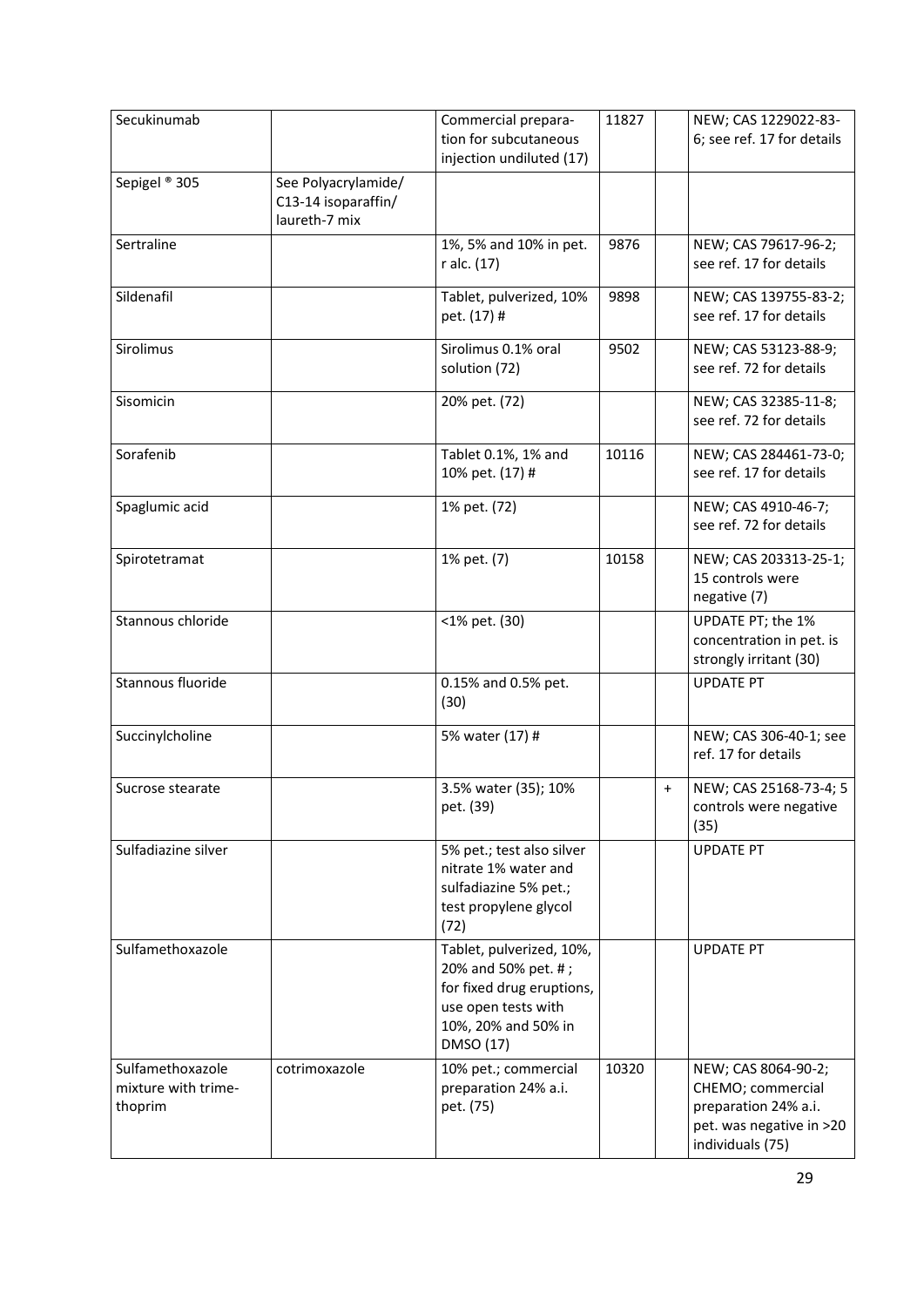| Tacrolimus               |                                                               | 5% alc. (72)                                                                                                                                                        |       | <b>UPDATE PT</b>                                                     |
|--------------------------|---------------------------------------------------------------|---------------------------------------------------------------------------------------------------------------------------------------------------------------------|-------|----------------------------------------------------------------------|
| Talampicillin            |                                                               | 5% and 10% pet. (17)                                                                                                                                                | 10435 | NEW; CAS 47747-56-8;<br>see ref. 17 for details                      |
| Teicoplanin              |                                                               | Commercial prepara-<br>tion 30% a.i. pet. (75)                                                                                                                      |       | UPDATE PT; 30% a.i.<br>pet. was negative in >20                      |
| Telaprevir               |                                                               | Commercial prepara-                                                                                                                                                 | 10526 | individuals (75)<br>NEW; CAS 402957-28-2;                            |
|                          |                                                               | tion 11.1% a.i. (75)                                                                                                                                                |       | 11.1% a.i. was negative<br>in >10 controls                           |
| Telithromycin            |                                                               | Commercial prepara-<br>tion 19.67% a.i. (75)                                                                                                                        | 10531 | NEW; CAS 191114-48-4;<br>19.67% a.i. was negative<br>in >20 controls |
| Tenofovir                |                                                               | Tablet, pulverized, 10%<br>pet. (17) #                                                                                                                              | 10559 | NEW; CAS 147127-20-6;<br>see ref. 17 for details                     |
| Tenoxicam                |                                                               | 5% and 10% pet. (17) #                                                                                                                                              | 10561 | <b>UPDATE PT</b>                                                     |
| Terbinafine              |                                                               | Tablet, pulverized, 30%<br>pet. (17) #                                                                                                                              | 10569 | NEW; CAS 91161-71-6;<br>see ref. 17 for details                      |
| Terconazole              |                                                               | 1% pet., alc. and MEK<br>(72)                                                                                                                                       | 10573 | NEW; CAS 67915-31-5;<br>see ref. 72 for details                      |
| Terfenadine              |                                                               | 1% pet. (17)                                                                                                                                                        | 10576 | NEW; CAS 50679-08-8;<br>see ref. 17 for details                      |
| Tetrahydrozoline         |                                                               | 1% in pet., water and<br>alc. (72)                                                                                                                                  | 10634 | NEW; CAS 84-22-0; see<br>ref. 72 for details                         |
| Tetrazepam               |                                                               | Commercial prepara-<br>tion 7.7% a.i. pet. (75)                                                                                                                     |       | UPDATE PT; 7.7% a.i.<br>pet. was negative in 10<br>controls          |
| Thiobencarb              |                                                               | 1% water (81)                                                                                                                                                       |       | NEW; CAS 28249-77-6                                                  |
| Thiocolchicoside         |                                                               | 0.5%, 1.5% and 5% pet.<br>and water (72)                                                                                                                            |       | <b>UPDATE PT</b>                                                     |
| Thioridazine             |                                                               | 0.1% pet.; with 1% pet.,<br>photopatch testing with<br>>4 J/cm <sup>2</sup> UVA irradia-<br>tion will result in<br>phototoxic reactions in<br>most individuals (17) |       | <b>UPDATE PT</b>                                                     |
| Tinuvin <sup>®</sup> 770 | See Bis(2,2,6,6-tetrame-<br>thyl-4-piperidinyl) se-<br>bacate |                                                                                                                                                                     |       |                                                                      |
| Tinzaparin               |                                                               | Commercial prepara-<br>tion undiluted (17)                                                                                                                          | 5958  | NEW; CAS 9005-49-6<br>(Heparin); see ref. 17 for<br>details          |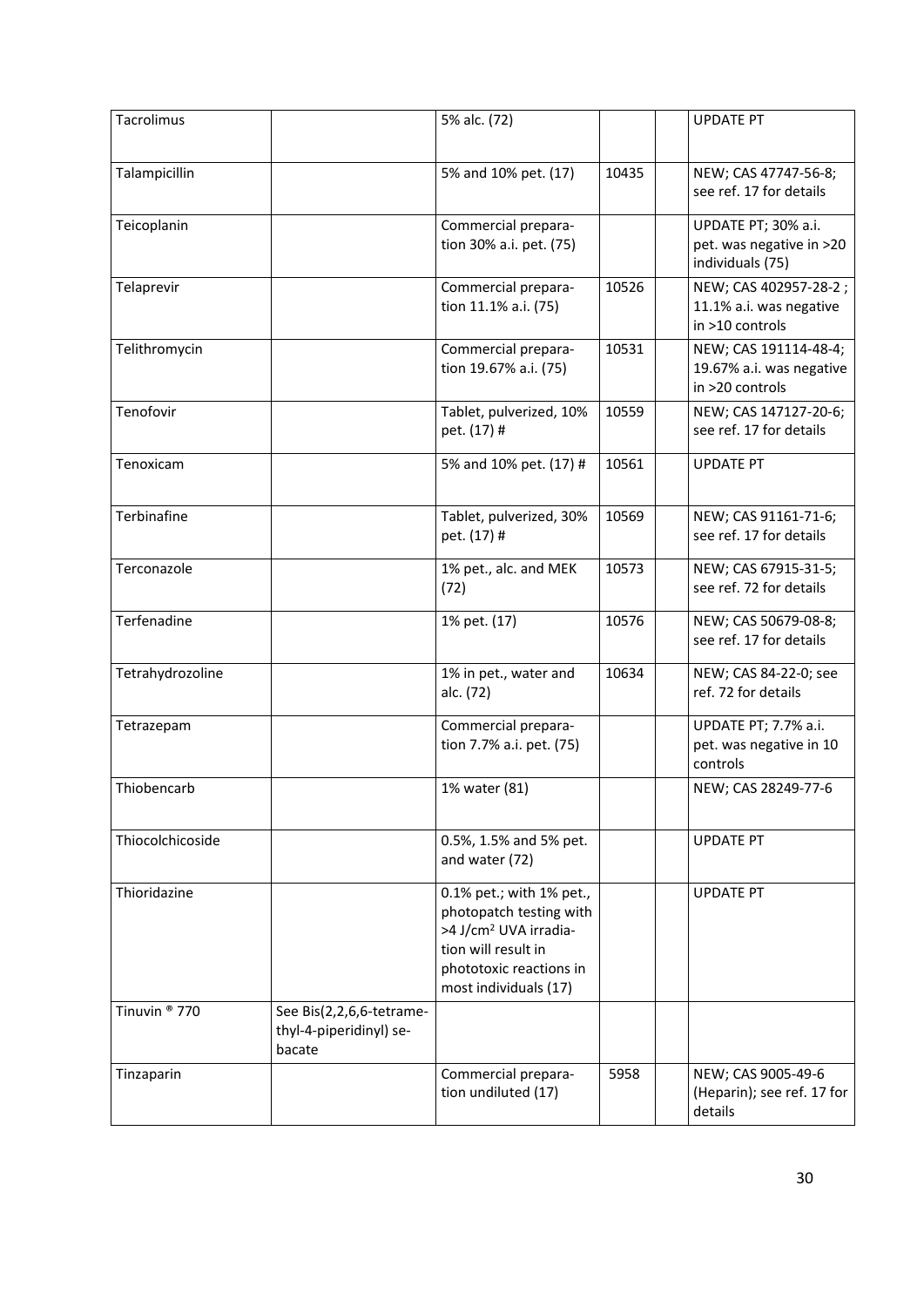| Tiopronin                                               |                                      | 5% and 10% pet.; 10% is<br>slightly irritant (17)                                                                                                                                                                                          |       | <b>UPDATE PT</b>                                                    |
|---------------------------------------------------------|--------------------------------------|--------------------------------------------------------------------------------------------------------------------------------------------------------------------------------------------------------------------------------------------|-------|---------------------------------------------------------------------|
| Tolazoline                                              |                                      | Hydrochloride 1%, 2%,<br>5% and 10% water (72)                                                                                                                                                                                             |       | <b>UPDATE PT</b>                                                    |
| Tramadol                                                |                                      | Commercial prepara-<br>tion 9.32% pet. a.i. (75)                                                                                                                                                                                           |       | UPDATE PT; the conc.<br>was not irritant in >20<br>individuals (75) |
| Tranexamic acid                                         |                                      | 1% and 10% pet. (17)<br># $*$                                                                                                                                                                                                              | 11000 | NEW; CAS 1197-18-8;<br>see ref. 17 for details                      |
| Traziquone                                              |                                      | 0.05% Eucerin (72)                                                                                                                                                                                                                         |       | NEW; CAS 68-76-8; see<br>ref. 72 for details                        |
| Trazodone                                               |                                      | 10% pet. (38) # *                                                                                                                                                                                                                          |       | ÙPDATE PT                                                           |
| Triamcinolone<br>hexacetonide                           |                                      | 0.1% and 1% alc. (72)                                                                                                                                                                                                                      |       | <b>UPDATE PT</b>                                                    |
| Triazolam                                               |                                      | Tablet, pulverized, 10%<br>pet. (17) #                                                                                                                                                                                                     | 11035 | NEW; CAS 28911-01-5;<br>see ref. 17 for details                     |
| Triethanolamine<br>polypeptide oleate<br>condensate     |                                      | Oleyl polypeptide 25%<br>and 50% alc. (perform<br>controls); triethanol-<br>amine polypeptide<br>oleate condensate 1%<br>pet.; the eardrops<br>undiluted may cause<br>irritant reactions and<br>can be tested at 25% in<br>petrolatum (72) |       | <b>UPDATE PT</b>                                                    |
| Trifluorothymidine                                      | trifluridine                         | 1%, 5% and 10% pet.<br>(72)                                                                                                                                                                                                                |       | <b>UPDATE PT</b>                                                    |
| triisopropanolamine                                     | see Tris(2-hydroxy-<br>propyl) amine |                                                                                                                                                                                                                                            |       |                                                                     |
| Trimebutine                                             |                                      | 0.5% and 1% water and<br>pet. (17,72)                                                                                                                                                                                                      | 11138 | NEW; CAS 39133-31-8;<br>see ref. 17 for details                     |
| Trimeprazine                                            |                                      | 1% pet.; for photopatch<br>testing use 0.1% pet.<br>(17)                                                                                                                                                                                   |       |                                                                     |
| Trimethoprim                                            |                                      | 10% pet.; use open<br>tests with trimethoprim<br>10%, 20% and 50%<br>DMSO for fixed drug<br>eruptions (17)                                                                                                                                 |       | <b>UPDATE PT</b>                                                    |
| 2,2,4-Trimethyl penta-<br>nediol-1,3-diisobuty-<br>rate |                                      | 5% pet. (36)                                                                                                                                                                                                                               |       | NEW; CAS 6846-50-0; 6<br>controls were negative                     |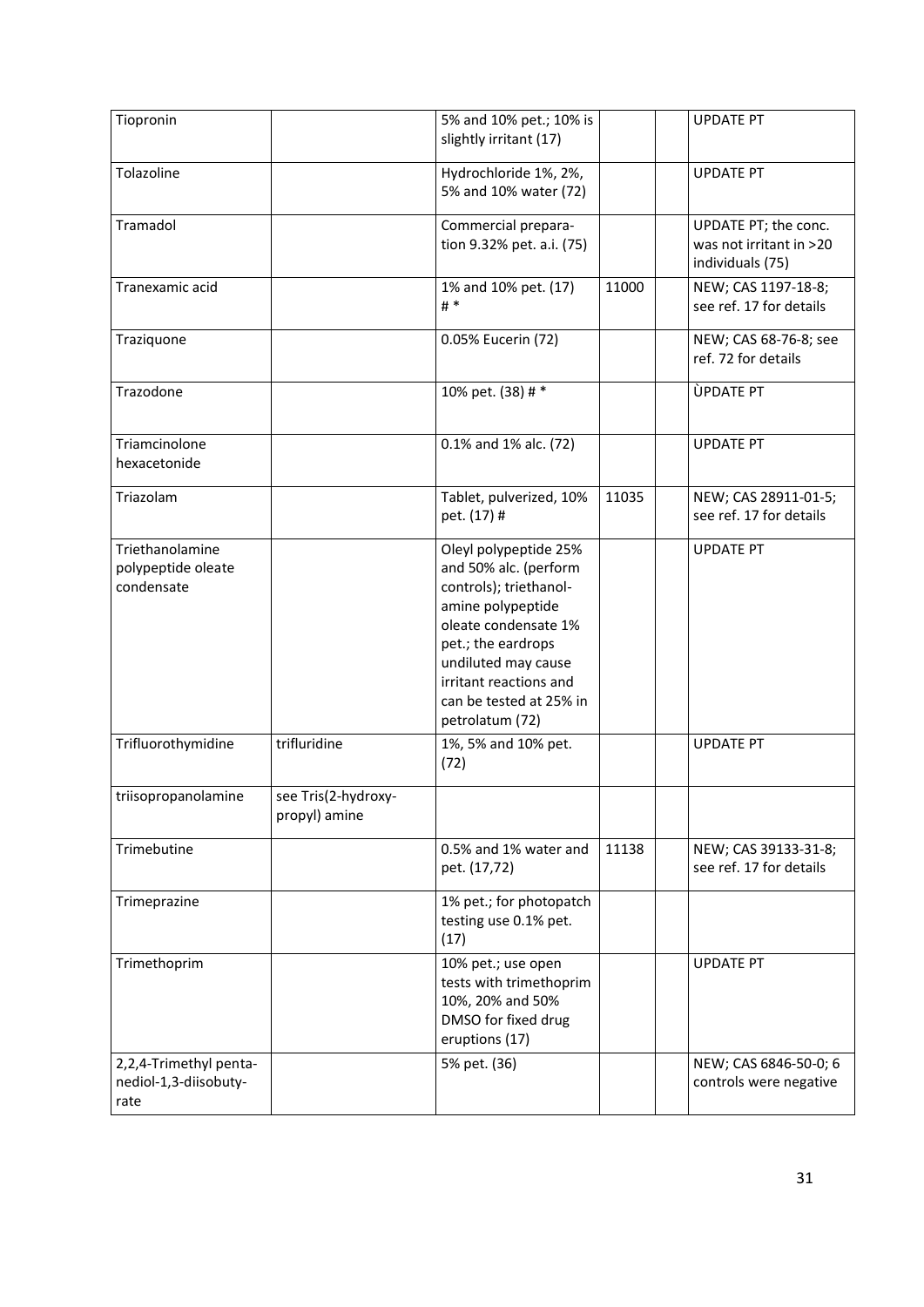| Trimethylphlorogluci-<br>nol   |                           | Commercial prepara-<br>tion 4% a.i. pet. (75)                                                                                                    |       | NEW; CAS 4463-03-0;<br>the 4.% a.i. pet.<br>preparation was<br>negative in 7 controls |
|--------------------------------|---------------------------|--------------------------------------------------------------------------------------------------------------------------------------------------|-------|---------------------------------------------------------------------------------------|
| Tris(2-hydroxypropyl)<br>amine | triisopropanolamine       | 0.5% pet. (81)                                                                                                                                   |       | NEW; CAS 122-20-3                                                                     |
| Tylosin                        |                           | 10% pet. (38) # *                                                                                                                                |       | <b>UPDATE PT</b>                                                                      |
| Tyrothricin                    |                           | 1%, 2.5%, 5% and 10%<br>pet. (72)                                                                                                                |       | <b>UPDATE PT</b>                                                                      |
| Valdecoxib                     |                           | 10% pet. (3) (17) # *                                                                                                                            | 11356 | NEW; CAS 181695-72-7;<br>see ref. 17 for details                                      |
| Valproic acid                  |                           | 1%-5% pet. (17); accor-<br>ding to some authors<br>this may be irritant; the<br>commercial drug 20%<br>water was negative in<br>25 controls (17) | 11369 | UPDATE PT; CAS 99-66-<br>1; see ref. 17 for details                                   |
| Vildagliptin                   |                           | 1%, 10% and 50% pet.<br>(68)                                                                                                                     | 11447 | NEW; CAS 274901-16-5;<br>occupational allergic<br>contact dermatitis                  |
| Virginiamycin                  |                           | 5% and 10% pet. (72)                                                                                                                             |       | <b>UPDATE PT</b>                                                                      |
| vitamin K4                     | See Acetomenaph-<br>thone |                                                                                                                                                  |       |                                                                                       |

acet. = acetone; a.i. = active ingredients; alc. = alcohol; DMSO = dimethyl sulfoxide; o.o. = olive oil; pet. = petrolatum

# See the section 'Patch testing in drug eruptions' above; most pure systemic drugs can be tested at 10% pet. When the pure chemical is not available, the test material can best be prepared from intravenous powder, the content of capsules or – when also not available – from powdered tablets to achieve a final concentration of the active drug of 10% pet. wt/wt. (17,18)

\* Uncertain whether the pure chemical or the drug the patient had taken was used for patch testing

AGEP: Acute generalized exanthematous pustulosis

CHEMO: Available from Chemotechnique [\(www.chemotechnique.se\)](http://www.chemotechnique.se/)

DRESS: Drug reaction with eosinophilia and systemic symptoms

SDRIFE: Symmetrical drug-related intertriginous and flexural exanthema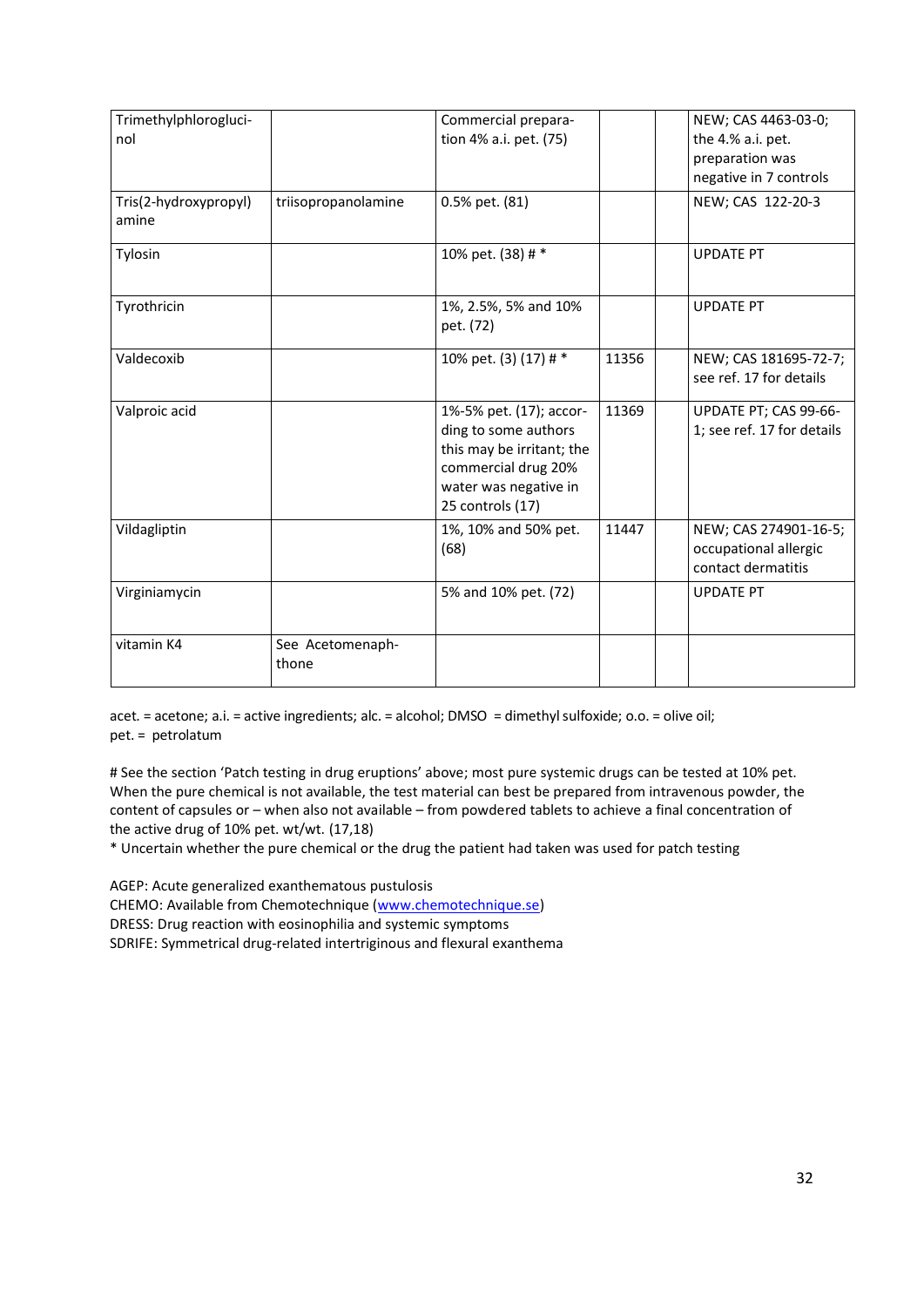### **REFERENCES**

- 1 Gatica-Ortega ME, Mowitz M, Pastor-Nieto MA, Navarro-Triviño FJ, Fernández-Redondo V, Hernández-Cano N, et al. Contact dermatitis from glucose sensors in Spain: A multicentric approach. Contact Dermatitis 2021;85:554-562
- 2 Gatica-Ortega ME, Pastor-Nieto MA. Allergic contact dermatitis to *Glycyrrhiza inflata* root extract in an anti-acne cosmetic product. Contact Dermatitis 2021;85:454-455
- 3 Caldas R, Campos-Lopes S, Guimarães MJ, Areal J, Alves M, Pereira T. Patch test-proven delayed-type hypersensitivity from naltrexone/bupropion possibly eliciting psoriasis. Contact Dermatitis 2021;85:456-458
- 4 Sotozono A, Arakawa Y, Tamagawa-Mineoka R, Masuda K, Katoh N. Allergic contact dermatitis due to ripasudil in eye drops. Contact Dermatitis 2021;85:379-380
- 5 Kawakami Y, Umayahara T, Hirai Y, Morizane S. A case of allergic contact dermatitis due to 3-glyceryl ascorbate in a skin-lightening lotion. Contact Dermatitis 2021;85:245-246
- 6 Badaoui A, Vergez M, Soria A. Allergic contact dermatitis from oleoyl tyrosine in a sunscreen. Contact Dermatitis 2021;85:255-256
- 7 Navarro-Triviño FJ, Linares-González L, Llamas-Molina JM, Ruiz-Villaverde R. Airborne allergic contact dermatitis caused by spirotetramat (Movento150®). Contact Dermatitis 2021;85:99-100
- 8 Corso R, White IR, McFadden JP, Ferguson FJ. Occupational allergic contact dermatitis caused by nalmefene. Contact Dermatitis 2021;85:108-109
- 9 Clark E, Samaran Q, Dereure O, Raison-Peyron N. PEG-45/dodecyl glycol co-polymer and bis-diglyceryl polyacyladipate-2: Two culprits responsible of an allergic contact dermatitis to a lip balm. Contact Dermatitis 2021;85:117-119
- 10 Badaoui A, Soria A. Allergic contact dermatitis to isopropyl lauroyl sarcosinate. Contact Dermatitis 2021;85:119-120
- 11 Svedman C, Ulriksdotter J, Lejding T, Bruze M, Mowitz M. Changes in adhesive ingredients in continuous glucose monitoring systems may induce new contact allergy pattern. Contact Dermatitis 2021;84:439-446
- 12 Renaudin H, Darrigade A-S, Dendooven E, Foubert K, Aerts O, Milpied B. Allergic contact dermatitis from a disposable blood pressure cuff containing isobornyl acrylate and 2-phenoxyethyl acrylate. Contact Dermatitis 2021;84:462-464
- 13 Forkel S, Beutner C, Amschler K, Schröder SS, Schön MP, Geier J, Buhl T. Improving povidone-iodine and iodine preparations for patch testing. Contact Dermatitis 2021;84:332-337
- 14 Forbat E, Parr D, Shim TN. Positive photopatch test to pirfenidone. Contact Dermatitis 2021;84:341- 342
- 15 Tan KL, Bisconti I, Leck C, Billahalli T, Barnett S, Rajakulasingam K, Watts TJ. Bullous fixed drug eruption induced by fluconazole: Importance of multi-site lesional patch testing. Contact Dermatitis 2021;84:350-352
- 16 Navarro-Triviño FJ, Ruiz-Villaverde R. Periocular allergic contact dermatitis caused by brinzolamide. Contact Dermatitis 2021;84:274-276
- 17 De Groot AC. Monographs in contact allergy, Volume 4 Systemic drugs. Boca Raton, Fl., USA: CRC Press Taylor and Francis Group, 2022 (ISBN 978-0-367-43649-0)
- 18 De Groot AC. Patch testing in drug eruptions: Practical aspects and literature review of eruptions and culprit drugs. Dermatitis 2022;33(1):16-30
- 19 De Groot AC. Systemic allergic dermatitis (systemic contact dermatitis) from pharmaceutical drugs: A review. Contact Dermatitis 2022;33(1):16-30
- 20 Pastor-Nieto MA, Gatica-Ortega ME, Sánchez-Herreros C, Jiménez-Blázquez E, Martín-Fuentes A, Checa-Recio I, et a. Calcium pantothenate is present in cosmetics and may cause allergic contact dermatitis. Contact Dermatitis 2021;84:201-203
- 21 Xie Z, Zhang Y, Yang Y-T, Su Y, Zhang H. Allergic contact dermatitis caused by a traditional Chinese medicine treatment— moxibustion. Contact Dermatitis 2021;84:127-130
- 22 Castro Jiménez A, Navarrete Navarrete N, Gratacós Gómez AR, Florido López F, García Rodríguez R, Gómez Torrijos E. First case of DRESS syndrome caused by hydroxychloroquine with a positive patch test. Contact Dermatitis 2021;84:50-51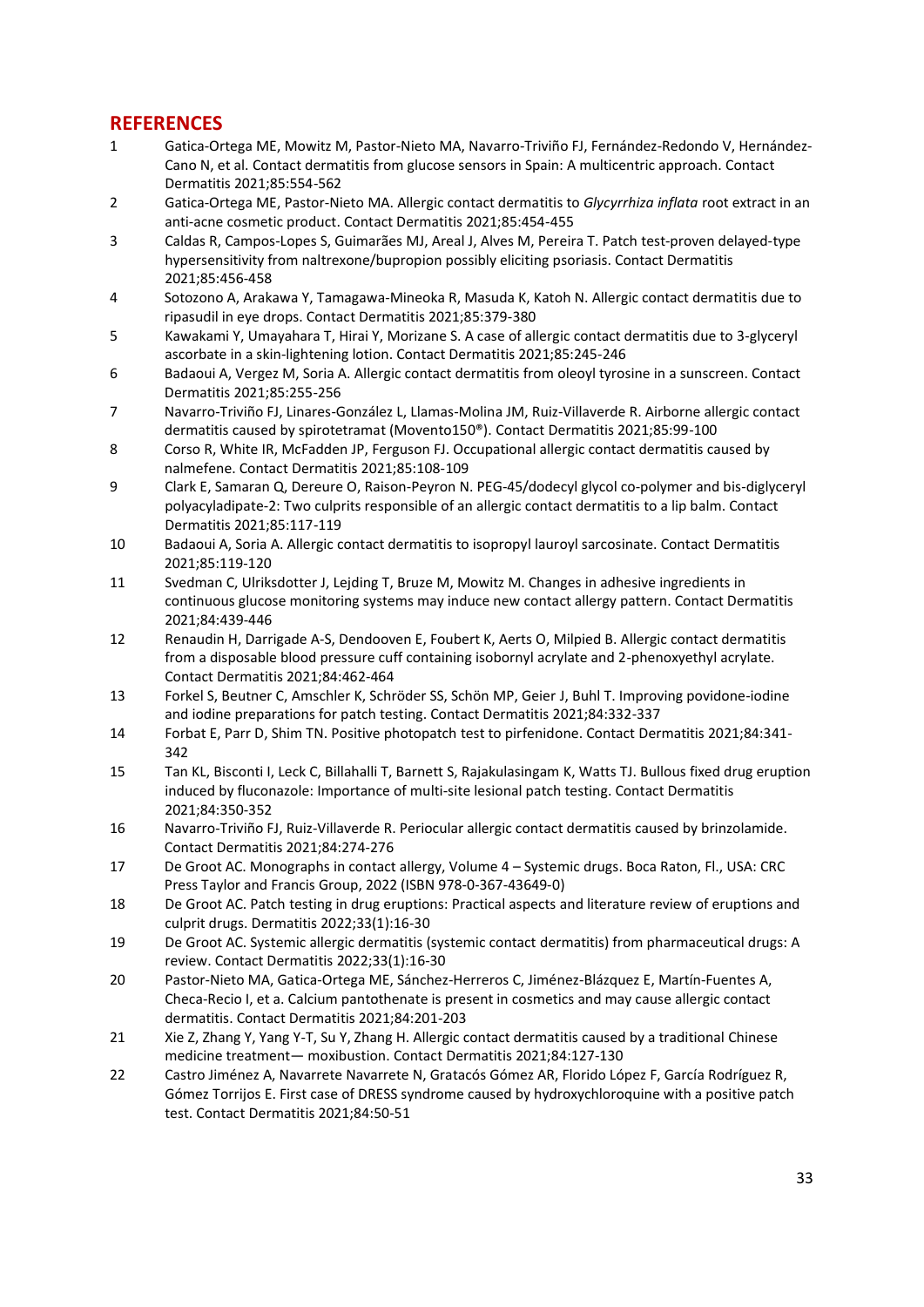- 23 Kreeshan FC, Williams JDL. Allergic contact dermatitis to caprylyl glycol: A novel "para-preservative" allergen. Contact Dermatitis 2020;83:418-419
- 24 Castelain F, Kerre S, Carlet C, Goossens A, Girardin P, Pelletier F, Aubin F. Allergic contact dermatitis from carbomers: two case report. Contact Dermatitis 2020;83:326-328
- 25 Assier H, Ingen-Housz-Oro S, Zehou O, Hirsch G, Chosidow O, Wolkenstein P. Strong reactions to diltiazem patch tests: Plea for a low concentration. Contact Dermatitis 2020;83:224-225
- 26 Gilissen L, Huygens S, Goossens A, Breynaert C, Schrijvers R. Utility of patch testing for the diagnosis of delayed-type drug hypersensitivity reactions to clindamycin. Contact Dermatitis 2020;83:237-238
- 27 Calvao J, Cardoso JC, Gonçalo M. Fixed drug eruption to rupatadine with positive patch tests on nonlesional skin. Contact Dermatitis 2020;83:239-241
- 28 Al-Jarrah R, Blasini A, Kurgyis Z, Brockow K, Eberlein B. Severe photoallergy to systemic dronedarone (Multaq). Contact Dermatitis 2020;83:241-242
- 29 Magdaleno-Tapial J, Valenzuela-Oñate C, García-Legaz-Martínez M, Martínez-Domenech Á, Alonso-Carpio M, Talamantes CS, et al. Angioedema-like contact dermatitis caused by mesotherapy with dutasteride. Contact Dermatitis 2020;83:246-247
- 30 van Amerongen CCA, de Groot A, Volkering RJ, Schuttelaar MLA. Cheilitis caused by contact allergy to toothpaste containing stannous (tin) – two cases. Contact Dermatitis 2020;83:126-129
- 31 Lapeere H, De Keyser E. Allergic contact dermatitis caused by 4-n-butylresorcinol present in a night cream for skin hyperpigmentation. Contact Dermatitis 2020;83:134-135
- 32 Besner Morin C, Stanciu M, Miedzybrodzki B, Sasseville D. Allergic contact dermatitis from acetophenone azine in a Canadian child. Contact Dermatitis 2020;83:41-42
- 33 Santiago LG, Morgado FJ, Baptista MS, Gonçalo M. Hypersensitivity to antibiotics in drug reaction with eosinophilia and systemic symptoms (DRESS) from other culprits. Contact Dermatitis 2020;82:290-296
- 34 Wahlkvist H, Kaaman A-C. Occupational contact allergy to 2-butylaminocarbonyloxyethylacrylate in UV-curing printing inks. Contact Dermatitis 2020;82:325-326
- 35 Raison-Peyron N, Aerts O, Dereure O. Allergic contact dermatitis to sucrose stearate in a facial moisturizing cream. Contact Dermatitis 2020;82:245-246
- 36 Nishioka K, Koizumi A, Takita Y, Sasaki K, Numata M. Contact dermatitis due to 2,2,4-trimethyl 1,3 pentanediol diisobutyrate contained in latex-free, accelerator-free nitrile rubber gloves. Contact Dermatitis 2020;82:255-257
- 37 Machado A, Ferreira S, Lobo I, Sanches M, Selores M. Airborne allergic contact dermatitis due to acemetacin. Contact Dermatitis 2020;82:133-134
- 38 Gilissen L, Boeckxstaens E, Geebelen J, Goossens A. Occupational allergic contact dermatitis from systemic drugs. Contact Dermatitis 2020;82:24-30
- 39 Darrigade A-S, Dendooven E, Mangodt E, Vermander E, Hagendorens M, Aerts O. A peculiar case of sensitization to Candelilla Cera and sucrose (di)stearate in a toddler. Contact Dermatitis 2020;82:54-55
- 40 Raison-Peyron N, Dereure O. A new case of contact dermatitis to bakuchiol in a cosmetic cream. Contact Dermatitis 2020;82:61-62
- 41 Prost A, Leleu C, Jordan M, Pasteur J, Collet E. First case of contact dermatitis caused by C12–13 alkyl malate used in a skin care product for acne. Contact Dermatitis 2019;81:465-466
- 42 Flury U, Cahill JL, Nixon RL. Occupational contact dermatitis caused by opioids: A case series. Contact Dermatitis 2019;81:332-335
- 43 Raison-Peyron N, Dereure O. Allergic contact dermatitis caused by 10-hydroxydecenoic acid contained in an emollient cream. Contact Dermatitis 2019;81:386-387
- 44 Ota A, Takehara Y, Okawa T, Ikegami R, Sasaki K, Numata M. Contact allergy to Tinuvin 770, a hindered amine light stabilizer in sandals contributing to hyperkeratotic foot dermatitis. Contact Dermatitis 2019;81:288-290
- 45 Coelho EQ, Wu SLC, Nunes RS, Reis VMS. Contact urticaria following the use of a cosmetic containing caprylyl glycol: A case report. Contact Dermatitis 2019;81:308-309
- 46 Ben Romdhane H, Ammar H, Ben Fadhel N, Chadli Z, Ben Fredj N, Boughattas NA, et al. Piroxicaminduced fixed drug eruption: Cross-reactivity with meloxicam. Contact Dermatitis 2019;81:24-26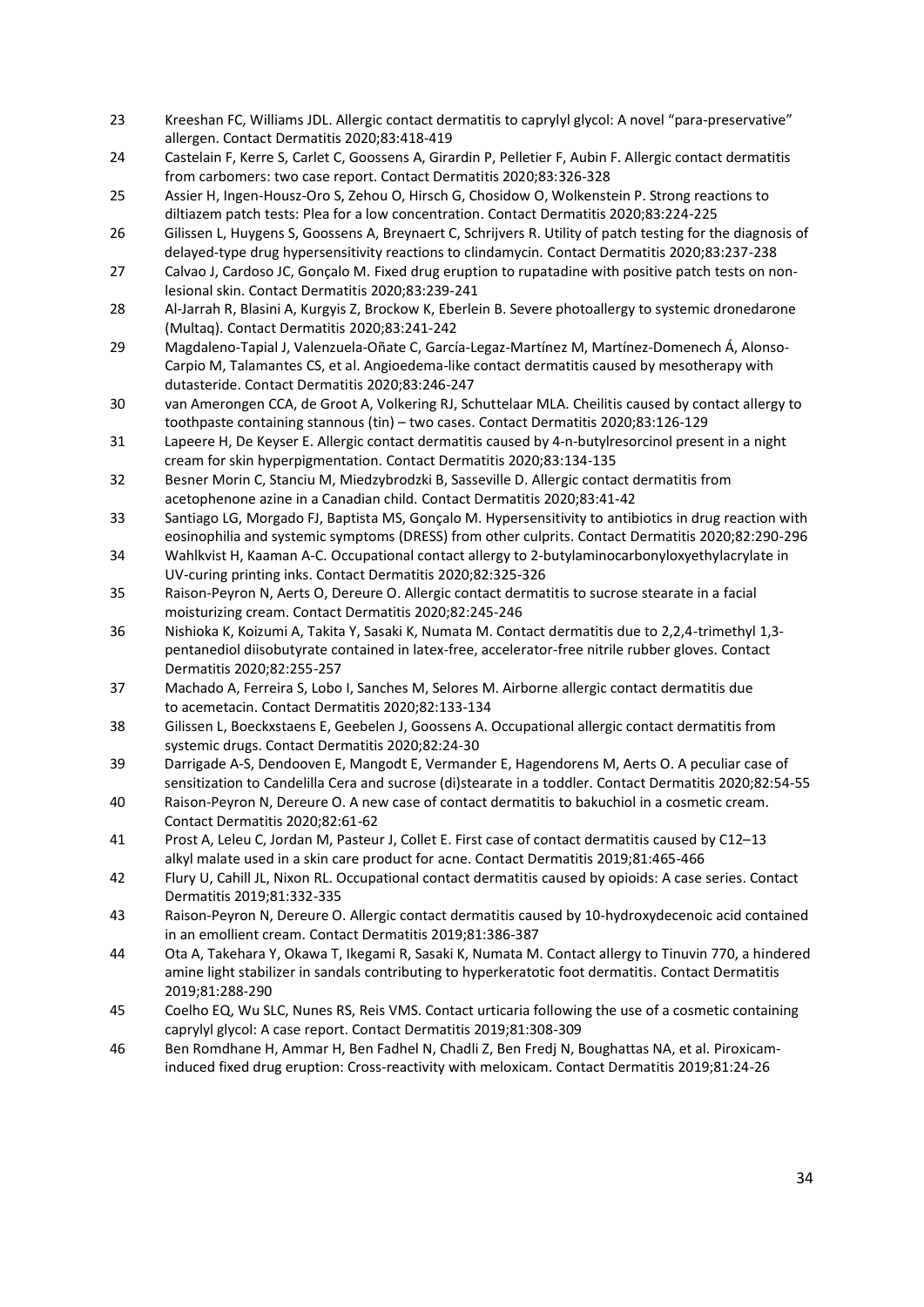- 47 Mowitz M, Herman A, Baeck M, Isaksson M, Antelmi A, Hamnerius N, et al. *N*,*N*-dimethylacrylamide A new sensitizer in the FreeStyle Libre glucose sensor. Contact Dermatitis 2019;81:27-31
- 48 Jaulent C, Dereure O, Raison-Peyron N. Contact dermatitis caused by polyacrylamide/C13-4 isoparaffin/laureth-7 mix in an emollient cream for atopic skin. Contact Dermatitis 2019;81:70-71
- 49 Machet P, Marcé D, Ziyani Y, Dumont M, Cornillier H, Jonville-Bera AP, Machet L. Acute generalized exanthematous pustulosis induced by iomeprol with cross-reactivity to other iodinated contrast agents and mild reactions after rechallenge with iopromide and oral corticosteroid premedication. Contact Dermatitis 2019;81:74-76
- 50 Gómez Torrijos E, Moreno Lozano L, Extrmera Ortega AM, Gonzalez Jimenez O, Gratacós Gómez AR, Garcia Rodriguez R. First case of skin allergy to pregabalin with positive patch test reaction. Contact Dermatitis 2019;81:78
- 51 Mangodt EA, Dendooven E, DeFré C, Lambert J, Aerts O. Capryloyl glycine: A polyfunctional cosmetic ingredient and potential skin sensitizer. Contact Dermatitis 2019;80:391-393
- 52 Iijima S, Takayama N. Allergic contact dermatitis caused by isopropyl methylphenol, a new hapten. Contact Dermatitis 2019;80:391-393
- 53 Geier J, Forkel S, Heetfeld A, Lessmann H, Buhl T. Contact allergy to 2-amino-2-methyl-1-propanol in a metalworking fluid. Contact Dermatitis 2019;80:323-324
- 54 Bennike NH, Zachariae C, Johansen JD. Optimal patch test concentration for three widely used sensitizing fragrance substances without mandatory labelling in cosmetics. Contact Dermatitis 2019;80:325-327
- 55 Broche C, Pralong P, Gil H, Yahiaoui N, Mousseau M, Chatain C, et al. Fixed drug eruption caused by fulvestrant confirmed by skin tests: First case. Contact Dermatitis 2019;80:184-186
- 56 Khalid A, Ghaffar S. Two cases of occupational allergic contact dermatitis caused by abacavir. Contact Dermatitis 2019;80:187-188
- 57 Numata T, Okubo Y, Tsuboi R. Allergic contact dermatitis caused by isopropyl lauroyl sarcosinate. Contact Dermatitis 2019;80:58-59
- 58 Aerts O, Mangodt E, Smets K, Mertens M, Constandt L, Goossens A. Occupational airborne allergic contact dermatitis caused by *N*-(4-hydroxyphenyl)benzenesulfonamide. Contact Dermatitis 2019;80:71-73
- 59 Nespoulous L, Matei I, Charissoux A, Bédane C, Assikar S. Symmetrical drug-related intertriginous and flexural exanthema (SDRIFE) associated with pristinamycin, secnidazole, and nefopam, with a review of the literature. Contact Dermatitis 2018;79:378-380
- 60 Kerre S, Goossens A. Allergic contact cheilitis caused by lauryl PCA. Contact Dermatitis 2018;79:318- 319
- 61 Boucneau F, Goossens A, Huygens S, Gilissen L. Arachidyl glucoside: Another cosmetic allergen. Contact Dermatitis 2018;79:321-323
- 62 Sharma A, Mahajan VK, Mehta KS, Chauhan PS, Sharma V, Sharma A, et al. Pesticide contact dermatitis in agricultural workers of Himachal Pradesh (India). Contact Dermatitis 2018;79:213-217
- 63 Herrera-Mozo I, Sanz-Gallen P, Saéz B, Marti-Amengual G. Occupational contact dermatitis caused by hydroxychloroquine sulfate. Contact Dermatitis 2018;79:102-103
- 64 Moreno-Escobosa C, Cruz-Granados S. Drug reaction with eosinophilia and systemic symptoms syndrome induced by benznidazole. Contact Dermatitis 2018;79:105-106
- 65 Gammoudi R, Ben Salem C, Boussofara L, Fathallah N, Ghariani N, Slim R, et al. Acute generalized exanthematous pustulosis induced by oxacillin confirmed by patch testing. Contact Dermatitis 2018;79:108-110
- 66 Hattori J, Tamagawa-Mineoka R, Ueda S, Masuda K, Katoh N. Allergic contact dermatitis caused by Irganox 1076 used as antioxidant in non-woven fabric. Contact Dermatitis 2018;79:117-118
- 67 Pinheiro V, Pestana C, Pinho A, Antunes I, Gonçalo M. Occupational allergic contact dermatitis caused by antibiotics in healthcare workers - relationship with non-immediate drug eruptions. Contact Dermatitis 2018;78:281-286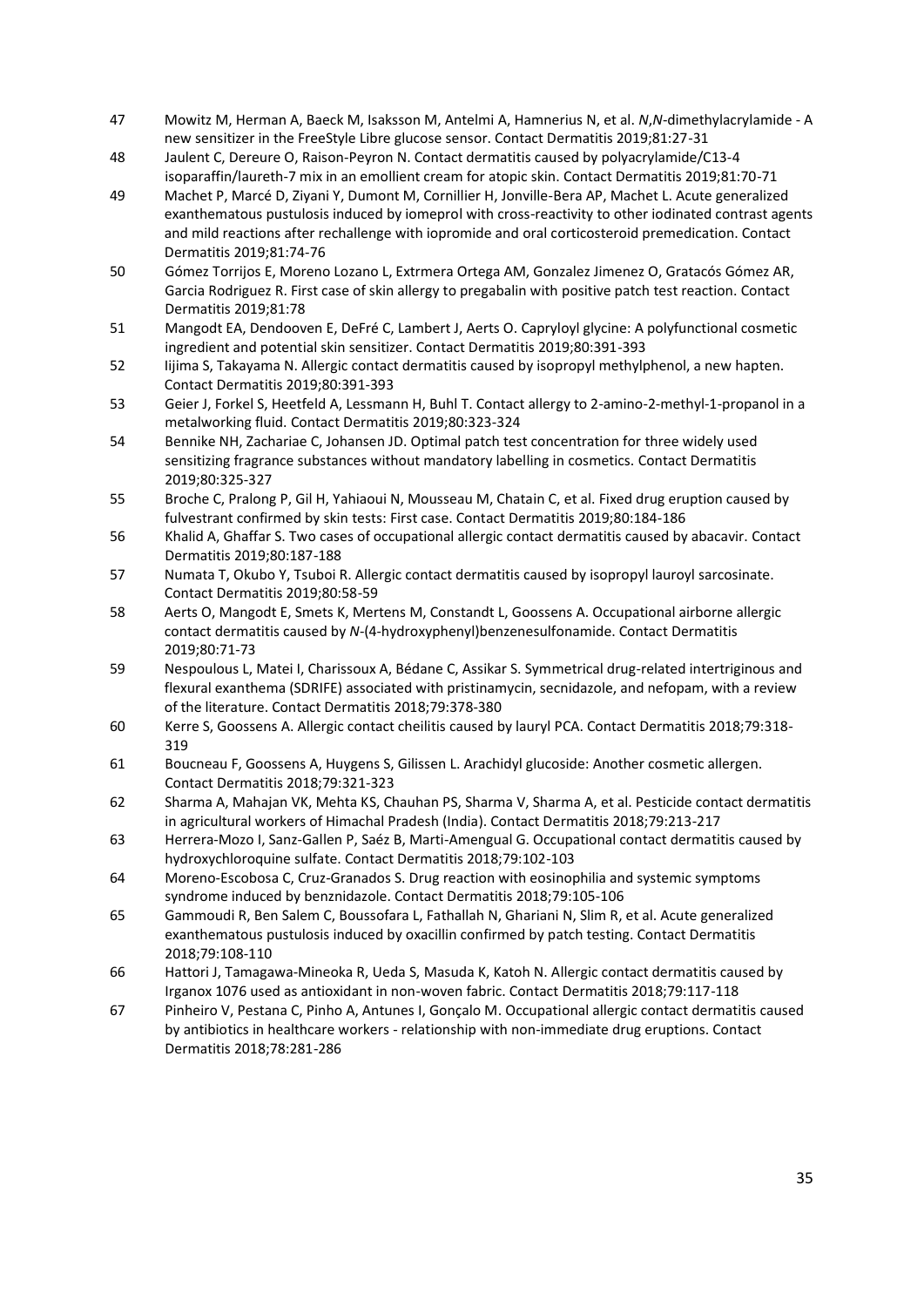- 68 Foo HL, Leow YH, Goon TJA, Cheng WNS. Allergic contact dermatitis to aerosalized vildagliptin. Dermatitis 2021;32(2):e35-e36
- 69 Raison-Peyron N, Sasseville D. Acetophenone azine. Dermatitis 2021;32:5-9
- 70 Dequidt L, Milpied B, Chauvel A, Seneschal J, Taieb A, Darrigade AS. A case of lichenoid and pigmented drug eruption to acetazolamide confirmed by a lichenoid patch test. J Allergy Clin Immunol Pract 2018;6:283-285
- 71 Jachiet M, Bellon N, Assier H, Amsler E, Gaouar H, Pecquet C, et al. Cutaneous adverse drug reaction to oral acetazolamide and skin tests. Dermatology 2013;226:347-352
- 72 De Groot AC. Monographs in Contact Allergy, Volume 3. Topical Drugs. Boca Raton, Fl, USA: CRC Press Taylor and Francis Group, 2021 (ISBN 978-0-367-23693-9)
- 73 Pesqué D, March-Rodriguez Á, Dahlin J, Isaksson M, Pujol RM, Giménez-Arnau E, et al. Bikini textile contact dermatitis: A Sherlockian approach revealing 2,4-dichlorophenol as a potential textile contact allergen. Contact Dermatitis 2021;85:679-685
- 74 Barbaud A, Castagna J, Soria A. Skin tests in the work-up of cutaneous adverse drug reactions: A review and update. Accepted for publication in *Contact Dermatitis*, Februari 2022. doi: 10.1111/cod.14063.
- 75 Brajon D, Menetre S, Waton J, Poreaux C, Barbaud A. Non-irritant concentrations and amounts of active ingredient in drug patch tests. Contact Dermatitis 2014;71:170-175
- 76 Suzuki K, Futamura K, Nishimura A, Matsunaga K, Yagami A. Seven cases of allergic contact dermatitis caused by cosmetics containing 3-O-ethyl-L-ascorbic acid. Contact Dermatitis 2022;1-3. doi:10.1111/cod.14040
- 77 Gratacos Gomez AR, Joyanes Romo JB, Meneses Sotomayor JV, González Jimenez OM, Palacios Cañas A, Gomez Torrijos E. Maculopapular rash due to delayed-type hypersensitivity from bismuth salts. 2022;86(3):228-229
- 78 Mederos-Luis E, González-Pérez R, Poza-Guedes P, Alava-Cruz C, Matheu V, Sánchez-Machín I. Toxic epidermal necrolysis induced by cystic fibrosis transmembrane conductance regulator modulators. Contact Dermatitis 2022;86(3):224-225
- 79 Ben Salah N, Lahouel I, Belhadjali H, Amri F, Youssef M, Soua Y, et al. Active sensitization to textile dyes disperse blue 106 and disperse blue 124. Dermatitis 2021;32(6):e119-e121
- 80 Asai C, Inomata N, Sato M, Koh N, Goda S, Ishikawa H, et al. Allergic contact dermatitis due to the liquid skin adhesive Dermabond® predominantly occurs after the first exposure. Contact Dermatitis 2021;84:103-108
- 81 De Groot AC. Patch test concentrations and vehicles for testing contact allergens. In: John S, Johansen JD, Rustemeyer T, Elsner P, Maibach H (eds). Kanerva's Occupational Dermatology. Cham: Springer, 2019. https://doi.org/10.1007/978-3-319-40221-5\_200-2 (Online ISBN 978-3-319-40221-5)